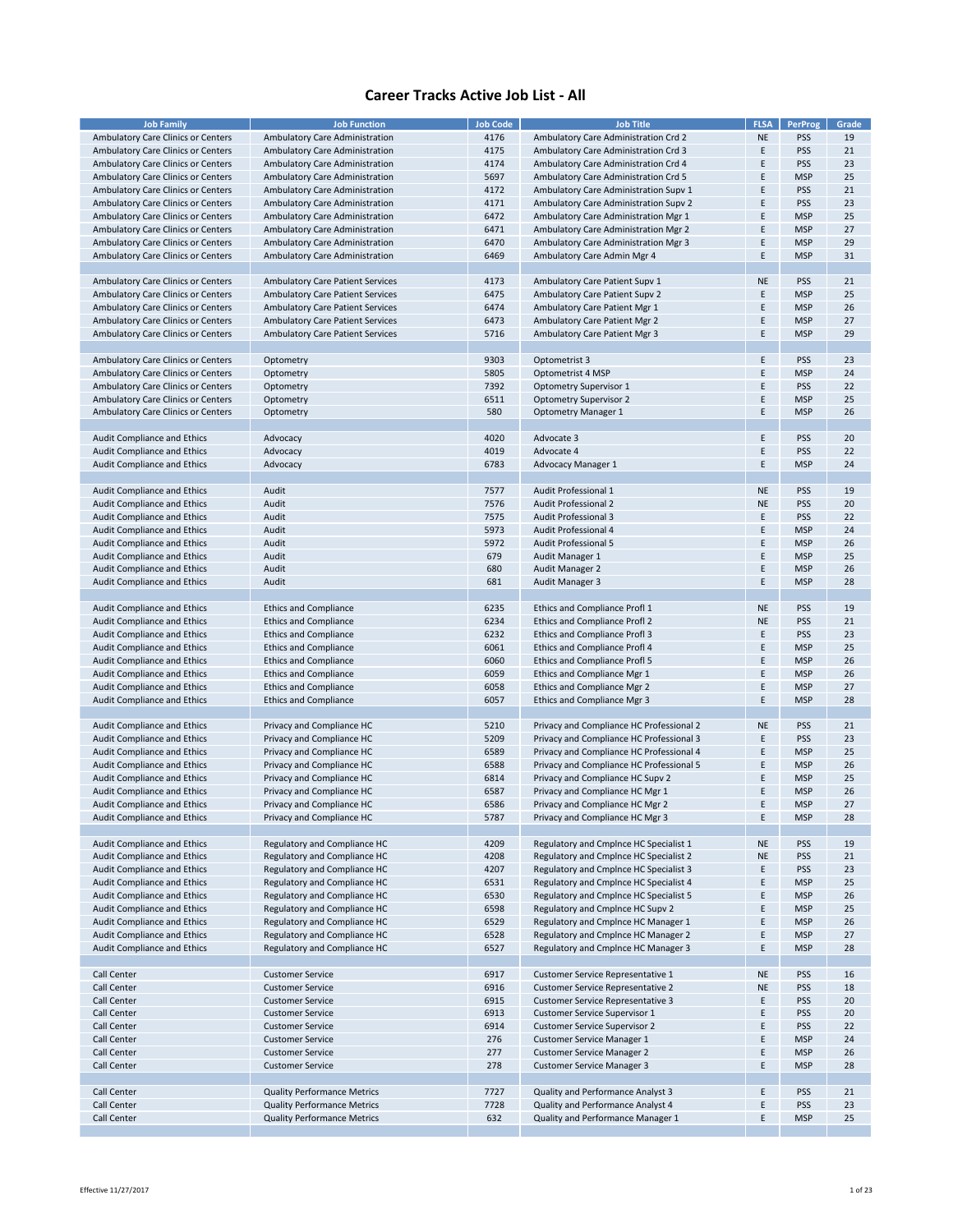| <b>Job Family</b>                     | <b>Job Function</b>                       | <b>Job Code</b> | <b>Job Title</b>                         | <b>FLSA</b> | <b>PerProg</b> | Grade |
|---------------------------------------|-------------------------------------------|-----------------|------------------------------------------|-------------|----------------|-------|
|                                       |                                           |                 | Cardiovascular Supv 1                    | <b>NE</b>   | <b>PSS</b>     | 20    |
| Cardiovascular Services               | Cardiovascular                            | 4368            |                                          |             |                |       |
| Cardiovascular Services               | Cardiovascular                            | 6625            | Cardiovascular Supervisor 2              | NE          | <b>MSP</b>     | 24    |
| <b>Cardiovascular Services</b>        | Cardiovascular                            | 6624            | Cardiovascular Manager 1                 | E           | <b>MSP</b>     | 25    |
| Cardiovascular Services               | Cardiovascular                            | 6623            | Cardiovascular Manager 2                 | Ε           | <b>MSP</b>     | 27    |
|                                       |                                           |                 |                                          |             |                |       |
| Cardiovascular Services               | Perfusion                                 | 6828            | Perfusion Supervisor 2                   | <b>NE</b>   | <b>MSP</b>     | 28    |
|                                       |                                           |                 |                                          |             |                |       |
|                                       |                                           |                 |                                          |             |                |       |
| Care Coordination                     | Case Management HC                        | 6479            | Case Management HC Supv 2                | E           | <b>MSP</b>     | 25    |
| Care Coordination                     | Case Management HC                        | 6478            | Case Management HC Manager 1             | Ε           | <b>MSP</b>     | 26    |
| <b>Care Coordination</b>              | Case Management HC                        | 6477            | Case Management HC Manager 2             | F           | <b>MSP</b>     | 27    |
| Care Coordination                     | Case Management HC                        | 6476            | Case Management HC Manager 3             | E           | <b>MSP</b>     | 28    |
|                                       |                                           |                 |                                          |             |                |       |
| Care Coordination                     | Social Work HC                            | 6536            | Social Work HC Supervisor 2              | E           | <b>MSP</b>     | 24    |
|                                       |                                           |                 |                                          |             |                |       |
| Care Coordination                     | Social Work HC                            | 6535            | Social Work HC Manager 1                 | E           | <b>MSP</b>     | 25    |
| <b>Care Coordination</b>              | Social Work HC                            | 6534            | Social Work HC Manager 2                 | E           | <b>MSP</b>     | 26    |
|                                       |                                           |                 |                                          |             |                |       |
| <b>Care Coordination</b>              | <b>Utilization Management</b>             | 6540            | Utilization Management Supervisor 2      | E           | <b>MSP</b>     | 24    |
| <b>Care Coordination</b>              | <b>Utilization Management</b>             | 6539            | Utilization Management Manager 1         | E           | <b>MSP</b>     | 26    |
| <b>Care Coordination</b>              | <b>Utilization Management</b>             | 6833            | Utilization Management Manager 2         | E           | <b>MSP</b>     | 27    |
|                                       |                                           |                 |                                          |             |                |       |
|                                       |                                           |                 |                                          |             |                |       |
| <b>Clinical Laboratory Services</b>   | <b>Clinical Laboratory Management</b>     | 6569            | Clinical Laboratory Supervisor 2         | Ε           | <b>MSP</b>     | 25    |
| <b>Clinical Laboratory Services</b>   | <b>Clinical Laboratory Management</b>     | 6568            | Clinical Laboratory Manager 1            | E           | <b>MSP</b>     | 26    |
| <b>Clinical Laboratory Services</b>   | <b>Clinical Laboratory Management</b>     | 6567            | Clinical Laboratory Manager 2            | E           | <b>MSP</b>     | 27    |
| <b>Clinical Laboratory Services</b>   | <b>Clinical Laboratory Management</b>     | 5737            | Clinical Laboratory Manager 3            | E           | <b>MSP</b>     | 28    |
|                                       |                                           |                 |                                          |             |                |       |
| <b>Clinical Laboratory Services</b>   |                                           | 5673            |                                          | Ε           | <b>PSS</b>     | 23    |
|                                       | Embryology                                |                 | Embryologist 4                           |             |                |       |
| <b>Clinical Laboratory Services</b>   | Embryology                                | 5699            | Embryologist 5                           | E           | <b>MSP</b>     | 24    |
|                                       |                                           |                 |                                          |             |                |       |
| <b>Clinical Laboratory Services</b>   | <b>Laboratory Processing</b>              | 4583            | Laboratory Processing Supervisor 1       | <b>NE</b>   | <b>PSS</b>     | 21    |
| <b>Clinical Laboratory Services</b>   | <b>Laboratory Processing</b>              | 4582            | Laboratory Processing Supervisor 2       | E           | <b>PSS</b>     | 23    |
|                                       |                                           |                 |                                          |             |                |       |
|                                       |                                           | 7464            |                                          | NE          | <b>PSS</b>     | 22    |
| <b>Clinical Laboratory Services</b>   | Pathology                                 |                 | Pathology Assistant 2                    |             |                |       |
| <b>Clinical Laboratory Services</b>   | Pathology                                 | 4197            | Pathology Assistant 3                    | E           | <b>PSS</b>     | 24    |
| <b>Clinical Laboratory Services</b>   | Pathology                                 | 4009            | Pathology Assistant 4                    | E           | <b>MSP</b>     | 25    |
|                                       |                                           |                 |                                          |             |                |       |
| <b>Clinical Professional Services</b> | Acupuncture                               | 4139            | Acupuncturist 3                          | Ε           | <b>PSS</b>     | 22    |
|                                       |                                           |                 |                                          |             |                |       |
| <b>Clinical Professional Services</b> | <b>Clinical Professional Services Mgt</b> | 6790            | Clinical Professional Services Manager 2 | E           | <b>MSP</b>     | 28    |
|                                       |                                           |                 |                                          |             |                |       |
| <b>Clinical Professional Services</b> | <b>Clinical Professional Services Mgt</b> | 6789            | Clinical Professional Services Manager 3 | E           | <b>MSP</b>     | 29    |
| <b>Clinical Professional Services</b> | <b>Clinical Professional Services Mgt</b> | 6788            | Clinical Professional Services Manager 4 | E           | <b>MSP</b>     | 31    |
|                                       |                                           |                 |                                          |             |                |       |
| <b>Clinical Professional Services</b> | <b>Dialysis</b>                           | 4380            | Dialysis Professional 4                  | <b>NE</b>   | <b>PSS</b>     | 21    |
|                                       |                                           |                 |                                          |             |                |       |
| <b>Clinical Professional Services</b> | <b>Genetic Counseling HC</b>              | 4383            | Genetic Counseling HC Supervisor 2       | Ε           | <b>PSS</b>     | 23    |
| <b>Clinical Professional Services</b> |                                           | 5751            |                                          | E           | <b>MSP</b>     | 24    |
|                                       | <b>Genetic Counseling HC</b>              |                 | Genetic Counseling HC Mgr 1              |             |                |       |
|                                       |                                           |                 |                                          |             |                |       |
| <b>Clinical Professional Services</b> | Home Health                               | 4186            | Home Health Supervisor 1                 | E           | <b>PSS</b>     | 21    |
| <b>Clinical Professional Services</b> | Home Health                               | 6494            | Home Health Supervisor 2                 | E           | <b>MSP</b>     | 25    |
| <b>Clinical Professional Services</b> | Home Health                               | 6493            | Home Health Manager 1                    | Ε           | <b>MSP</b>     | 26    |
| <b>Clinical Professional Services</b> | Home Health                               | 6492            | Home Health Manager 2                    | E           | <b>MSP</b>     | 27    |
|                                       |                                           |                 |                                          |             |                |       |
| <b>Clinical Professional Services</b> |                                           | 5709            |                                          | <b>NE</b>   | <b>MSP</b>     | 24    |
|                                       | Neurodiagnostic Services                  |                 | Neurodiagnostic Svc Supv 2               |             |                |       |
| Clinical Professional Services        | Neurodiagnostic Services                  | 5708            | Neurodiagnostic Svc Mgr 1                | E           | <b>MSP</b>     | 25    |
|                                       |                                           |                 |                                          |             |                |       |
| <b>Clinical Professional Services</b> | Nutrition and Dietary Services HC         | 5431            | Dietitian Specialist 4                   | E           | <b>PSS</b>     | 22    |
| <b>Clinical Professional Services</b> | Nutrition and Dietary Services HC         | 4196            | Nutrition and Dietary HC Supervisor 1    | E           | PSS            | 21    |
| <b>Clinical Professional Services</b> | Nutrition and Dietary Services HC         | 4195            | Nutrition and Dietary HC Supervisor 2    | E           | <b>PSS</b>     | 23    |
| <b>Clinical Professional Services</b> | Nutrition and Dietary Services HC         | 6510            | Nutrition and Dietary HC Manager 1       | E           | <b>MSP</b>     | 24    |
| <b>Clinical Professional Services</b> | Nutrition and Dietary Services HC         | 6509            | Nutrition and Dietary HC Manager 2       | E           | <b>MSP</b>     | 25    |
|                                       |                                           |                 |                                          |             |                |       |
|                                       |                                           |                 |                                          |             |                |       |
| <b>Clinical Professional Services</b> | Pharmacy                                  | 5781            | Pharmacist 5                             | Ε           | <b>MSP</b>     | 27    |
| <b>Clinical Professional Services</b> | Pharmacy                                  | 4599            | Pharmacy Supervisor 1                    | E           | <b>PSS</b>     | 18    |
| <b>Clinical Professional Services</b> | Pharmacy                                  | 6622            | Pharmacy Supervisor 2                    | E           | <b>MSP</b>     | 27    |
| <b>Clinical Professional Services</b> | Pharmacy                                  | 6621            | Pharmacy Manager 1                       | E           | <b>MSP</b>     | 28    |
| <b>Clinical Professional Services</b> | Pharmacy                                  | 6620            | Pharmacy Manager 2                       | F           | <b>MSP</b>     | 29    |
| <b>Clinical Professional Services</b> | Pharmacy                                  | 5780            | <b>Pharmacy Manager 3</b>                | E           | <b>MSP</b>     | 30    |
| <b>Clinical Professional Services</b> |                                           | 5779            | Pharmacy Manager 4                       | E           | <b>MSP</b>     | 31    |
|                                       | Pharmacy                                  |                 |                                          |             |                |       |
|                                       |                                           |                 |                                          |             |                |       |
| <b>Clinical Professional Services</b> | Transplant                                | 6777            | <b>Transplant Supv 2</b>                 | E           | <b>MSP</b>     | 25    |
| <b>Clinical Professional Services</b> | Transplant                                | 5808            | Transplant Mgr 1                         | E           | <b>MSP</b>     | 26    |
| <b>Clinical Professional Services</b> | Transplant                                | 5807            | <b>Transplant Mgr 2</b>                  | E           | <b>MSP</b>     | 27    |
| <b>Clinical Professional Services</b> | Transplant                                | 6537            | <b>Transplant Mgr 3</b>                  | E           | <b>MSP</b>     | 28    |
|                                       |                                           |                 |                                          |             |                |       |
| <b>Clinical Support Services</b>      | Anesthesia or Clinical Support Services   | 4141            | Anesthesia or Clinical Supp Svc Supv 1   | <b>NE</b>   | <b>PSS</b>     | 21    |
|                                       |                                           |                 |                                          |             |                |       |
| <b>Clinical Support Services</b>      | Anesthesia or Clinical Support Services   | 4140            | Anesthesia or Clin Supp Svc Supv 2       | E           | PSS            | 23    |
| <b>Clinical Support Services</b>      | Anesthesia or Clinical Support Services   | 5717            | Anesthesia or Clin SuppSvc Mgr 1         | Ε           | <b>MSP</b>     | 24    |
|                                       |                                           |                 |                                          |             |                |       |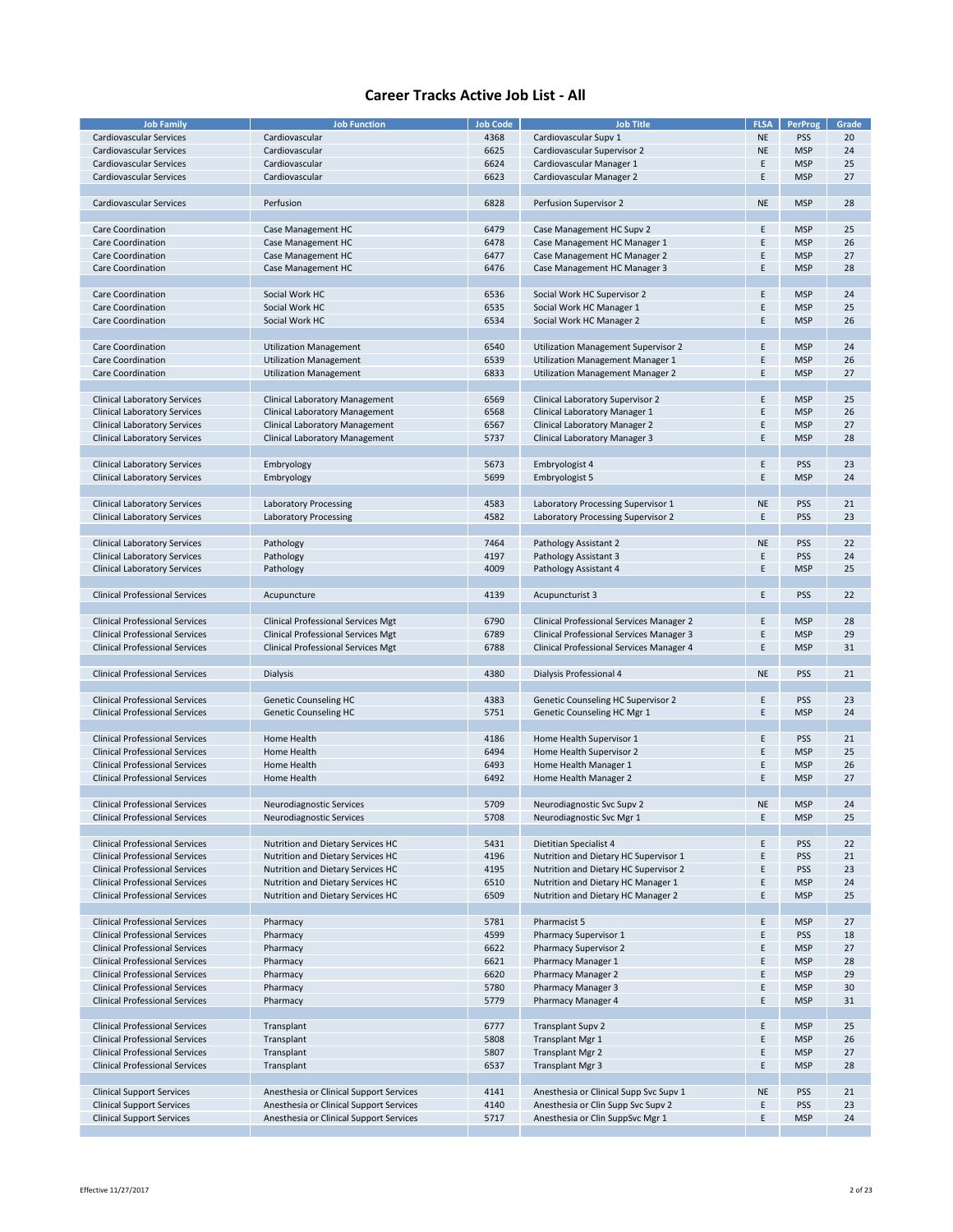| <b>Job Family</b>                | <b>Job Function</b>                  | <b>Job Code</b> | <b>Job Title</b>                             | <b>FLSA</b> | <b>PerProg</b> | Grade |
|----------------------------------|--------------------------------------|-----------------|----------------------------------------------|-------------|----------------|-------|
| <b>Clinical Support Services</b> | <b>Central Sterile</b>               | 4370            | Central Sterile Supervisor 1                 | <b>NE</b>   | <b>PSS</b>     | 21    |
| <b>Clinical Support Services</b> | Central Sterile                      | 4369            | Central Sterile Supervisor 2                 | <b>NE</b>   | <b>PSS</b>     | 22    |
| <b>Clinical Support Services</b> | <b>Central Sterile</b>               | 5734            | Central Sterile Manager 1                    | Ε           | <b>MSP</b>     | 23    |
| <b>Clinical Support Services</b> | <b>Central Sterile</b>               | 5733            | Central Sterile Manager 2                    | E           | <b>MSP</b>     | 25    |
|                                  |                                      |                 |                                              |             |                |       |
|                                  |                                      |                 |                                              |             |                |       |
| <b>Clinical Support Services</b> | <b>Clinical Registries</b>           | 6218            | Clinical Registry Analyst 2                  | <b>NE</b>   | <b>PSS</b>     | 17    |
| <b>Clinical Support Services</b> | <b>Clinical Registries</b>           | 6210            | Clinical Registry Analyst 3                  | Ε           | <b>PSS</b>     | 19    |
| <b>Clinical Support Services</b> | <b>Clinical Registries</b>           | 6139            | Clinical Registry Analyst 4                  | E           | PSS            | 21    |
| <b>Clinical Support Services</b> | <b>Clinical Registries</b>           | 9550            | Clinical Registry Supv 1                     | E           | PSS            | 20    |
| <b>Clinical Support Services</b> | <b>Clinical Registries</b>           | 4182            | Clinical Registry Supv 2                     | E           | PSS            | 22    |
| <b>Clinical Support Services</b> | <b>Clinical Registries</b>           | 6490            | Clin Reg Mgr 1                               | E           | <b>MSP</b>     | 24    |
|                                  |                                      |                 |                                              |             |                |       |
| <b>Clinical Support Services</b> | <b>Health Information Management</b> | 4581            | Health Information Mgt Supv 1                | E           | <b>PSS</b>     | 20    |
| <b>Clinical Support Services</b> | <b>Health Information Management</b> | 4580            | Health Information Mgt Supv 2                | E           | PSS            | 22    |
| <b>Clinical Support Services</b> | <b>Health Information Management</b> | 5753            | Health Information Mgt Mgr 1                 | E           | <b>MSP</b>     | 23    |
|                                  | <b>Health Information Management</b> |                 |                                              | E           | <b>MSP</b>     | 25    |
| <b>Clinical Support Services</b> |                                      | 5752            | Health Information Mgt Mgr 2                 |             |                |       |
| <b>Clinical Support Services</b> | <b>Health Information Management</b> | 6820            | Health Information Mgt Mgr 3                 | Ε           | <b>MSP</b>     | 28    |
|                                  |                                      |                 |                                              |             |                |       |
| <b>Clinical Support Services</b> | <b>Medical Staff Services</b>        | 5525            | Medical Staff Services Spec 2                | <b>NE</b>   | PSS            | 17    |
| <b>Clinical Support Services</b> | <b>Medical Staff Services</b>        | 5519            | Med Stf Svc Spec 3                           | Ε           | PSS            | 18    |
| <b>Clinical Support Services</b> | <b>Medical Staff Services</b>        | 5518            | Med Stf Svc Spec 4                           | E           | <b>PSS</b>     | 20    |
| <b>Clinical Support Services</b> | <b>Medical Staff Services</b>        | 4588            | Medical Staff Services Supervisor 2          | Ε           | <b>PSS</b>     | 21    |
| <b>Clinical Support Services</b> | <b>Medical Staff Services</b>        | 5766            | Medical Staff Services Mgr 1                 | E           | <b>MSP</b>     | 23    |
| <b>Clinical Support Services</b> | <b>Medical Staff Services</b>        | 5765            | <b>Medical Staff Services Mgr 2</b>          | E           | <b>MSP</b>     | 25    |
|                                  | <b>Medical Staff Services</b>        |                 |                                              |             |                | 27    |
| <b>Clinical Support Services</b> |                                      | 5764            | Medical Staff Services Mgr 3                 | Ε           | <b>MSP</b>     |       |
|                                  |                                      |                 |                                              |             |                |       |
| <b>Clinical Support Services</b> | <b>Provider Enrollment</b>           | 7160            | Provider Enrollment Professional 3           | Ε           | <b>PSS</b>     | 18    |
| <b>Clinical Support Services</b> | <b>Provider Enrollment</b>           | 7159            | Provider Enrollment Professional 4           | E           | PSS            | 20    |
| <b>Clinical Support Services</b> | <b>Provider Enrollment</b>           | 6793            | Provider Enrollment Manager 1                | E           | <b>MSP</b>     | 23    |
|                                  |                                      |                 |                                              |             |                |       |
| Communications                   | <b>Acquisitions Editor</b>           | 4016            | <b>Acquisitions Editor 3</b>                 | E           | <b>PSS</b>     | 21    |
| Communications                   | <b>Acquisitions Editor</b>           | 4015            | <b>Acquisitions Editor 4</b>                 | Ε           | <b>PSS</b>     | 23    |
| Communications                   | <b>Acquisitions Editor</b>           | 5905            | <b>Acquisitions Editor 5</b>                 | E           | <b>MSP</b>     | 24    |
|                                  |                                      | 5904            |                                              | E           | <b>MSP</b>     | 25    |
| Communications                   | <b>Acquisitions Editor</b>           |                 | <b>Acquisitions Manager 1</b>                |             |                |       |
| Communications                   | <b>Acquisitions Editor</b>           | 5903            | <b>Acquisitions Manager 2</b>                | Ε           | <b>MSP</b>     | 27    |
|                                  |                                      |                 |                                              |             |                |       |
| Communications                   | <b>Broadcast Communications</b>      | 7449            | <b>Broadcast Communications Specialist 1</b> | <b>NE</b>   | <b>PSS</b>     | 19    |
| Communications                   | <b>Broadcast Communications</b>      | 7450            | <b>Broadcast Communications Specialist 2</b> | <b>NE</b>   | PSS            | 20    |
| Communications                   | <b>Broadcast Communications</b>      | 7451            | <b>Broadcast Communications Specialist 3</b> | E           | PSS            | 22    |
| Communications                   | <b>Broadcast Communications</b>      | 7452            | <b>Broadcast Communications Specialist 4</b> | E           | PSS            | 23    |
| Communications                   | <b>Broadcast Communications</b>      | 7448            | <b>Broadcast Communications Supervisor 1</b> | E           | <b>PSS</b>     | 20    |
| Communications                   | <b>Broadcast Communications</b>      | 7447            | <b>Broadcast Communications Supervisor 2</b> | E           | <b>PSS</b>     | 23    |
| Communications                   | <b>Broadcast Communications</b>      | 403             | <b>Broadcast Communications Manager 1</b>    | Ε           | <b>MSP</b>     | 24    |
|                                  |                                      |                 |                                              |             |                |       |
|                                  |                                      |                 |                                              |             |                |       |
| Communications                   | <b>Digital Communications</b>        | 7455            | Digital Communications Specialist 3          | E           | PSS            | 22    |
| Communications                   | <b>Digital Communications</b>        | 6077            | Digital Communications Specialist 4          | E           | <b>MSP</b>     | 24    |
| Communications                   | <b>Digital Communications</b>        | 406             | <b>Digital Communications Specialist 5</b>   | E           | <b>MSP</b>     | 26    |
| Communications                   | <b>Digital Communications</b>        | 407             | Digital Communications Supervisor 2          | E           | <b>MSP</b>     | 24    |
| Communications                   | <b>Digital Communications</b>        | 404             | Digital Communications Manager 1             | E           | <b>MSP</b>     | 26    |
| Communications                   | <b>Digital Communications</b>        | 6628            | Digital Communications Manager 2             | Ε           | <b>MSP</b>     | 27    |
|                                  |                                      |                 |                                              |             |                |       |
| Communications                   | <b>General Communications</b>        | 7477            | <b>Communications Specialist 3</b>           | E           | PSS            | 22    |
| Communications                   | <b>General Communications</b>        | 5887            | <b>Communications Specialist 4</b>           | E           | <b>MSP</b>     | 24    |
| Communications                   | <b>General Communications</b>        |                 |                                              | E           |                | 26    |
|                                  |                                      | 5921            | <b>Communications Specialist 5</b>           |             | <b>MSP</b>     |       |
| Communications                   | <b>General Communications</b>        | 6545            | <b>Communications Supervisor 2</b>           | E           | <b>MSP</b>     | 24    |
| Communications                   | <b>General Communications</b>        | 408             | <b>Communications Manager 1</b>              | E           | <b>MSP</b>     | 25    |
| Communications                   | <b>General Communications</b>        | 409             | <b>Communications Manager 2</b>              | E           | <b>MSP</b>     | 26    |
| Communications                   | <b>General Communications</b>        | 410             | <b>Communications Manager 3</b>              | E           | <b>MSP</b>     | 27    |
| Communications                   | <b>General Communications</b>        | 411             | <b>Communications Manager 4</b>              | E           | <b>MSP</b>     | 29    |
|                                  |                                      |                 |                                              |             |                |       |
| Communications                   | <b>Media Communications</b>          | 7460            | Media Communications Specialist 1            | <b>NE</b>   | <b>PSS</b>     | 18    |
| Communications                   | <b>Media Communications</b>          | 7461            | Media Communications Specialist 2            | <b>NE</b>   | <b>PSS</b>     | 20    |
| Communications                   | <b>Media Communications</b>          | 7462            | Media Communications Specialist 3            | Ε           | <b>PSS</b>     | 22    |
| Communications                   | <b>Media Communications</b>          | 5885            | Media Communications Specialist 4            | E           | <b>MSP</b>     | 24    |
|                                  |                                      |                 |                                              |             |                |       |
| Communications                   | <b>Media Communications</b>          | 416             | Media Communications Specialist 5            | Ε           | <b>MSP</b>     | 26    |
| Communications                   | <b>Media Communications</b>          | 413             | Media Communications Manager 1               | E           | <b>MSP</b>     | 25    |
| Communications                   | <b>Media Communications</b>          | 414             | <b>Media Communications Manager 2</b>        | E           | <b>MSP</b>     | 26    |
| Communications                   | <b>Media Communications</b>          | 415             | <b>Media Communications Manager 3</b>        | E           | <b>MSP</b>     | 28    |
|                                  |                                      |                 |                                              |             |                |       |
| Communications                   | Publications and Production          | 7457            | Publications & Production Specialist 2       | <b>NE</b>   | <b>PSS</b>     | 17    |
| Communications                   | <b>Publications and Production</b>   | 7458            | Publications & Production Specialist 3       | E           | <b>PSS</b>     | 19    |
| Communications                   | Publications and Production          | 7459            | Publications & Production Specialist 4       | E           | <b>PSS</b>     | 21    |
| Communications                   | <b>Publications and Production</b>   | 7456            | Publications & Production Supervisor 1       | Ε           | <b>PSS</b>     | 20    |
| Communications                   | Publications and Production          | 9362            | Publications & Production Supervisor 2       | E           | <b>PSS</b>     | 22    |
|                                  |                                      |                 |                                              |             |                |       |
| Communications                   | Publications and Production          | 417             | Publications & Production Manager 1          | E           | <b>MSP</b>     | 24    |
| Communications                   | <b>Publications and Production</b>   | 412             | Publications & Production Manager 2          | E           | <b>MSP</b>     | 25    |
|                                  |                                      |                 |                                              |             |                |       |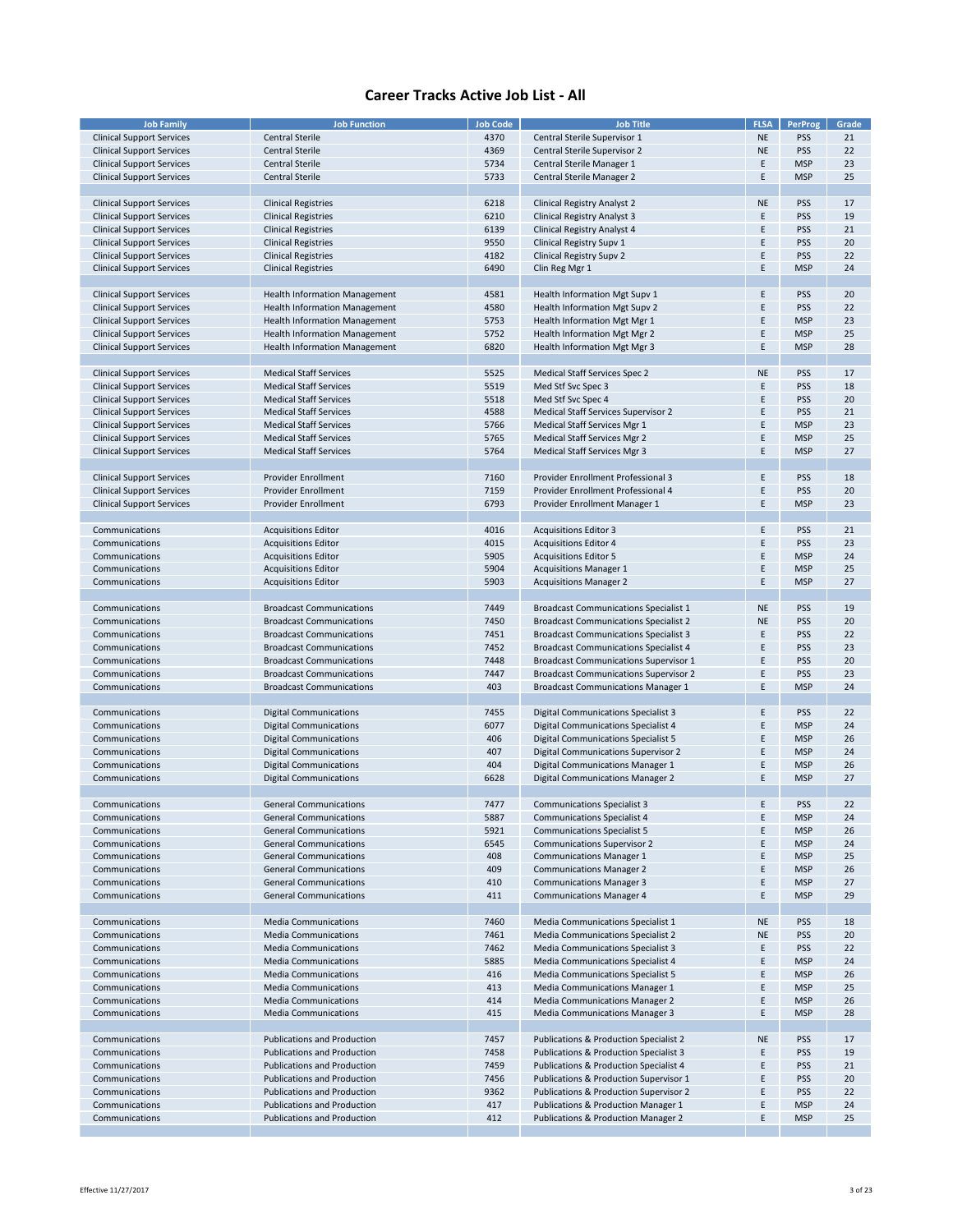| <b>Job Family</b>           | <b>Job Function</b>                 | <b>Job Code</b> | <b>Job Title</b>                             | <b>FLSA</b> | <b>PerProg</b> | Grade |
|-----------------------------|-------------------------------------|-----------------|----------------------------------------------|-------------|----------------|-------|
|                             |                                     |                 |                                              |             |                |       |
| Communications              | <b>Visual Communications</b>        | 7467            | Visual Communications Specialist 4           | E           | <b>PSS</b>     | 23    |
| Communications              | <b>Visual Communications</b>        | 7466            | Visual Communications Supervisor 2           | Ε           | <b>PSS</b>     | 22    |
|                             |                                     |                 |                                              |             |                |       |
| Communications              | <b>Visual Communications</b>        | 418             | Visual Communications Manager 1              | Ε           | <b>MSP</b>     | 23    |
|                             |                                     |                 |                                              |             |                |       |
| Communications              | <b>Written Communications</b>       | 4017            | Writer Editor 3                              | E           | <b>PSS</b>     | 21    |
|                             |                                     |                 |                                              |             |                |       |
| Communications              | <b>Written Communications</b>       | 4018            | Writer Editor 4                              | E           | <b>PSS</b>     | 23    |
| Communications              | <b>Written Communications</b>       | 4010            | Written Communications Supervisor 2          | E           | <b>PSS</b>     | 23    |
| Communications              | <b>Written Communications</b>       | 419             | Written Communications Manager 1             | Ε           | <b>MSP</b>     | 25    |
|                             |                                     |                 |                                              |             |                |       |
| Communications              | <b>Written Communications</b>       | 722             | Written Communications Manager 2             | E           | <b>MSP</b>     | 26    |
|                             |                                     |                 |                                              |             |                |       |
|                             | <b>Behavioral Health Counseling</b> | 4146            | Behavioral Health Counselor 1                | <b>NE</b>   | <b>PSS</b>     | 18    |
| Counseling and Psychology   |                                     |                 |                                              |             |                |       |
| Counseling and Psychology   | <b>Behavioral Health Counseling</b> | 4145            | Behavioral Health Counselor 2                | <b>NE</b>   | <b>PSS</b>     | 19    |
| Counseling and Psychology   | Behavioral Health Counseling        | 4144            | Behavioral Health Counselor 3                | E           | <b>PSS</b>     | 20    |
|                             |                                     |                 |                                              | E           |                |       |
| Counseling and Psychology   | <b>Behavioral Health Counseling</b> | 4143            | Behavioral Health Counselor 4                |             | <b>PSS</b>     | 22    |
| Counseling and Psychology   | Behavioral Health Counseling        | 4142            | Behavioral Health Counseling Supv 2          | E           | <b>PSS</b>     | 23    |
| Counseling and Psychology   | <b>Behavioral Health Counseling</b> | 5719            | Behavioral Health Counseling Manager 1       | E           | <b>MSP</b>     | 25    |
|                             |                                     |                 |                                              |             | <b>MSP</b>     | 26    |
| Counseling and Psychology   | <b>Behavioral Health Counseling</b> | 5718            | Behavioral Health Counseling Manager 2       | Ε           |                |       |
|                             |                                     |                 |                                              |             |                |       |
| Counseling and Psychology   | Behavioral Health Psychiatric       | 4367            | Behavioral Health Psychiatric Professional 1 | <b>NE</b>   | <b>PSS</b>     | 20    |
|                             |                                     |                 |                                              |             |                |       |
| Counseling and Psychology   | Behavioral Health Psychiatric       | 4366            | Behavioral Health Psychiatric Professional 2 | <b>NE</b>   | <b>PSS</b>     | 21    |
| Counseling and Psychology   | Behavioral Health Psychiatric       | 4365            | Behavioral Health Psychiatric Professional 3 | Ε           | <b>PSS</b>     | 22    |
| Counseling and Psychology   | Behavioral Health Psychiatric       | 5726            | Behavioral Health Psychiatric Professional 4 | Ε           | <b>MSP</b>     | 24    |
|                             |                                     |                 |                                              |             |                |       |
| Counseling and Psychology   | Behavioral Health Psychiatric       | 5725            | Behavioral Health Psychiatric Professional 5 | Ε           | <b>MSP</b>     | 26    |
| Counseling and Psychology   | Behavioral Health Psychiatric       | 4147            | Beh Health Psychiatric Supv 1                | E           | <b>PSS</b>     | 21    |
| Counseling and Psychology   | Behavioral Health Psychiatric       | 5724            | Behavioral Health Psychiatric Supervisor 2   | E           | <b>MSP</b>     | 25    |
|                             |                                     |                 |                                              |             |                |       |
| Counseling and Psychology   | Behavioral Health Psychiatric       | 5723            | Behavioral Health Psychiatric Manager 1      | E           | <b>MSP</b>     | 26    |
| Counseling and Psychology   | Behavioral Health Psychiatric       | 5722            | Behavioral Health Psychiatric Manager 2      | Ε           | <b>MSP</b>     | 27    |
|                             |                                     |                 |                                              |             |                |       |
| Counseling and Psychology   | Behavioral Health Psychiatric       | 5721            | Behavioral Health Psychiatric Manager 3      | Ε           | <b>MSP</b>     | 28    |
| Counseling and Psychology   | Behavioral Health Psychiatric       | 5720            | Behavioral Health Psychiatric Manager 4      | E           | <b>MSP</b>     | 30    |
|                             |                                     |                 |                                              |             |                |       |
|                             |                                     |                 |                                              |             |                |       |
| <b>Educational Services</b> | <b>Community Education Services</b> | 5840            | <b>Community Education Specialist 1</b>      | <b>NE</b>   | <b>PSS</b>     | 16    |
| <b>Educational Services</b> | <b>Community Education Services</b> | 5839            | <b>Community Education Specialist 2</b>      | <b>NE</b>   | <b>PSS</b>     | 17    |
| <b>Educational Services</b> | <b>Community Education Services</b> | 5838            | <b>Community Education Specialist 3</b>      | Ε           | <b>PSS</b>     | 18    |
|                             |                                     |                 |                                              |             |                |       |
| <b>Educational Services</b> | <b>Community Education Services</b> | 5834            | Community Education Specialist 4             | E           | <b>PSS</b>     | 20    |
| <b>Educational Services</b> | <b>Community Education Services</b> | 5837            | <b>Community Education Supervisor 1</b>      | E           | <b>PSS</b>     | 19    |
|                             |                                     |                 |                                              | E           | <b>PSS</b>     | 20    |
| <b>Educational Services</b> | <b>Community Education Services</b> | 5836            | <b>Community Education Supervisor 2</b>      |             |                |       |
| <b>Educational Services</b> | <b>Community Education Services</b> | 5942            | <b>Community Education Manager 1</b>         | Ε           | <b>MSP</b>     | 21    |
|                             |                                     |                 |                                              |             |                |       |
|                             |                                     |                 |                                              |             |                |       |
| <b>Educational Services</b> | Early Childhood Education           | 4149            | Early Childhood Site Coord 4                 | E           | <b>PSS</b>     | 17    |
| <b>Educational Services</b> | Early Childhood Education           | 4150            | Early Childhood Education Supervisor 2       | Ε           | <b>PSS</b>     | 21    |
| <b>Educational Services</b> | Early Childhood Education           | 436             | Early Childhood Education Manager 2          | E           | <b>MSP</b>     | 23    |
|                             |                                     |                 |                                              |             |                |       |
|                             |                                     |                 |                                              |             |                |       |
| <b>Educational Services</b> | <b>Health Education</b>             | 4396            | Health Educator 1                            | <b>NE</b>   | <b>PSS</b>     | 18    |
| <b>Educational Services</b> | <b>Health Education</b>             | 4397            | <b>Health Educator 2</b>                     | <b>NE</b>   | <b>PSS</b>     | 20    |
|                             |                                     |                 |                                              |             |                |       |
| <b>Educational Services</b> | <b>Health Education</b>             | 4398            | <b>Health Educator 3</b>                     | Ε           | <b>PSS</b>     | 21    |
| <b>Educational Services</b> | <b>Health Education</b>             | 4399            | <b>Health Educator 4</b>                     | E           | <b>PSS</b>     | 22    |
|                             |                                     |                 |                                              |             |                |       |
| <b>Educational Services</b> | <b>Health Education</b>             | 577             | <b>Health Educator 5</b>                     | E           | <b>MSP</b>     | 23    |
| <b>Educational Services</b> | <b>Health Education</b>             | 4395            | <b>Health Education Supervisor 1</b>         | Ε           | <b>PSS</b>     | 21    |
| <b>Educational Services</b> | <b>Health Education</b>             | 4394            | <b>Health Education Supervisor 2</b>         | E           | <b>PSS</b>     | 22    |
|                             | <b>Health Education</b>             |                 |                                              |             |                |       |
| <b>Educational Services</b> |                                     | 576             | <b>Health Education Manager 1</b>            | E           | <b>MSP</b>     | 23    |
|                             |                                     |                 |                                              |             |                |       |
| <b>Educational Services</b> | <b>Health Professions Education</b> | 4390            | Health Professions Education Spec 2          | <b>NE</b>   | <b>PSS</b>     | 19    |
|                             |                                     |                 |                                              |             |                |       |
| <b>Educational Services</b> | <b>Health Professions Education</b> | 4389            | Health Professions Education Spec 3          | Ε           | <b>PSS</b>     | 21    |
| <b>Educational Services</b> | <b>Health Professions Education</b> | 4388            | Health Professions Education Spec 4          | Ε           | <b>PSS</b>     | 23    |
| <b>Educational Services</b> | <b>Health Professions Education</b> | 4385            | Health Professions Education Spec 5          | E           | <b>MSP</b>     | 25    |
|                             |                                     |                 |                                              | E           |                |       |
| <b>Educational Services</b> | <b>Health Professions Education</b> | 4387            | Health Professions Education Supervisor 1    |             | <b>PSS</b>     | 21    |
| <b>Educational Services</b> | <b>Health Professions Education</b> | 4386            | Health Professions Education Supervisor 2    | E.          | <b>PSS</b>     | 23    |
| <b>Educational Services</b> | <b>Health Professions Education</b> | 6561            | Health Professions Education Manager 1       | Ε           | <b>MSP</b>     | 24    |
| <b>Educational Services</b> | <b>Health Professions Education</b> | 6560            | Health Professions Education Manager 2       | E.          | <b>MSP</b>     | 26    |
|                             |                                     |                 |                                              |             |                |       |
| <b>Educational Services</b> | <b>Health Professions Education</b> | 6559            | Health Professions Education Manager 3       | E           | <b>MSP</b>     | 28    |
|                             |                                     |                 |                                              |             |                |       |
|                             |                                     |                 |                                              |             |                |       |
| <b>Educational Services</b> | <b>Instructional Design</b>         | 6150            | <b>Instructional Designer 1</b>              | <b>NE</b>   | <b>PSS</b>     | 18    |
| <b>Educational Services</b> | <b>Instructional Design</b>         | 6149            | <b>Instructional Designer 2</b>              | <b>NE</b>   | <b>PSS</b>     | 20    |
| <b>Educational Services</b> | <b>Instructional Design</b>         | 6148            | <b>Instructional Designer 3</b>              | Ε           | <b>PSS</b>     | 21    |
|                             |                                     |                 |                                              |             |                |       |
| <b>Educational Services</b> | <b>Instructional Design</b>         | 6147            | <b>Instructional Designer 4</b>              | E           | <b>PSS</b>     | 23    |
| <b>Educational Services</b> | <b>Instructional Design</b>         | 5990            | <b>Instructional Designer 5</b>              | E           | <b>MSP</b>     | 25    |
| <b>Educational Services</b> | <b>Instructional Design</b>         | 5989            | Instructional Design Manager 1               | E           | <b>MSP</b>     | 24    |
|                             |                                     |                 |                                              |             |                |       |
| <b>Educational Services</b> | <b>Instructional Design</b>         | 5988            | Instructional Design Manager 2               | Ε           | <b>MSP</b>     | 26    |
|                             |                                     |                 |                                              |             |                |       |
| <b>Educational Services</b> | K to 12 Education                   | 6134            | K to 12 Educator 1                           | <b>NE</b>   | <b>PSS</b>     | 20    |
|                             |                                     |                 |                                              |             |                |       |
| <b>Educational Services</b> | K to 12 Education                   | 6133            | K to 12 Educator 2                           | E           | <b>PSS</b>     | 21    |
| <b>Educational Services</b> | K to 12 Education                   | 6117            | K to 12 Educator 3                           | E           | <b>PSS</b>     | 22    |
| <b>Educational Services</b> | K to 12 Education                   | 6116            | K to 12 Educator 4                           | Ε           | <b>PSS</b>     | 23    |
|                             |                                     |                 |                                              |             |                |       |
| <b>Educational Services</b> | K to 12 Education                   | 5926            | K to 12 Educator 5                           | E           | <b>MSP</b>     | 24    |
| <b>Educational Services</b> | K to 12 Education                   | 5902            | K to 12 Educator Manager 1                   | Ε           | <b>MSP</b>     | 24    |
| <b>Educational Services</b> | K to 12 Education                   | 5901            | K to 12 Educator Manager 2                   | Ε           | <b>MSP</b>     | 25    |
|                             |                                     |                 |                                              |             |                |       |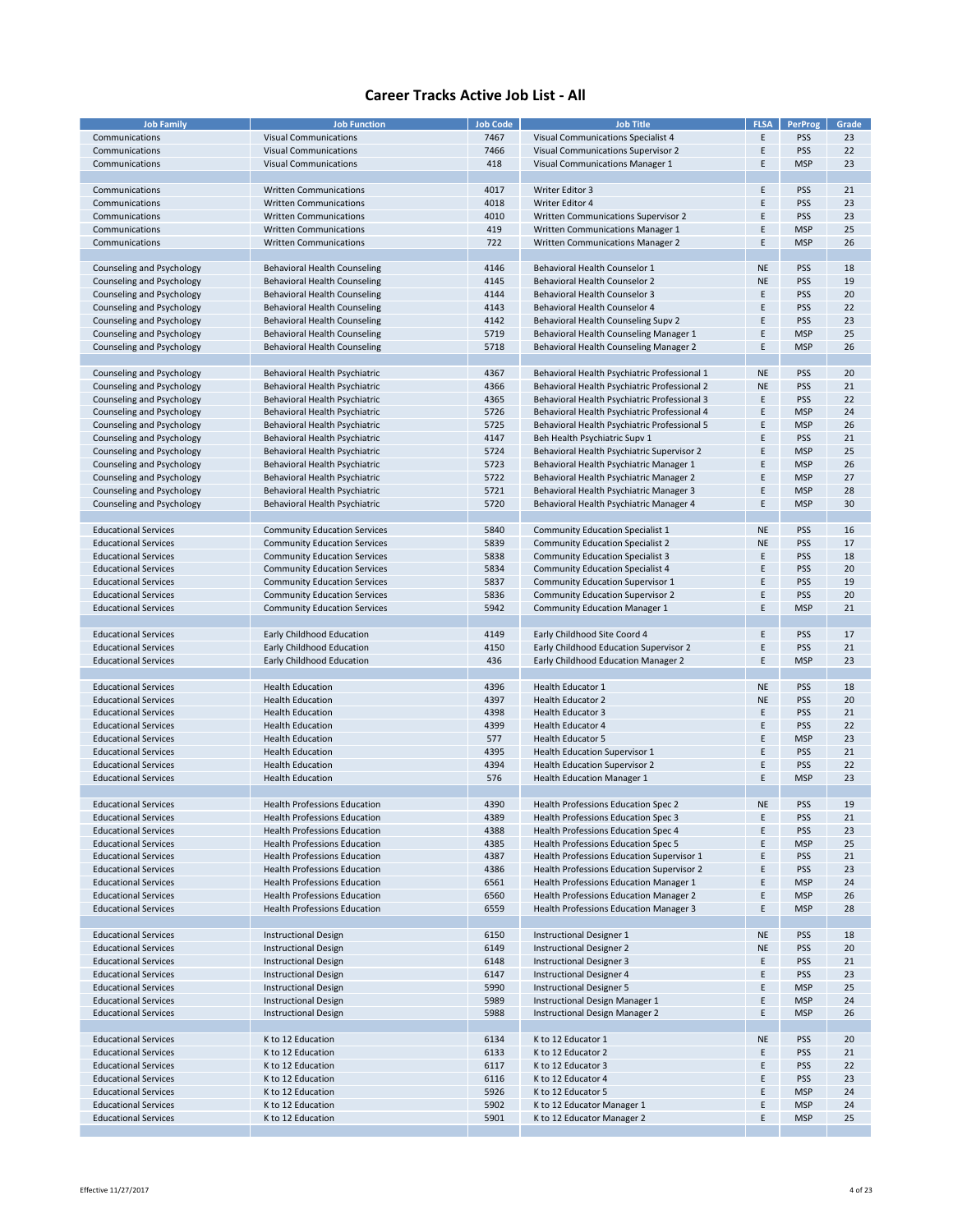| <b>Job Family</b>           | <b>Job Function</b>              | <b>Job Code</b> | <b>Job Title</b>                                  | <b>FLSA</b> | <b>PerProg</b> | Grade      |
|-----------------------------|----------------------------------|-----------------|---------------------------------------------------|-------------|----------------|------------|
|                             |                                  |                 |                                                   |             |                |            |
| <b>Educational Services</b> | <b>Museum Education</b>          | 4157            | Museum Educator 1                                 | <b>NE</b>   | <b>PSS</b>     | 16         |
| <b>Educational Services</b> | <b>Museum Education</b>          | 4158            | Museum Educator 2                                 | <b>NE</b>   | PSS            | 18         |
| <b>Educational Services</b> | <b>Museum Education</b>          | 4159            | <b>Museum Educator 3</b>                          | E           | <b>PSS</b>     | 19         |
| <b>Educational Services</b> | <b>Museum Education</b>          | 4155            | <b>Museum Education Supervisor 1</b>              | E           | <b>PSS</b>     | 19         |
|                             |                                  |                 |                                                   |             |                |            |
| <b>Educational Services</b> | <b>Museum Education</b>          | 437             | <b>Museum Education Manager 1</b>                 | E           | <b>MSP</b>     | 22         |
| <b>Educational Services</b> | <b>Museum Education</b>          | 5960            | <b>Museum Education Manager 2</b>                 | F           | <b>MSP</b>     | 24         |
|                             |                                  |                 |                                                   |             |                |            |
| <b>Educational Services</b> | Professional Development         | 4161            | Trainer 1                                         | <b>NE</b>   | <b>PSS</b>     | 18         |
|                             |                                  |                 |                                                   |             |                |            |
| <b>Educational Services</b> | Professional Development         | 4162            | Trainer 2                                         | <b>NE</b>   | <b>PSS</b>     | 20         |
| <b>Educational Services</b> | Professional Development         | 4163            | Trainer 3                                         | Ε           | <b>PSS</b>     | 21         |
| <b>Educational Services</b> | Professional Development         | 4164            | Trainer 4                                         | F           | <b>PSS</b>     | 23         |
| <b>Educational Services</b> | <b>Professional Development</b>  | 333             | Trainer 5                                         | E           | <b>MSP</b>     | 25         |
|                             |                                  |                 |                                                   |             |                |            |
| <b>Educational Services</b> | Professional Development         | 439             | Training & Development Manager 1                  | E           | <b>MSP</b>     | 24         |
| <b>Educational Services</b> | <b>Professional Development</b>  | 440             | Training & Development Manager 2                  | Ε           | <b>MSP</b>     | 26         |
| <b>Educational Services</b> | Professional Development         | 6518            | Training & Development Manager 3                  | Ε           | <b>MSP</b>     | 28         |
|                             |                                  |                 |                                                   |             |                |            |
|                             |                                  |                 |                                                   | <b>NE</b>   | <b>PSS</b>     |            |
| <b>Educational Services</b> | <b>Public Education Services</b> | 4166            | <b>Public Education Specialist 1</b>              |             |                | 16         |
| <b>Educational Services</b> | <b>Public Education Services</b> | 4167            | <b>Public Education Specialist 2</b>              | <b>NE</b>   | <b>PSS</b>     | 18         |
| <b>Educational Services</b> | <b>Public Education Services</b> | 4168            | <b>Public Education Specialist 3</b>              | Ε           | <b>PSS</b>     | 19         |
| <b>Educational Services</b> | <b>Public Education Services</b> | 4169            | <b>Public Education Specialist 4</b>              | E           | PSS            | 21         |
|                             |                                  |                 |                                                   |             |                |            |
| <b>Educational Services</b> | <b>Public Education Services</b> | 4170            | Public Education Supervisor 1                     | F           | <b>PSS</b>     | 20         |
| <b>Educational Services</b> | <b>Public Education Services</b> | 4165            | <b>Public Education Supervisor 2</b>              | E           | <b>PSS</b>     | 21         |
| <b>Educational Services</b> | <b>Public Education Services</b> | 305             | <b>Public Education Manager 1</b>                 | Ε           | <b>MSP</b>     | 22         |
|                             |                                  |                 |                                                   |             |                |            |
|                             |                                  |                 |                                                   |             |                |            |
| Engineering                 | Aerospace Engineering            | 7115            | Aerospace Engineer 2                              | E           | <b>PSS</b>     | 23         |
| Engineering                 | Aerospace Engineering            | 546             | Aerospace Engineer 3                              | F           | <b>MSP</b>     | 25         |
| Engineering                 | Aerospace Engineering            | 346             | Aerospace Engineer 4                              | E           | <b>MSP</b>     | 26         |
| Engineering                 | Aerospace Engineering            | 347             | Aerospace Engineer 5                              | E           | <b>MSP</b>     | 27         |
|                             |                                  |                 |                                                   |             |                |            |
| Engineering                 | Aerospace Engineering            | 349             | Aerospace Manager 2                               | Ε           | <b>MSP</b>     | 28         |
| Engineering                 | Aerospace Engineering            | 350             | Aerospace Manager 3                               | Ε           | <b>MSP</b>     | 29         |
|                             |                                  |                 |                                                   |             |                |            |
| Engineering                 | <b>Clinical Engineering</b>      | 6764            | <b>Clinical Engineer 2</b>                        | <b>NE</b>   | <b>PSS</b>     | 21         |
|                             |                                  |                 |                                                   |             |                |            |
| Engineering                 | <b>Clinical Engineering</b>      | 6763            | Clinical Engineer 3                               | E           | <b>PSS</b>     | 23         |
| Engineering                 | <b>Clinical Engineering</b>      | 6627            | <b>Clinical Engineer 4</b>                        | E           | <b>MSP</b>     | 24         |
| Engineering                 | <b>Clinical Engineering</b>      | 6626            | <b>Clinical Engineer 5</b>                        | E           | <b>MSP</b>     | 25         |
| Engineering                 | <b>Clinical Engineering</b>      | 4607            | Clinical Engineer Supervisor 1                    | <b>NE</b>   | <b>PSS</b>     | 21         |
|                             |                                  |                 |                                                   |             |                |            |
| Engineering                 | <b>Clinical Engineering</b>      | 6575            | Clinical Engineer Supervisor 2                    | <b>NE</b>   | <b>MSP</b>     | 24         |
| Engineering                 | <b>Clinical Engineering</b>      | 6574            | Clinical Engineer Manager 1                       | Ε           | <b>MSP</b>     | 25         |
| Engineering                 | <b>Clinical Engineering</b>      | 6573            | Clinical Engineer Manager 2                       | E           | <b>MSP</b>     | 26         |
| Engineering                 | <b>Clinical Engineering</b>      | 5684            | Clinical Engineer Manager 3                       | Ε           | <b>MSP</b>     | 27         |
|                             |                                  |                 |                                                   |             |                |            |
|                             |                                  |                 |                                                   |             |                |            |
| Engineering                 | Professional Engineer            | 4322            | <b>Engineering Specialist 2</b>                   | E           | <b>PSS</b>     | 21         |
| Engineering                 | Professional Engineer            | 4332            | Professional Engineer 3                           | E           | <b>PSS</b>     | 23         |
| Engineering                 | Professional Engineer            | 6579            | Professional Engineer 4                           | E           | <b>MSP</b>     | 24         |
|                             |                                  |                 |                                                   |             |                |            |
| Engineering                 | Professional Engineer            | 6578            | Professional Engineer 5                           | E           | <b>MSP</b>     | 25         |
| Engineering                 | <b>Professional Engineer</b>     | 6577            | Professional Engineering Mgr 1                    | E           | <b>MSP</b>     | 26         |
| Engineering                 | Professional Engineer            | 6576            | Professional Engineering Mgr 2                    | Ε           | <b>MSP</b>     | 28         |
|                             |                                  |                 |                                                   |             |                |            |
|                             |                                  |                 | R&D Engineer 1                                    | <b>NE</b>   |                | 20         |
| Engineering                 | Research and Dev Engineering     | 7118            |                                                   |             | <b>PSS</b>     |            |
| Engineering                 | Research and Dev Engineering     | 7119            | R&D Engineer 2                                    | Ε           | PSS            | 22         |
| Engineering                 | Research and Dev Engineering     | 7120            | R&D Engineer 3                                    | F           | <b>PSS</b>     | 23         |
| Engineering                 | Research and Dev Engineering     | 442             | R&D Engineer 4                                    | F           | <b>MSP</b>     | 25         |
| Engineering                 | Research and Dev Engineering     | 443             | R&D Engineer 5                                    | E           | <b>MSP</b>     | 27         |
|                             |                                  |                 |                                                   |             |                |            |
| Engineering                 | Research and Dev Engineering     | 7122            | <b>Engineering Tech Supervisor 2</b>              | Ε           | <b>PSS</b>     | 22         |
| Engineering                 | Research and Dev Engineering     | 446             | Research and Development Engineering Supervisor 2 | E           | <b>MSP</b>     | 25         |
| Engineering                 | Research and Dev Engineering     | 444             | R&D Engineering Manager 1                         | E           | <b>MSP</b>     | 27         |
| Engineering                 | Research and Dev Engineering     | 445             | R&D Engineering Manager 2                         | E           | <b>MSP</b>     | 28         |
|                             |                                  |                 |                                                   |             |                |            |
|                             |                                  |                 |                                                   |             |                |            |
| <b>External Affairs</b>     | Alumni and External Relations    | 6297            | Alumni and External Relations Specialist 1        | <b>NE</b>   | <b>PSS</b>     | 18         |
| <b>External Affairs</b>     | Alumni and External Relations    | 6298            | Alumni and External Relations Specialist 2        | <b>NE</b>   | PSS            | 19         |
| <b>External Affairs</b>     | Alumni and External Relations    | 6299            | Alumni and External Relations Specialist 3        | Ε           | <b>PSS</b>     | 20         |
| <b>External Affairs</b>     | Alumni and External Relations    | 6300            | Alumni and External Relations Specialist 4        | E           | <b>PSS</b>     | 22         |
|                             |                                  |                 |                                                   |             |                |            |
| <b>External Affairs</b>     | Alumni and External Relations    | 456             | Alumni and External Relations Specialist 5        | Ε           | <b>MSP</b>     | 24         |
| <b>External Affairs</b>     | Alumni and External Relations    | 7200            | Alumni and External Relations Supervisor 1        | Ε           | <b>PSS</b>     | 20         |
| <b>External Affairs</b>     | Alumni and External Relations    | 6301            | Alumni and External Relations Supervisor 2        | E           | <b>PSS</b>     | 22         |
| <b>External Affairs</b>     | Alumni and External Relations    | 457             | Alumni and External Relations Manager 1           | E           | <b>MSP</b>     | 24         |
|                             |                                  |                 |                                                   |             |                |            |
| <b>External Affairs</b>     | Alumni and External Relations    | 458             | Alumni and External Relations Manager 2           | E           | <b>MSP</b>     | 25         |
| <b>External Affairs</b>     | Alumni and External Relations    | 459             | Alumni and External Relations Manager 3           | Ε           | <b>MSP</b>     | 27         |
| <b>External Affairs</b>     | Alumni and External Relations    | 6781            | Alumni and External Relations Manager 4           | Ε           | <b>MSP</b>     | 29         |
|                             |                                  |                 |                                                   |             |                |            |
|                             |                                  |                 |                                                   |             |                |            |
| <b>External Affairs</b>     | Events                           | 6305            | <b>Events Coordinator 2</b>                       | <b>NE</b>   | <b>PSS</b>     | <b>BYA</b> |
| <b>External Affairs</b>     | Events                           | 6304            | <b>Events Coordinator 3</b>                       | NE          | <b>PSS</b>     | <b>BYA</b> |
| <b>External Affairs</b>     | Events                           | 6290            | Events Specialist 1                               | <b>NE</b>   | <b>PSS</b>     | 18         |
| <b>External Affairs</b>     | Events                           | 6291            | <b>Events Specialist 2</b>                        | <b>NE</b>   | <b>PSS</b>     | 19         |
|                             |                                  |                 |                                                   |             |                |            |
| <b>External Affairs</b>     | Events                           | 6292            | <b>Events Specialist 3</b>                        | Ε           | <b>PSS</b>     | 21         |
| <b>External Affairs</b>     | Events                           | 6293            | <b>Events Specialist 4</b>                        | Ε           | <b>PSS</b>     | 23         |
| <b>External Affairs</b>     | Events                           | 453             | <b>Events Specialist 5</b>                        | F           | <b>MSP</b>     | 24         |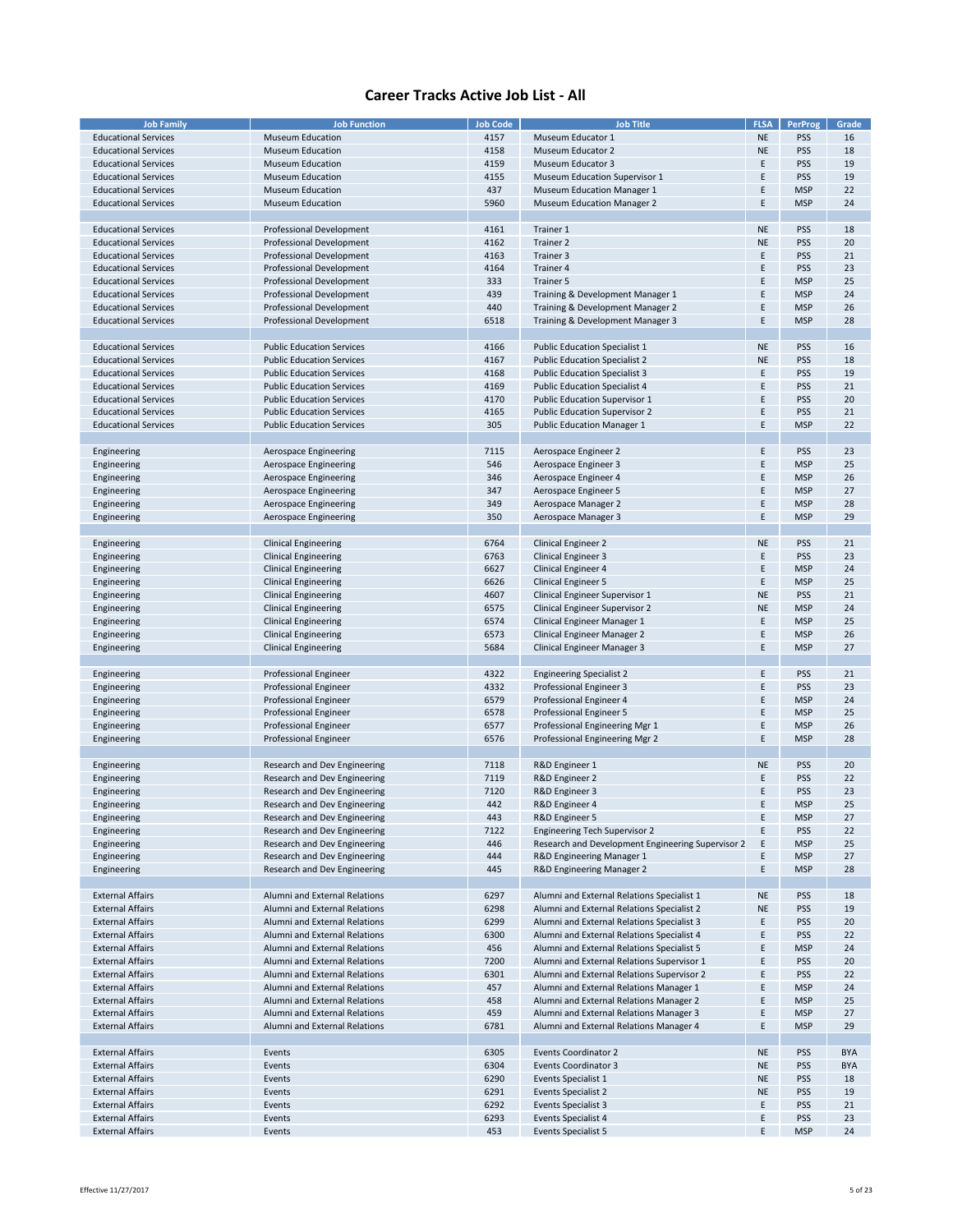| <b>Job Family</b>                     | <b>Job Function</b>                    | <b>Job Code</b> | <b>Job Title</b>                    | <b>FLSA</b> | <b>PerProg</b> | Grade |
|---------------------------------------|----------------------------------------|-----------------|-------------------------------------|-------------|----------------|-------|
| <b>External Affairs</b>               | Events                                 | 6294            | Events Supervisor 1                 | <b>NE</b>   | PSS            | 19    |
|                                       |                                        |                 |                                     |             |                |       |
| <b>External Affairs</b>               | Events                                 | 6295            | <b>Events Supervisor 2</b>          | Ε           | <b>PSS</b>     | 22    |
| <b>External Affairs</b>               | Events                                 | 468             | Events Manager 1                    | E           | <b>MSP</b>     | 24    |
| <b>External Affairs</b>               | Events                                 | 5954            | <b>Events Manager 2</b>             | E           | <b>MSP</b>     | 25    |
|                                       |                                        |                 |                                     |             |                |       |
| <b>External Affairs</b>               | Fundraising                            | 7545            | Fundraiser 1                        | <b>NE</b>   | <b>PSS</b>     | 19    |
| <b>External Affairs</b>               | Fundraising                            | 7546            | Fundraiser 2                        | <b>NE</b>   | <b>PSS</b>     | 21    |
|                                       |                                        |                 |                                     |             |                |       |
| <b>External Affairs</b>               | Fundraising                            | 7547            | Fundraiser 3                        | E           | PSS            | 23    |
| <b>External Affairs</b>               | Fundraising                            | 462             | Fundraiser 4                        | E           | <b>MSP</b>     | 25    |
| <b>External Affairs</b>               | Fundraising                            | 463             | Fundraiser 5                        | E           | <b>MSP</b>     | 26    |
| <b>External Affairs</b>               | Fundraising                            | 7542            | <b>Fundraising Supervisor 1</b>     | E           | PSS            | 22    |
| <b>External Affairs</b>               | Fundraising                            | 6032            | <b>Fundraising Supervisor 2</b>     | E           | <b>MSP</b>     | 24    |
| <b>External Affairs</b>               |                                        |                 |                                     | E           | <b>MSP</b>     | 26    |
|                                       | Fundraising                            | 464             | <b>Fundraising Manager 1</b>        |             |                |       |
| <b>External Affairs</b>               | Fundraising                            | 465             | <b>Fundraising Manager 2</b>        | E           | <b>MSP</b>     | 27    |
| <b>External Affairs</b>               | Fundraising                            | 466             | <b>Fundraising Manager 3</b>        | E           | <b>MSP</b>     | 28    |
| <b>External Affairs</b>               | Fundraising                            | 467             | <b>Fundraising Manager 4</b>        | E           | <b>MSP</b>     | 30    |
|                                       |                                        |                 |                                     |             |                |       |
| <b>External Affairs</b>               | Marketing                              | 7550            | <b>Marketing Specialist 1</b>       | <b>NE</b>   | <b>PSS</b>     | 18    |
| <b>External Affairs</b>               | Marketing                              | 7551            | <b>Marketing Specialist 2</b>       | <b>NE</b>   | PSS            | 19    |
|                                       |                                        |                 |                                     |             |                |       |
| <b>External Affairs</b>               | Marketing                              | 7552            | <b>Marketing Specialist 3</b>       | E           | PSS            | 21    |
| <b>External Affairs</b>               | Marketing                              | 7555            | <b>Marketing Specialist 4</b>       | E           | PSS            | 23    |
| <b>External Affairs</b>               | Marketing                              | 469             | <b>Marketing Specialist 5</b>       | E           | <b>MSP</b>     | 25    |
| <b>External Affairs</b>               | Marketing                              | 7553            | Marketing Supervisor 1              | E           | PSS            | 18    |
| <b>External Affairs</b>               | Marketing                              | 7554            | <b>Marketing Supervisor 2</b>       | E           | PSS            | 23    |
|                                       |                                        |                 |                                     |             |                |       |
| <b>External Affairs</b>               | Marketing                              | 471             | Marketing Manager 1                 | E           | <b>MSP</b>     | 24    |
| <b>External Affairs</b>               | Marketing                              | 472             | <b>Marketing Manager 2</b>          | E           | <b>MSP</b>     | 26    |
| <b>External Affairs</b>               | Marketing                              | 6500            | <b>Marketing Manager 3</b>          | E           | <b>MSP</b>     | 28    |
|                                       |                                        |                 |                                     |             |                |       |
| <b>External Affairs</b>               | Prospect Research                      | 7140            | Prospect Research Specialist 2      | <b>NE</b>   | PSS            | 20    |
|                                       |                                        |                 |                                     |             |                |       |
| <b>External Affairs</b>               | Prospect Research                      | 7139            | Prospect Research Specialist 3      | E           | PSS            | 22    |
| <b>External Affairs</b>               | Prospect Research                      | 6787            | Prospect Research Specialist 4      | E           | <b>MSP</b>     | 24    |
| <b>External Affairs</b>               | Prospect Research                      | 6786            | Prospect Research Specialist 5      | E           | <b>MSP</b>     | 25    |
| <b>External Affairs</b>               | Prospect Research                      | 6785            | Prospect Research Manager 1         | Ε           | <b>MSP</b>     | 25    |
| <b>External Affairs</b>               | Prospect Research                      | 6784            | Prospect Research Manager 2         | E           | <b>MSP</b>     | 26    |
|                                       |                                        |                 |                                     |             |                |       |
| <b>External Affairs</b>               |                                        |                 |                                     | <b>NE</b>   |                | 19    |
|                                       | Sales                                  | 7581            | Sales Specialist 2                  |             | <b>PSS</b>     |       |
| <b>External Affairs</b>               | Sales                                  | 7556            | Sales Specialist 3                  | E           | <b>PSS</b>     | 21    |
| <b>External Affairs</b>               | Sales                                  | 7557            | Sales Specialist 4                  | E           | PSS            | 23    |
| <b>External Affairs</b>               | Sales                                  | 7179            | Sales Supv 2                        | E           | PSS            | 23    |
|                                       |                                        |                 |                                     |             |                |       |
| Facilities Development and EHS        | Design and Construction Mgt            | 6980            | Design and Construction Mgt Spec 2  | <b>NE</b>   | <b>PSS</b>     | 21    |
|                                       |                                        | 6979            |                                     | E           | PSS            |       |
| Facilities Development and EHS        | Design and Construction Mgt            |                 | Design and Construction Mgt Spec 3  |             |                | 23    |
| Facilities Development and EHS        | Design and Construction Mgt            | 539             | Design and Construction Mgt Spec 4  | E           | <b>MSP</b>     | 25    |
| Facilities Development and EHS        | Design and Construction Mgt            | 343             | Design And Construction Mgt Spec 5  | E           | <b>MSP</b>     | 26    |
| Facilities Development and EHS        | Design and Construction Mgt            | 6088            | Design and Construction Mgr 1       | Ε           | <b>MSP</b>     | 25    |
| Facilities Development and EHS        | Design and Construction Mgt            | 6087            | Design and Construction Mgr 2       | E           | <b>MSP</b>     | 26    |
|                                       |                                        |                 |                                     |             |                |       |
| Facilities Development and EHS        |                                        | 6248            | <b>Energy Management Analyst 2</b>  | <b>NE</b>   | <b>PSS</b>     | 22    |
|                                       | <b>Energy Management</b>               |                 |                                     |             |                |       |
| Facilities Development and EHS        | <b>Energy Management</b>               | 5657            | <b>Energy Management Analyst 3</b>  | E           | PSS            | 25    |
| Facilities Development and EHS        | <b>Energy Management</b>               | 370             | <b>Energy Management Analyst 4</b>  | E           | <b>MSP</b>     | 26    |
| <b>Facilities Development and EHS</b> | <b>Energy Management</b>               | 247             | <b>Energy Management Analyst 5</b>  | E           | <b>MSP</b>     | 27    |
| <b>Facilities Development and EHS</b> | <b>Energy Management</b>               | 6816            | <b>Energy Mgt Supv 2</b>            | E           | <b>MSP</b>     | 25    |
| Facilities Development and EHS        | <b>Energy Management</b>               | 6562            | <b>Energy Manager 1</b>             | Ε           | <b>MSP</b>     | 26    |
| Facilities Development and EHS        | <b>Energy Management</b>               | 6491            | <b>Energy Manager 2</b>             | Ε           | <b>MSP</b>     | 27    |
|                                       |                                        |                 |                                     |             |                |       |
| Facilities Development and EHS        | <b>Energy Management</b>               | 5968            | <b>Energy Manager 3</b>             | E           | <b>MSP</b>     | 28    |
|                                       |                                        |                 |                                     |             |                |       |
| Facilities Development and EHS        | Environmental Health and Safety        | 7144            | <b>EH&amp;S Specialist 1</b>        | <b>NE</b>   | <b>PSS</b>     | 19    |
| Facilities Development and EHS        | <b>Environmental Health and Safety</b> | 7145            | <b>EH&amp;S Specialist 2</b>        | <b>NE</b>   | <b>PSS</b>     | 21    |
| Facilities Development and EHS        | Environmental Health and Safety        | 7146            | <b>EH&amp;S Specialist 3</b>        | E           | PSS            | 22    |
| Facilities Development and EHS        | Environmental Health and Safety        | 358             | <b>EH&amp;S Specialist 4</b>        | E           | <b>MSP</b>     | 24    |
|                                       |                                        |                 |                                     | E           |                |       |
| Facilities Development and EHS        | Environmental Health and Safety        | 491             | <b>EH&amp;S Specialist 5</b>        |             | <b>MSP</b>     | 26    |
| Facilities Development and EHS        | Environmental Health and Safety        | 7148            | EH&S Supervisor 1                   | E           | <b>PSS</b>     | 22    |
| Facilities Development and EHS        | Environmental Health and Safety        | 296             | <b>EH&amp;S Supervisor 2</b>        | E           | <b>MSP</b>     | 24    |
| Facilities Development and EHS        | Environmental Health and Safety        | 473             | EH&S Manager 1                      | E.          | <b>MSP</b>     | 25    |
| Facilities Development and EHS        | Environmental Health and Safety        | 474             | EH&S Manager 2                      | E.          | <b>MSP</b>     | 26    |
| Facilities Development and EHS        | <b>Environmental Health and Safety</b> | 475             | EH&S Manager 3                      | E           | <b>MSP</b>     | 28    |
|                                       |                                        |                 |                                     |             |                |       |
| Facilities Development and EHS        | Environmental Health and Safety        | 5950            | EH&S Manager 4                      | E           | <b>MSP</b>     | 29    |
|                                       |                                        |                 |                                     |             |                |       |
| Facilities Development and EHS        | <b>Facilities Project Management</b>   | 7077            | Facilities Project Mgt Specialist 2 | <b>NE</b>   | <b>PSS</b>     | 21    |
| Facilities Development and EHS        | <b>Facilities Project Management</b>   | 7078            | Facilities Project Mgt Specialist 3 | E           | <b>PSS</b>     | 23    |
| Facilities Development and EHS        | <b>Facilities Project Management</b>   | 364             | Facilities Project Mgt Specialist 4 | E           | <b>MSP</b>     | 24    |
| Facilities Development and EHS        | <b>Facilities Project Management</b>   | 480             | Facilities Project Mgt Specialist 5 | E.          | <b>MSP</b>     | 26    |
| Facilities Development and EHS        | <b>Facilities Project Management</b>   | 6956            | Facilities Project Supervisor 2     | E           | <b>PSS</b>     | 23    |
|                                       |                                        |                 |                                     |             |                |       |
| Facilities Development and EHS        | <b>Facilities Project Management</b>   | 5956            | Facilities Project Manager 1        | E.          | <b>MSP</b>     | 24    |
| Facilities Development and EHS        | <b>Facilities Project Management</b>   | 481             | Facilities Project Manager 2        | E           | <b>MSP</b>     | 26    |
| Facilities Development and EHS        | <b>Facilities Project Management</b>   | 482             | Facilities Project Manager 3        | E           | <b>MSP</b>     | 27    |
| Facilities Development and EHS        | <b>Facilities Project Management</b>   | 483             | Facilities Project Manager 4        | E           | <b>MSP</b>     | 30    |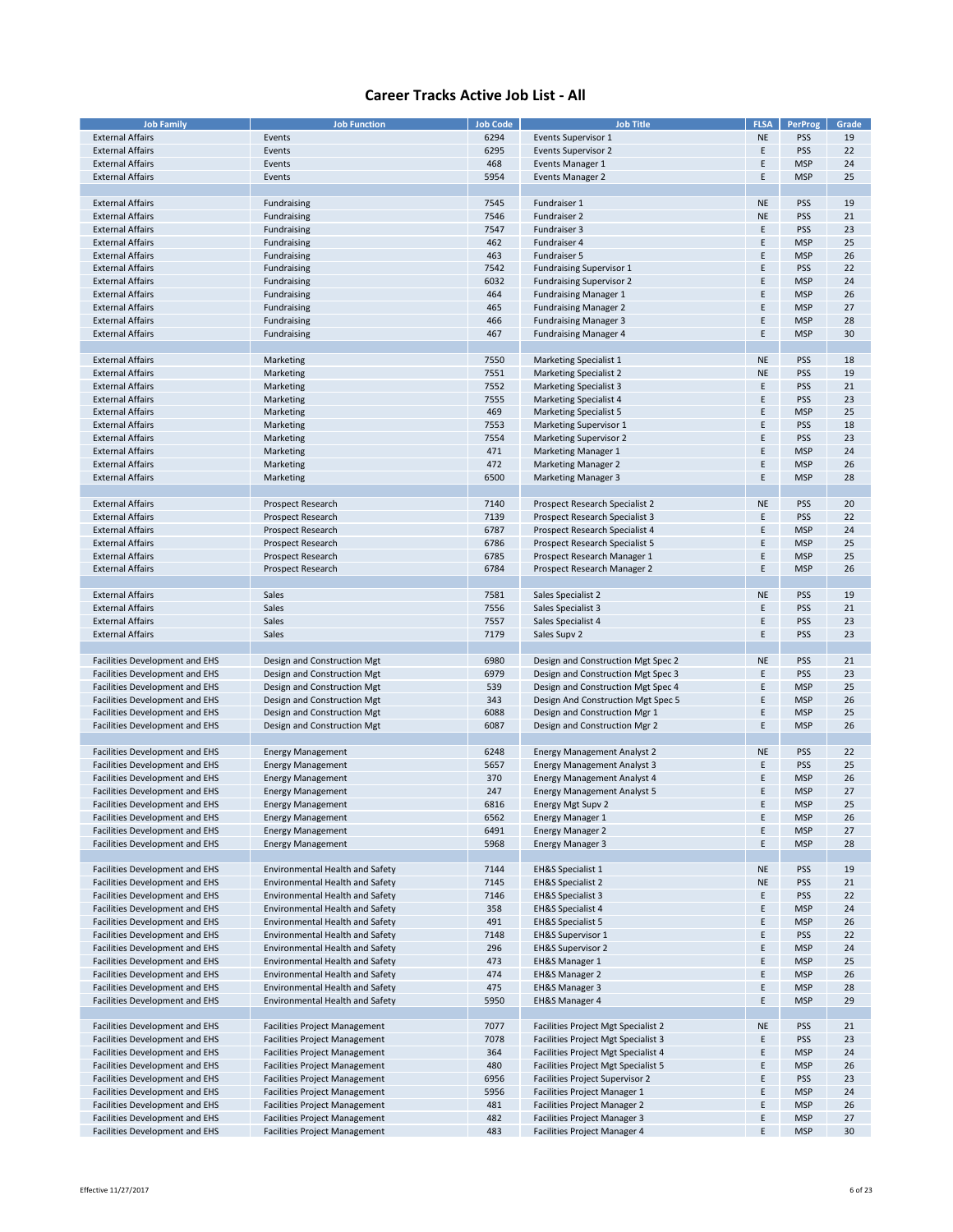| <b>Job Family</b>                     | <b>Job Function</b>           | <b>Job Code</b> | <b>Job Title</b>                    | <b>FLSA</b> | <b>PerProg</b> | Grade |
|---------------------------------------|-------------------------------|-----------------|-------------------------------------|-------------|----------------|-------|
|                                       |                               |                 |                                     |             |                |       |
| Facilities Development and EHS        | <b>Health Physics</b>         | 6834            | Health Physics Supv 2               | E           | <b>MSP</b>     | 27    |
| Facilities Development and EHS        | <b>Health Physics</b>         | 6824            | Health Physics Manager 1            | Ε           | <b>MSP</b>     | 28    |
|                                       |                               |                 |                                     |             |                |       |
| Facilities Development and EHS        | Inspection                    | 4384            | Construction Inspector 2            | <b>NE</b>   | <b>PSS</b>     | 21    |
|                                       | Inspection                    | 4340            |                                     | E           | <b>PSS</b>     | 22    |
| Facilities Development and EHS        |                               |                 | Construction Inspector 3            |             |                |       |
| Facilities Development and EHS        | Inspection                    | 365             | Construction Inspector 4            | Ε           | <b>MSP</b>     | 24    |
| Facilities Development and EHS        | Inspection                    | 484             | Construction Inspector 5            | Ε           | <b>MSP</b>     | 25    |
| Facilities Development and EHS        | Inspection                    | 7180            | Insp Supv 1                         | E           | <b>PSS</b>     | 22    |
| Facilities Development and EHS        | Inspection                    | 5712            | <b>Inspection Manager 1</b>         | E           | <b>MSP</b>     | 25    |
| <b>Facilities Development and EHS</b> | Inspection                    | 5711            | <b>Inspection Manager 2</b>         | E           | <b>MSP</b>     | 26    |
| Facilities Development and EHS        | Inspection                    | 485             | <b>Inspection Manager 3</b>         | Ε           | <b>MSP</b>     | 27    |
|                                       |                               |                 |                                     |             |                |       |
| Facilities Development and EHS        | Planning                      | 7082            | <b>Planning Specialist 2</b>        | <b>NE</b>   | <b>PSS</b>     | 21    |
| Facilities Development and EHS        | Planning                      | 7083            | <b>Planning Specialist 3</b>        | E           | <b>PSS</b>     | 23    |
| Facilities Development and EHS        | Planning                      | 488             | <b>Planning Specialist 4</b>        | E           | <b>MSP</b>     | 24    |
|                                       |                               |                 |                                     |             |                | 26    |
| Facilities Development and EHS        | Planning                      | 489             | <b>Planning Specialist 5</b>        | Ε           | <b>MSP</b>     |       |
| Facilities Development and EHS        | Planning                      | 5931            | <b>Planning Supervisor 2</b>        | E           | <b>MSP</b>     | 24    |
| Facilities Development and EHS        | Planning                      | 648             | Planning Manager 1                  | E           | <b>MSP</b>     | 25    |
| Facilities Development and EHS        | Planning                      | 5922            | Planning Manager 2                  | E           | <b>MSP</b>     | 26    |
| Facilities Development and EHS        | Planning                      | 487             | <b>Planning Manager 3</b>           | E           | <b>MSP</b>     | 27    |
| Facilities Development and EHS        | Planning                      | 6585            | Planning Manager 4                  | E           | <b>MSP</b>     | 30    |
|                                       |                               |                 |                                     |             |                |       |
| Facilities Development and EHS        | <b>Real Estate Management</b> | 5814            | Real Estate Officer 2               | <b>NE</b>   | <b>PSS</b>     | 21    |
| Facilities Development and EHS        | <b>Real Estate Management</b> | 5677            | Real Estate Officer 3               | E           | <b>PSS</b>     | 23    |
|                                       |                               |                 |                                     |             |                |       |
| Facilities Development and EHS        | <b>Real Estate Management</b> | 695             | Real Estate Officer 4               | E           | <b>MSP</b>     | 25    |
| Facilities Development and EHS        | Real Estate Management        | 238             | Real Estate Officer 5               | Ε           | <b>MSP</b>     | 26    |
| Facilities Development and EHS        | <b>Real Estate Management</b> | 6597            | Real Estate Manager 1               | Ε           | <b>MSP</b>     | 25    |
| Facilities Development and EHS        | <b>Real Estate Management</b> | 6596            | Real Estate Manager 2               | E           | <b>MSP</b>     | 27    |
| Facilities Development and EHS        | <b>Real Estate Management</b> | 6595            | Real Estate Manager 3               | E           | <b>MSP</b>     | 28    |
|                                       |                               |                 |                                     |             |                |       |
| Finance                               | Accounting                    | 7737            | General Accountant 1                | <b>NE</b>   | <b>PSS</b>     | 17    |
| Finance                               | Accounting                    | 7736            | <b>General Accountant 2</b>         | <b>NE</b>   | PSS            | 19    |
| Finance                               | Accounting                    | 7735            | <b>General Accountant 3</b>         | E           | <b>PSS</b>     | 21    |
|                                       |                               |                 |                                     |             |                |       |
| Finance                               | Accounting                    | 7734            | <b>General Accountant 4</b>         | E           | <b>PSS</b>     | 23    |
| Finance                               | Accounting                    | 5970            | General Accountant 5                | E           | <b>MSP</b>     | 24    |
| Finance                               | Accounting                    | 5660            | <b>Accounting Supervisor 1</b>      | Ε           | <b>PSS</b>     | 21    |
| Finance                               | Accounting                    | 7598            | <b>Accounting Supervisor 2</b>      | E           | <b>PSS</b>     | 23    |
| Finance                               | Accounting                    | 685             | <b>Accounting Manager 1</b>         | E           | <b>MSP</b>     | 24    |
| Finance                               | Accounting                    | 686             | <b>Accounting Manager 2</b>         | E           | <b>MSP</b>     | 25    |
| Finance                               | Accounting                    | 687             | <b>Accounting Manager 3</b>         | E           | <b>MSP</b>     | 27    |
| Finance                               | Accounting                    | 688             | <b>Accounting Manager 4</b>         | E           | <b>MSP</b>     | 29    |
|                                       |                               |                 |                                     |             |                |       |
| Finance                               | <b>Charge Description</b>     | 4372            | <b>Charge Description Analyst 3</b> | E           | <b>PSS</b>     | 21    |
|                                       |                               | 4371            | <b>Charge Description Analyst 4</b> | E           | <b>PSS</b>     | 22    |
| Finance                               | <b>Charge Description</b>     |                 |                                     |             |                |       |
| Finance                               | <b>Charge Description</b>     | 4373            | <b>Charge Description Supv 2</b>    | E           | <b>PSS</b>     | 23    |
| Finance                               | <b>Charge Description</b>     | 5735            | Charge Description Mgr 1            | Ε           | <b>MSP</b>     | 24    |
|                                       |                               |                 |                                     |             |                |       |
| Finance                               | <b>Decision Support HC</b>    | 4379            | Decision Support HC Anl 1           | <b>NE</b>   | <b>PSS</b>     | 19    |
| Finance                               | Decision Support HC           | 4378            | Decision Support HC Anl 2           | <b>NE</b>   | <b>PSS</b>     | 21    |
| Finance                               | <b>Decision Support HC</b>    | 4377            | Decision Support HC Anl 3           | E           | <b>PSS</b>     | 23    |
| Finance                               | <b>Decision Support HC</b>    | 5747            | Decision Support HC Anl 4           | E           | <b>MSP</b>     | 24    |
| Finance                               | <b>Decision Support HC</b>    | 5746            | Decision Support HC Anl 5           | Ε           | <b>MSP</b>     | 26    |
| Finance                               | <b>Decision Support HC</b>    | 5745            | Decision Support HC Supv 2          | E           | <b>MSP</b>     | 24    |
| Finance                               | <b>Decision Support HC</b>    | 5744            | Decision Support HC Mgr 1           | E           | <b>MSP</b>     | 25    |
| Finance                               | <b>Decision Support HC</b>    | 5743            | Decision Support HC Mgr 2           | E           | <b>MSP</b>     | 27    |
|                                       |                               | 5742            | Decision Support HC Mgr 3           | E           |                |       |
| Finance                               | <b>Decision Support HC</b>    |                 |                                     |             | <b>MSP</b>     | 29    |
| Finance                               | <b>Decision Support HC</b>    | 5741            | Decision Support HC Mgr 4           | Ε           | <b>MSP</b>     | 31    |
|                                       |                               |                 |                                     |             |                |       |
| Finance                               | Enterprise Risk Management    | 7202            | Enterprise Risk Mgmt Analyst 1      | <b>NE</b>   | <b>PSS</b>     | 18    |
| Finance                               | Enterprise Risk Management    | 7203            | Enterprise Risk Mgmt Analyst 2      | <b>NE</b>   | <b>PSS</b>     | 19    |
| Finance                               | Enterprise Risk Management    | 7204            | Enterprise Risk Mgmt Analyst 3      | E           | <b>PSS</b>     | 21    |
| Finance                               | Enterprise Risk Management    | 5879            | Enterprise Risk Mgmt Analyst 4      | E           | <b>MSP</b>     | 24    |
| Finance                               | Enterprise Risk Management    | 326             | Enterprise Risk Mgmt Analyst 5      | E           | <b>MSP</b>     | 26    |
| Finance                               | Enterprise Risk Management    | 294             | Enterprise Risk Supervisor 2        | E           | <b>MSP</b>     | 24    |
| Finance                               | Enterprise Risk Management    | 327             | Enterprise Risk Manager 1           | E           | <b>MSP</b>     | 25    |
| Finance                               | Enterprise Risk Management    | 328             | Enterprise Risk Manager 2           | E           | <b>MSP</b>     | 26    |
|                                       | Enterprise Risk Management    |                 | Enterprise Risk Manager 3           |             |                |       |
| Finance                               |                               | 362             |                                     | Ε           | <b>MSP</b>     | 28    |
|                                       |                               |                 |                                     |             |                |       |
| Finance                               | <b>Financial Analysis</b>     | 7707            | <b>Financial Analyst 1</b>          | <b>NE</b>   | <b>PSS</b>     | 18    |
| Finance                               | <b>Financial Analysis</b>     | 7708            | <b>Financial Analyst 2</b>          | <b>NE</b>   | <b>PSS</b>     | 20    |
| Finance                               | <b>Financial Analysis</b>     | 7709            | <b>Financial Analyst 3</b>          | E           | <b>PSS</b>     | 22    |
| Finance                               | <b>Financial Analysis</b>     | 7710            | <b>Financial Analyst 4</b>          | Ε           | <b>PSS</b>     | 23    |
| Finance                               | <b>Financial Analysis</b>     | 216             | <b>Financial Analyst 5</b>          | E           | <b>MSP</b>     | 25    |
| Finance                               | <b>Financial Analysis</b>     | 4623            | Financial Analysis Supervisor 1     | Ε           | <b>PSS</b>     | 21    |
| Finance                               | <b>Financial Analysis</b>     | 7123            | Financial Analysis Supervisor 2     | Ε           | <b>PSS</b>     | 23    |
| Finance                               | <b>Financial Analysis</b>     | 212             | Financial Analysis Manager 1        | E           | <b>MSP</b>     | 25    |
|                                       |                               |                 |                                     |             |                |       |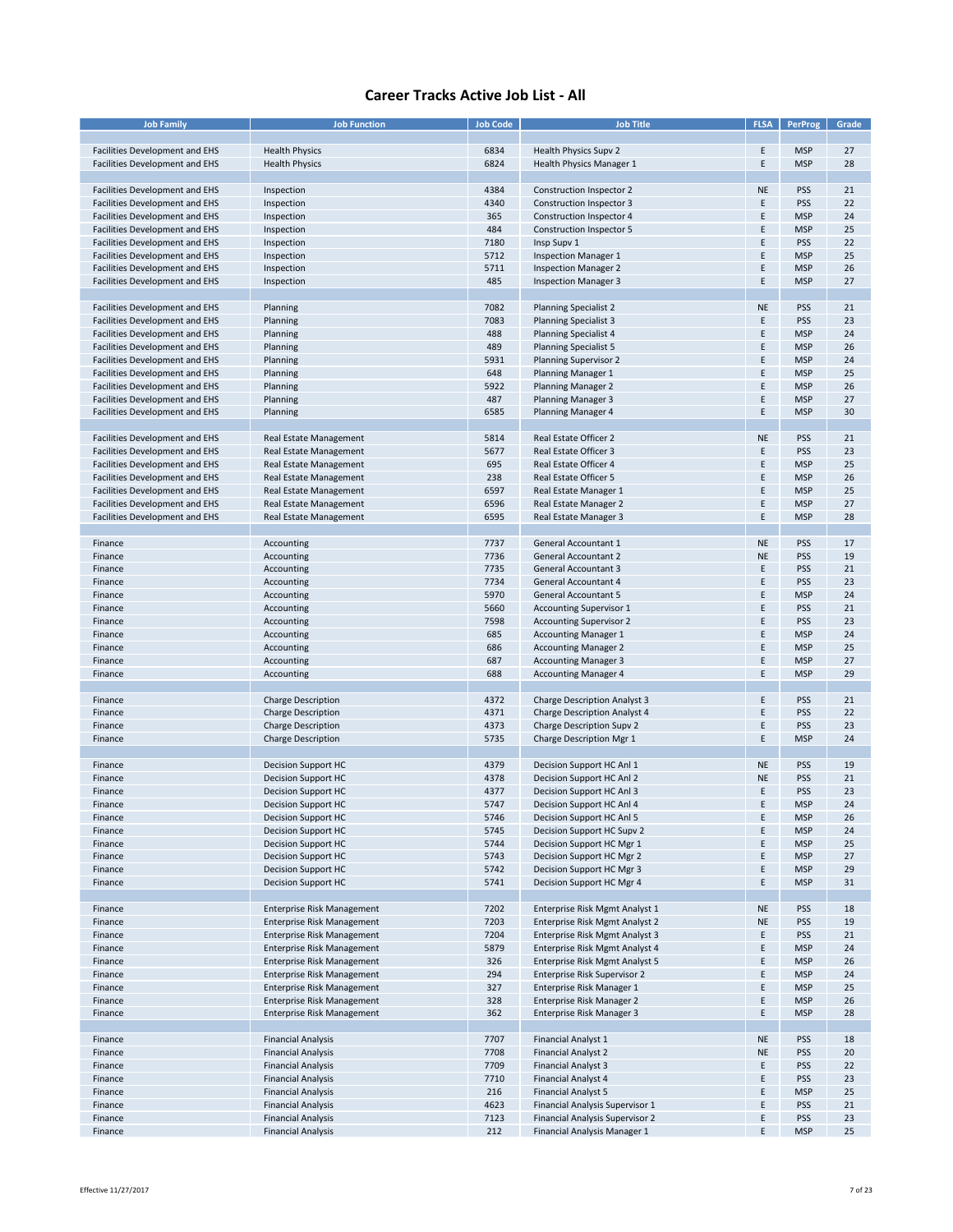| <b>Job Family</b> | <b>Job Function</b>                   | <b>Job Code</b> | <b>Job Title</b>                            | <b>FLSA</b> | <b>PerProg</b> | Grade |
|-------------------|---------------------------------------|-----------------|---------------------------------------------|-------------|----------------|-------|
| Finance           | <b>Financial Analysis</b>             | 213             | <b>Financial Analysis Manager 2</b>         | E           | <b>MSP</b>     | 26    |
|                   |                                       |                 |                                             |             |                |       |
| Finance           | <b>Financial Analysis</b>             | 214             | Financial Analysis Manager 3                | Ε           | <b>MSP</b>     | 28    |
| Finance           | <b>Financial Analysis</b>             | 215             | Financial Analysis Manager 4                | Ε           | <b>MSP</b>     | 29    |
|                   |                                       |                 |                                             |             |                |       |
| Finance           | <b>Financial Services</b>             | 4626            | <b>Financial Services Analyst 1</b>         | <b>NE</b>   | <b>PSS</b>     | 17    |
| Finance           | <b>Financial Services</b>             | 4627            | <b>Financial Services Analyst 2</b>         | <b>NE</b>   | <b>PSS</b>     | 19    |
|                   |                                       |                 |                                             |             |                |       |
| Finance           | <b>Financial Services</b>             | 4628            | <b>Financial Services Analyst 3</b>         | Ε           | <b>PSS</b>     | 21    |
| Finance           | <b>Financial Services</b>             | 4629            | <b>Financial Services Analyst 4</b>         | E           | <b>PSS</b>     | 22    |
| Finance           | <b>Financial Services</b>             | 5923            | <b>Financial Services Analyst 5</b>         | E           | <b>MSP</b>     | 24    |
|                   | <b>Financial Services</b>             | 4630            |                                             | E           | <b>PSS</b>     | 21    |
| Finance           |                                       |                 | Financial Services Supervisor 1             |             |                |       |
| Finance           | <b>Financial Services</b>             | 4631            | <b>Financial Services Supervisor 2</b>      | E           | <b>PSS</b>     | 23    |
| Finance           | <b>Financial Services</b>             | 218             | <b>Financial Services Manager 1</b>         | Ε           | <b>MSP</b>     | 24    |
| Finance           | <b>Financial Services</b>             | 219             | <b>Financial Services Manager 2</b>         | E           | <b>MSP</b>     | 25    |
| Finance           | <b>Financial Services</b>             | 220             | <b>Financial Services Manager 3</b>         | E           | <b>MSP</b>     | 27    |
|                   |                                       |                 |                                             |             |                |       |
| Finance           | <b>Financial Services</b>             | 5957            | <b>Financial Services Manager 4</b>         | Ε           | <b>MSP</b>     | 29    |
|                   |                                       |                 |                                             |             |                |       |
| Finance           | Materials Management HC               | 4194            | Materials Management HC Specialist 3        | Ε           | <b>PSS</b>     | 21    |
| Finance           | Materials Management HC               | 4193            | Materials Management HC Specialist 4        | Е           | <b>PSS</b>     | 23    |
|                   |                                       |                 |                                             |             |                |       |
| Finance           | Materials Management HC               | 4192            | Materials Management HC Supervisor 1        | <b>NE</b>   | <b>PSS</b>     | 22    |
| Finance           | Materials Management HC               | 4586            | Materials Management HC Supv 2              | Ε           | <b>PSS</b>     | 23    |
| Finance           | Materials Management HC               | 6503            | Materials Management HC Manager 1           | E           | <b>MSP</b>     | 25    |
| Finance           | Materials Management HC               | 6502            | Materials Management HC Manager 2           | Ε           | <b>MSP</b>     | 27    |
|                   |                                       |                 |                                             |             |                |       |
| Finance           | Materials Management HC               | 5762            | Materials Management HC Manager 3           | Ε           | <b>MSP</b>     | 29    |
| Finance           | Materials Management HC               | 5761            | Materials Management HC Manager 4           | E           | <b>MSP</b>     | 30    |
|                   |                                       |                 |                                             |             |                |       |
|                   |                                       | 4591            |                                             | E           |                | 19    |
| Finance           | <b>Patient Access Services</b>        |                 | Patient Access Services Supv 1              |             | <b>PSS</b>     |       |
| Finance           | <b>Patient Access Services</b>        | 4590            | Patient Access Services Supv 2              | Ε           | <b>PSS</b>     | 21    |
| Finance           | <b>Patient Access Services</b>        | 5772            | Patient Access Services Mgr 1               | E           | <b>MSP</b>     | 23    |
| Finance           | <b>Patient Access Services</b>        | 5771            | Patient Access Services Mgr 2               | E           | <b>MSP</b>     | 24    |
|                   |                                       |                 |                                             |             |                |       |
| Finance           | <b>Patient Access Services</b>        | 6538            | Patient Access Services Mgr 3               | Ε           | <b>MSP</b>     | 26    |
|                   |                                       |                 |                                             |             |                |       |
| Finance           | Patient Billing and Collection        | 4543            | Patient Billing and Collection Rep 3        | Ε           | <b>PSS</b>     | 20    |
| Finance           | <b>Patient Billing and Collection</b> | 4542            | Patient Billing and Collection Rep 4        | E           | <b>PSS</b>     | 21    |
|                   |                                       |                 |                                             | E           | <b>PSS</b>     | 21    |
| Finance           | Patient Billing and Collection        | 4670            | Patient Billing and Collection Supervisor 1 |             |                |       |
| Finance           | Patient Billing and Collection        | 4669            | Patient Billing and Collection Supervisor 2 | E           | <b>PSS</b>     | 22    |
| Finance           | Patient Billing and Collection        | 6583            | Patient Billing and Collection Manager 1    | E           | <b>MSP</b>     | 24    |
| Finance           | Patient Billing and Collection        | 6582            | Patient Billing and Collection Manager 2    | Ε           | <b>MSP</b>     | 26    |
|                   |                                       |                 |                                             |             |                |       |
|                   |                                       |                 |                                             |             |                |       |
| Finance           | <b>Patient Cashiering</b>             | 4539            | Patient Cashiering Supv 1                   | E           | <b>PSS</b>     | 21    |
| Finance           | <b>Patient Cashiering</b>             | 6584            | Patient Cashiering Mgr 1                    | Ε           | <b>MSP</b>     | 23    |
|                   |                                       |                 |                                             |             |                |       |
|                   | Payroll                               | 6942            | Payroll Analyst 1                           | <b>NE</b>   | <b>PSS</b>     | 17    |
| Finance           |                                       |                 |                                             |             |                |       |
| Finance           | Payroll                               | 6943            | Payroll Analyst 2                           | <b>NE</b>   | <b>PSS</b>     | 19    |
| Finance           | Payroll                               | 6944            | Payroll Analyst 3                           | E           | <b>PSS</b>     | 20    |
| Finance           | Payroll                               | 6945            | Payroll Analyst 4                           | E           | <b>PSS</b>     | 22    |
| Finance           | Payroll                               | 604             | Payroll Analyst 5                           | E           | <b>MSP</b>     | 23    |
|                   |                                       |                 |                                             |             |                |       |
| Finance           | Payroll                               | 6940            | Payroll Supervisor 1                        | E           | <b>PSS</b>     | 21    |
| Finance           | Payroll                               | 6941            | Payroll Supervisor 2                        | E           | <b>PSS</b>     | 22    |
| Finance           | Payroll                               | 605             | Payroll Manager 1                           | E           | <b>MSP</b>     | 23    |
| Finance           | Payroll                               | 606             | Payroll Manager 2                           | E           | <b>MSP</b>     | 25    |
|                   |                                       |                 |                                             |             |                |       |
|                   |                                       |                 |                                             |             |                |       |
| Finance           | Procurement                           | 7741            | Procurement Analyst 1                       | <b>NE</b>   | <b>PSS</b>     | 18    |
| Finance           | Procurement                           | 7740            | Procurement Analyst 2                       | <b>NE</b>   | <b>PSS</b>     | 19    |
| Finance           | Procurement                           | 7739            | Procurement Analyst 3                       | Ε           | PSS            | 21    |
| Finance           | Procurement                           | 7738            | Procurement Analyst 4                       | E           | PSS            | 23    |
|                   |                                       |                 |                                             |             |                |       |
| Finance           | Procurement                           | 5974            | Procurement Analyst 5                       | E           | <b>MSP</b>     | 25    |
| Finance           | Procurement                           | 6911            | Procurement Supervisor 1                    | E           | PSS            | 22    |
| Finance           | Procurement                           | 6912            | Procurement Supervisor 2                    | Ε           | <b>PSS</b>     | 23    |
| Finance           | Procurement                           | 607             | Procurement Manager 1                       | E           | <b>MSP</b>     | 25    |
|                   |                                       |                 |                                             |             |                |       |
| Finance           | Procurement                           | 608             | Procurement Manager 2                       | E           | <b>MSP</b>     | 26    |
| Finance           | Procurement                           | 609             | Procurement Manager 3                       | E           | <b>MSP</b>     | 27    |
| Finance           | Procurement                           | 610             | Procurement Manager 4                       | E           | <b>MSP</b>     | 29    |
|                   |                                       |                 |                                             |             |                |       |
|                   |                                       |                 |                                             |             |                |       |
| Finance           | Reimbursement HC                      | 6771            | Reimbursement HC Analyst 1                  | <b>NE</b>   | <b>PSS</b>     | 19    |
| Finance           | Reimbursement HC                      | 6770            | Reimbursement HC Analyst 2                  | <b>NE</b>   | <b>PSS</b>     | 20    |
| Finance           | Reimbursement HC                      | 6769            | Reimbursement HC Analyst 3                  | E           | <b>PSS</b>     | 22    |
| Finance           | Reimbursement HC                      | 6768            | Reimbursement HC Analyst 4                  | E           | <b>PSS</b>     | 23    |
|                   |                                       |                 |                                             |             |                |       |
| Finance           | Reimbursement HC                      | 6605            | Reimbursement HC Analyst 5                  | Ε           | <b>MSP</b>     | 25    |
| Finance           | Reimbursement HC                      | 6604            | Reimbursement HC Supv 2                     | E           | <b>MSP</b>     | 25    |
| Finance           | Reimbursement HC                      | 6603            | Reimbursement HC Mgr 1                      | E           | <b>MSP</b>     | 26    |
| Finance           | Reimbursement HC                      | 6602            | Reimbursement HC Mgr 2                      | E           | <b>MSP</b>     | 28    |
|                   |                                       |                 |                                             |             |                |       |
| Finance           | Reimbursement HC                      | 5797            | Reimbursement HC Mgr 3                      | E           | <b>MSP</b>     | 29    |
|                   |                                       |                 |                                             |             |                |       |
| Finance           | Revenue Cycle                         | 7591            | Revenue Cycle HC Analyst 1                  | <b>NE</b>   | <b>PSS</b>     | 18    |
| Finance           | Revenue Cycle                         | 7590            | Revenue Cycle HC Analyst 2                  | <b>NE</b>   | <b>PSS</b>     | 19    |
|                   |                                       |                 |                                             |             |                |       |
| Finance           | Revenue Cycle                         | 7589            | Revenue Cycle HC Analyst 3                  | Ε           | <b>PSS</b>     | 21    |
| Finance           | Revenue Cycle                         | 7588            | Revenue Cycle HC Analyst 4                  | E           | <b>PSS</b>     | 23    |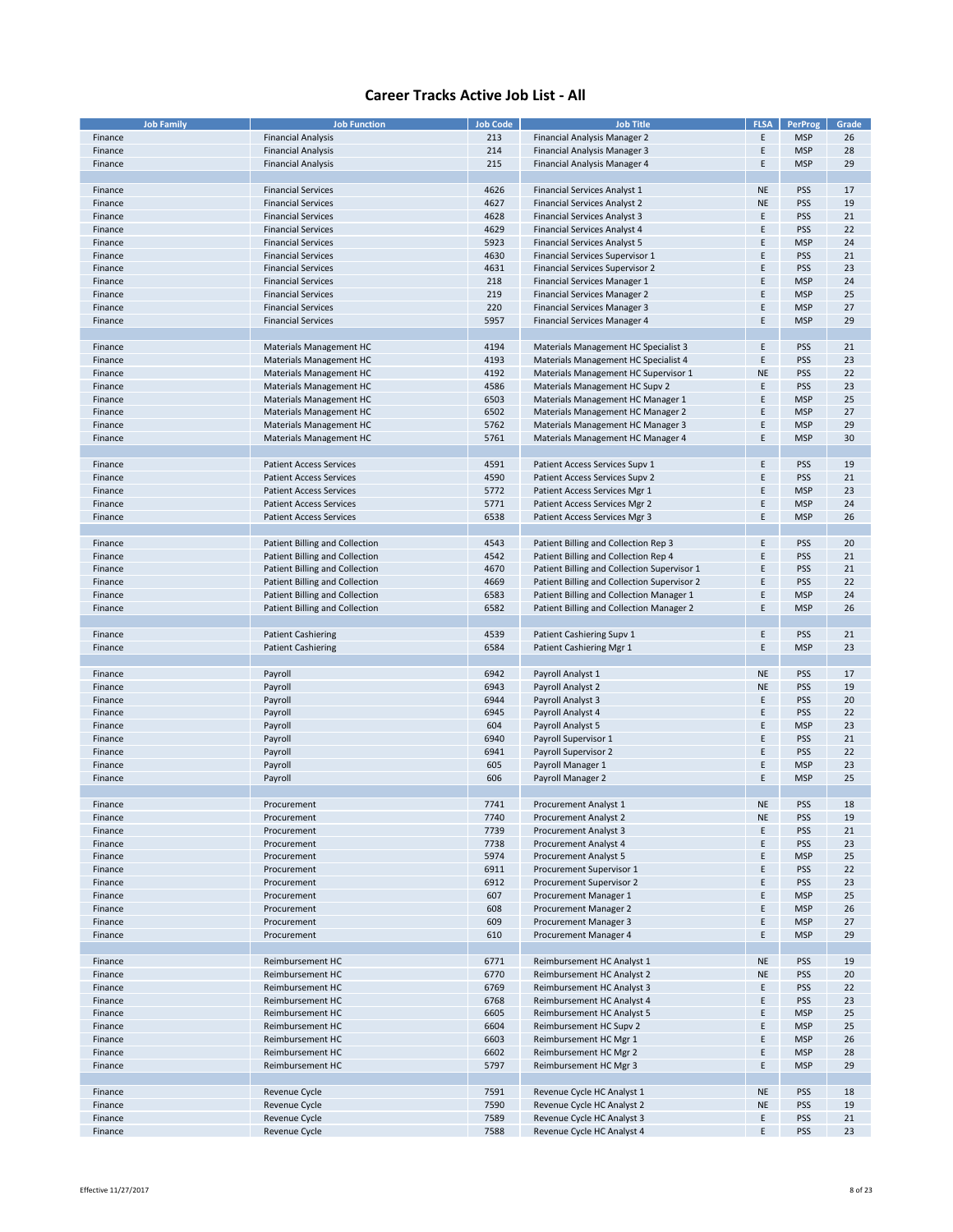| <b>Job Family</b>             | <b>Job Function</b>              | <b>Job Code</b> | <b>Job Title</b>                         | <b>FLSA</b> | <b>PerProg</b> | Grade |
|-------------------------------|----------------------------------|-----------------|------------------------------------------|-------------|----------------|-------|
|                               |                                  |                 |                                          |             |                |       |
| Finance                       | Revenue Cycle                    | 6208            | Revenue Cycle HC Supervisor 1            | E           | PSS            | 22    |
| Finance                       | Revenue Cycle                    | 6619            | Revenue Cycle HC Supervisor 2            | E           | <b>MSP</b>     | 24    |
| Finance                       | <b>Revenue Cycle</b>             | 6618            | Revenue Cycle HC Manager 1               | E           | <b>MSP</b>     | 26    |
| Finance                       | Revenue Cycle                    | 6580            | Revenue Cycle HC Mgr 2                   | Ε           | <b>MSP</b>     | 28    |
| Finance                       | Revenue Cycle                    | 5799            | Revenue Cycle HC Mgr 3                   | E           | <b>MSP</b>     | 29    |
| Finance                       | Revenue Cycle                    | 5798            | Revenue Cycle HC Mgr 4                   | E           | <b>MSP</b>     | 31    |
|                               |                                  |                 |                                          |             |                |       |
|                               |                                  |                 |                                          |             |                |       |
| Finance                       | <b>Risk Management HC</b>        | 4636            | Risk Mgt HC Profl 2                      | <b>NE</b>   | <b>PSS</b>     | 20    |
| Finance                       | Risk Management HC               | 4604            | Risk Mgt HC Profl 3                      | E           | <b>PSS</b>     | 23    |
| Finance                       | Risk Management HC               | 5804            | Risk Mgt HC Profl 4                      | F           | <b>MSP</b>     | 25    |
| Finance                       | <b>Risk Management HC</b>        | 5803            | Risk Mgt HC Profl 5                      | E           | <b>MSP</b>     | 26    |
| Finance                       | <b>Risk Management HC</b>        | 5802            | Risk Mgt HC Mgr 1                        | E           | <b>MSP</b>     | 27    |
| Finance                       | <b>Risk Management HC</b>        | 5801            | Risk Mgt HC Mgr 2                        | E           | <b>MSP</b>     | 29    |
|                               | <b>Risk Management HC</b>        |                 |                                          | E           | <b>MSP</b>     | 30    |
| Finance                       |                                  | 5800            | Risk Mgt HC Mgr 3                        |             |                |       |
|                               |                                  |                 |                                          |             |                |       |
| Finance                       | <b>Strategic Sourcing</b>        | 8828            | <b>Strategic Sourcing Professional 2</b> | <b>NE</b>   | PSS            | 21    |
| Finance                       | <b>Strategic Sourcing</b>        | 8827            | <b>Strategic Sourcing Professional 3</b> | E           | PSS            | 23    |
| Finance                       | <b>Strategic Sourcing</b>        | 5917            | Strategic Sourcing Professional 4        | E           | <b>MSP</b>     | 25    |
| Finance                       | <b>Strategic Sourcing</b>        | 5916            | <b>Strategic Sourcing Professional 5</b> | Ε           | <b>MSP</b>     | 26    |
| Finance                       | <b>Strategic Sourcing</b>        | 5920            | <b>Strategic Sourcing Manager 1</b>      | E           | <b>MSP</b>     | 25    |
|                               |                                  |                 |                                          |             |                |       |
| Finance                       | <b>Strategic Sourcing</b>        | 5919            | <b>Strategic Sourcing Manager 2</b>      | E           | <b>MSP</b>     | 26    |
| Finance                       | <b>Strategic Sourcing</b>        | 5918            | <b>Strategic Sourcing Manager 3</b>      | E           | <b>MSP</b>     | 27    |
|                               |                                  |                 |                                          |             |                |       |
| Finance                       | Travel                           | 7767            | <b>Travel Management Officer 3</b>       | Ε           | <b>PSS</b>     | 19    |
| Finance                       | Travel                           | 7766            | Travel Management Officer 4              | E           | PSS            | 21    |
| Finance                       | Travel                           | 270             | Travel Manager 1                         | E           | <b>MSP</b>     | 24    |
|                               |                                  |                 |                                          |             |                |       |
|                               |                                  |                 |                                          |             |                |       |
| <b>General Administration</b> | <b>Administrative Operations</b> | 7371            | Admin Assistant Confidential 1           | <b>NE</b>   | <b>PSS</b>     | 15    |
| <b>General Administration</b> | <b>Administrative Operations</b> | 7372            | Admin Assistant Confidential 2           | <b>NE</b>   | <b>PSS</b>     | 17    |
| <b>General Administration</b> | <b>Administrative Operations</b> | 7373            | Admin Assistant Confidential 3           | <b>NE</b>   | PSS            | 18    |
| <b>General Administration</b> | <b>Administrative Operations</b> | 7376            | <b>Administrative Officer 2</b>          | <b>NE</b>   | PSS            | 19    |
| <b>General Administration</b> | <b>Administrative Operations</b> | 7377            | Administrative Officer 3                 | E.          | PSS            | 22    |
| <b>General Administration</b> | <b>Administrative Operations</b> | 7378            | Administrative Officer 4                 | E           | PSS            | 23    |
|                               |                                  |                 |                                          |             |                |       |
| <b>General Administration</b> | <b>Administrative Operations</b> | 7374            | Administrative Supervisor 1              | E           | <b>PSS</b>     | 20    |
| <b>General Administration</b> | <b>Administrative Operations</b> | 7375            | Administrative Supervisor 2              | F           | PSS            | 23    |
| <b>General Administration</b> | <b>Administrative Operations</b> | 547             | Administrative Manager 1                 | E           | <b>MSP</b>     | 25    |
| <b>General Administration</b> | <b>Administrative Operations</b> | 548             | <b>Administrative Manager 2</b>          | F           | <b>MSP</b>     | 26    |
| <b>General Administration</b> | <b>Administrative Operations</b> | 549             | Administrative Manager 3                 | E           | <b>MSP</b>     | 28    |
| <b>General Administration</b> | <b>Administrative Operations</b> | 550             | Administrative Manager 4                 | E           | <b>MSP</b>     | 30    |
|                               |                                  |                 |                                          |             |                |       |
|                               |                                  |                 |                                          |             |                |       |
| <b>General Administration</b> | <b>Business Intelligence</b>     | 4960            | <b>Business Intelligence Spec 2</b>      | <b>NE</b>   | PSS            | 21    |
| <b>General Administration</b> | <b>Business Intelligence</b>     | 4959            | <b>Business Intelligence Spec 3</b>      | E           | PSS            | 23    |
| <b>General Administration</b> | <b>Business Intelligence</b>     | 6794            | Business Intelligence Spec 4             | E           | <b>MSP</b>     | 24    |
| <b>General Administration</b> | <b>Business Intelligence</b>     | 5707            | <b>Business Intelligence Spec 5</b>      | E           | <b>MSP</b>     | 26    |
| <b>General Administration</b> | <b>Business Intelligence</b>     | 5706            | <b>Business Intelligence Supv 2</b>      | E           | <b>MSP</b>     | 25    |
| <b>General Administration</b> | <b>Business Intelligence</b>     | 5705            | Business Intelligence Mgr 1              | E           | <b>MSP</b>     | 26    |
| <b>General Administration</b> | <b>Business Intelligence</b>     | 5704            | <b>Business Intelligence Mgr 2</b>       | E           | <b>MSP</b>     | 27    |
|                               |                                  |                 |                                          |             |                |       |
| <b>General Administration</b> | <b>Business Intelligence</b>     | 5703            | <b>Business Intelligence Mgr 3</b>       | E           | <b>MSP</b>     | 28    |
|                               |                                  |                 |                                          |             |                |       |
| <b>General Administration</b> | <b>Contract Administration</b>   | 7379            | <b>Contract Administrator 2</b>          | <b>NE</b>   | PSS            | 20    |
| <b>General Administration</b> | <b>Contract Administration</b>   | 7380            | <b>Contract Administrator 3</b>          | E           | PSS            | 22    |
| <b>General Administration</b> | <b>Contract Administration</b>   | 345             | <b>Contract Administrator 4</b>          | F           | <b>MSP</b>     | 24    |
| General Administration        | <b>Contract Administration</b>   | 551             | Contract Administrator 5                 | Ε           | <b>MSP</b>     | 25    |
| <b>General Administration</b> | <b>Contract Administration</b>   | 7370            | <b>Contract Administration Supv 2</b>    | Ε           | <b>PSS</b>     | 23    |
|                               |                                  |                 |                                          |             |                |       |
| <b>General Administration</b> | <b>Contract Administration</b>   | 552             | <b>Contract Administration Manager 1</b> | E           | <b>MSP</b>     | 24    |
| <b>General Administration</b> | <b>Contract Administration</b>   | 448             | <b>Contract Administration Manager 2</b> | E           | <b>MSP</b>     | 26    |
| <b>General Administration</b> | <b>Contract Administration</b>   | 553             | <b>Contract Administration Manager 3</b> | E           | <b>MSP</b>     | 27    |
|                               |                                  |                 |                                          |             |                |       |
| <b>General Administration</b> | <b>Executive Advising</b>        | 4341            | <b>Executive Advisor 3</b>               | E           | <b>PSS</b>     | 24    |
| General Administration        | <b>Executive Advising</b>        | 554             | <b>Executive Advisor 4</b>               | E           | <b>MSP</b>     | 27    |
| <b>General Administration</b> | <b>Executive Advising</b>        | 555             | <b>Executive Advisor 5</b>               | E           | <b>MSP</b>     | 28    |
|                               |                                  |                 |                                          |             |                |       |
| General Administration        | <b>Executive Advising</b>        | 5955            | <b>Executive Advisor Manager 1</b>       | E           | <b>MSP</b>     | 27    |
| <b>General Administration</b> | <b>Executive Advising</b>        | 556             | <b>Executive Advisor Manager 2</b>       | E           | <b>MSP</b>     | 28    |
| <b>General Administration</b> | <b>Executive Advising</b>        | 559             | <b>Executive Advisor Manager 3</b>       | E           | <b>MSP</b>     | 29    |
| <b>General Administration</b> | <b>Executive Advising</b>        | 264             | <b>Executive Advisor Manager 4</b>       | E           | <b>MSP</b>     | 30    |
|                               |                                  |                 |                                          |             |                |       |
| <b>General Administration</b> | <b>Executive Assistance</b>      | 7384            | <b>Executive Assistant 3</b>             | E           | <b>PSS</b>     | 20    |
| <b>General Administration</b> | <b>Executive Assistance</b>      | 7385            | <b>Executive Assistant 4</b>             | E           | <b>PSS</b>     | 22    |
|                               |                                  |                 |                                          |             |                |       |
| <b>General Administration</b> | <b>Executive Assistance</b>      | 557             | <b>Executive Assistant 5</b>             | E           | <b>MSP</b>     | 23    |
|                               |                                  |                 |                                          |             |                |       |
| <b>General Administration</b> | <b>Industry Alliance</b>         | 6252            | Industry Alliance Spec 2                 | <b>NE</b>   | <b>PSS</b>     | 21    |
| <b>General Administration</b> | <b>Industry Alliance</b>         | 6251            | Industry Alliance Spec 3                 | E           | <b>PSS</b>     | 23    |
| <b>General Administration</b> | <b>Industry Alliance</b>         | 6617            | Industry Alliance Spec 4                 | E           | <b>MSP</b>     | 24    |
| <b>General Administration</b> | <b>Industry Alliance</b>         | 6616            | Industry Alliance Spec 5                 | E           | <b>MSP</b>     | 26    |
| <b>General Administration</b> | <b>Industry Alliance</b>         | 6615            | Industry Alliance Supv 2                 | E           | <b>MSP</b>     | 25    |
|                               |                                  |                 |                                          |             |                |       |
| General Administration        | <b>Industry Alliance</b>         | 6614            | Industry Alliance Mgr 1                  | E.          | <b>MSP</b>     | 26    |
| <b>General Administration</b> | <b>Industry Alliance</b>         | 6613            | Industry Alliance Mgr 2                  | E           | <b>MSP</b>     | 28    |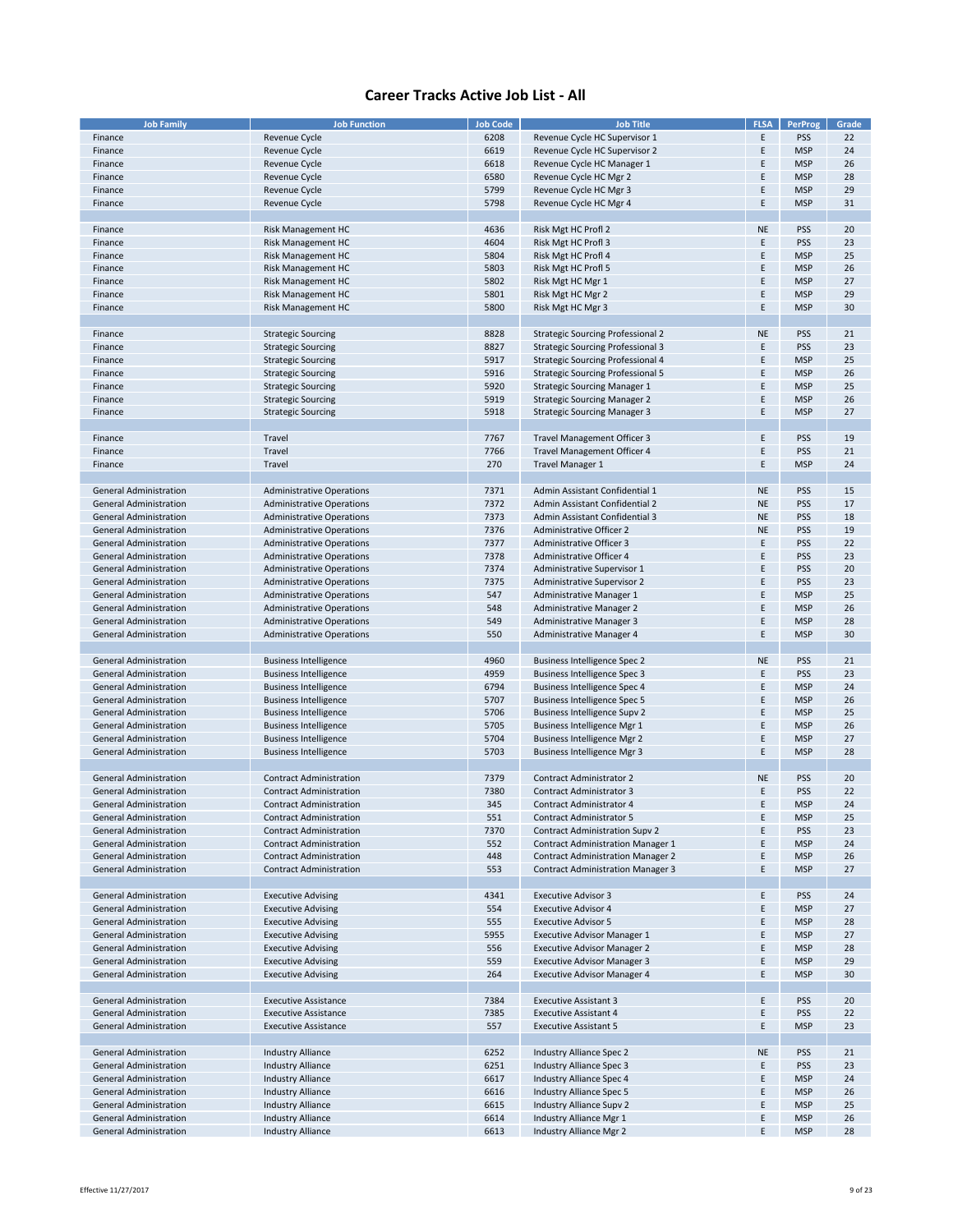| <b>Job Family</b>             | <b>Job Function</b>                | <b>Job Code</b> | <b>Job Title</b>                     | <b>FLSA</b> | <b>PerProg</b> | Grade |
|-------------------------------|------------------------------------|-----------------|--------------------------------------|-------------|----------------|-------|
| <b>General Administration</b> | <b>Industry Alliance</b>           | 5710            | Industry Alliance Mgr 3              | E           | <b>MSP</b>     | 29    |
|                               |                                    |                 |                                      |             |                |       |
|                               |                                    |                 |                                      |             |                |       |
| <b>General Administration</b> | <b>Institutional Research</b>      | 6946            | Institutional Research Analyst 1     | <b>NE</b>   | <b>PSS</b>     | 18    |
| <b>General Administration</b> | <b>Institutional Research</b>      | 6947            | Institutional Research Analyst 2     | <b>NE</b>   | <b>PSS</b>     | 20    |
| <b>General Administration</b> | <b>Institutional Research</b>      | 6948            | Institutional Research Analyst 3     | E           | <b>PSS</b>     | 22    |
| <b>General Administration</b> | <b>Institutional Research</b>      | 5876            | Institutional Research Analyst 4     | E           | <b>MSP</b>     | 24    |
| <b>General Administration</b> | <b>Institutional Research</b>      | 633             | Institutional Research Analyst 5     | E           | <b>MSP</b>     | 26    |
| <b>General Administration</b> | <b>Institutional Research</b>      | 629             | Institutional Research Manager 1     | E           | <b>MSP</b>     | 25    |
| <b>General Administration</b> | <b>Institutional Research</b>      | 630             | Institutional Research Manager 2     | E           | <b>MSP</b>     | 26    |
|                               |                                    |                 |                                      |             |                |       |
| <b>General Administration</b> | <b>Institutional Research</b>      | 631             | Institutional Research Manager 3     | E           | <b>MSP</b>     | 28    |
|                               |                                    |                 |                                      |             |                |       |
| <b>General Administration</b> | Ombuds                             | 7389            | Ombudsperson 2                       | <b>NE</b>   | <b>PSS</b>     | 21    |
| <b>General Administration</b> | Ombuds                             | 7390            | Ombudsperson 3                       | E           | <b>PSS</b>     | 22    |
| <b>General Administration</b> | Ombuds                             | 7391            | Ombudsperson 4                       | F           | <b>PSS</b>     | 23    |
| <b>General Administration</b> | Ombuds                             | 560             | Ombudsperson 5                       | E           | <b>MSP</b>     | 24    |
| <b>General Administration</b> | Ombuds                             | 561             | <b>Ombuds Manager 1</b>              | E           | <b>MSP</b>     | 25    |
|                               |                                    |                 |                                      |             |                |       |
|                               |                                    |                 |                                      |             |                |       |
| <b>General Administration</b> | <b>Organizational Consulting</b>   | 7393            | Organizational Consultant 2          | <b>NE</b>   | <b>PSS</b>     | 21    |
| <b>General Administration</b> | <b>Organizational Consulting</b>   | 7394            | Organizational Consultant 3          | E           | <b>PSS</b>     | 22    |
| <b>General Administration</b> | <b>Organizational Consulting</b>   | 562             | Organizational Consultant 4          | F           | <b>MSP</b>     | 25    |
| <b>General Administration</b> | <b>Organizational Consulting</b>   | 563             | Organizational Consultant 5          | F           | <b>MSP</b>     | 27    |
| <b>General Administration</b> | <b>Organizational Consulting</b>   | 564             | Organizational Dev Manager 1         | E           | <b>MSP</b>     | 26    |
| <b>General Administration</b> | <b>Organizational Consulting</b>   | 565             | Organizational Dev Manager 2         | E           | <b>MSP</b>     | 27    |
| <b>General Administration</b> | <b>Organizational Consulting</b>   | 221             | <b>Organizational Dev Manager 3</b>  | E           | <b>MSP</b>     | 29    |
|                               |                                    |                 |                                      |             |                |       |
|                               |                                    |                 |                                      |             |                |       |
| <b>General Administration</b> | Product Development                | 4117            | Product Development Professional 2   | <b>NE</b>   | <b>PSS</b>     | 22    |
| <b>General Administration</b> | Product Development                | 4116            | Product Development Professional 3   | E           | <b>PSS</b>     | 23    |
| <b>General Administration</b> | Product Development                | 620             | Product Development Professional 4   | E           | <b>MSP</b>     | 25    |
| <b>General Administration</b> | <b>Product Development</b>         | 6084            | Product Development Supv 2           | E           | <b>MSP</b>     | 24    |
| <b>General Administration</b> | Product Development                | 5945            | Product Development Manager 1        | E           | <b>MSP</b>     | 25    |
| <b>General Administration</b> | Product Development                | 619             | Product Development Manager 2        | Ε           | <b>MSP</b>     | 27    |
|                               |                                    |                 |                                      |             |                |       |
|                               |                                    |                 |                                      |             |                |       |
| <b>General Administration</b> | Project and Policy Analysis        | 7396            | Project Policy Analyst 1             | <b>NE</b>   | <b>PSS</b>     | 17    |
| <b>General Administration</b> | Project and Policy Analysis        | 7397            | Project Policy Analyst 2             | <b>NE</b>   | <b>PSS</b>     | 19    |
| <b>General Administration</b> | Project and Policy Analysis        | 7398            | Project Policy Analyst 3             | E           | <b>PSS</b>     | 21    |
| <b>General Administration</b> | Project and Policy Analysis        | 7399            | Project Policy Analyst 4             | E           | <b>PSS</b>     | 23    |
| <b>General Administration</b> | Project and Policy Analysis        | 566             | Project Policy Analyst 5             | F           | <b>MSP</b>     | 24    |
| <b>General Administration</b> | Project and Policy Analysis        | 7395            | Project/Policy Analysis Supervisor 2 | Ε           | <b>PSS</b>     | 23    |
| <b>General Administration</b> | Project and Policy Analysis        | 568             | Project Policy Analysis Manager 1    | E           | <b>MSP</b>     | 24    |
| <b>General Administration</b> | Project and Policy Analysis        | 455             | Project/Policy Analysis Manager 2    | E           | <b>MSP</b>     | 26    |
|                               |                                    |                 |                                      |             |                |       |
|                               |                                    |                 |                                      |             |                |       |
| <b>General Administration</b> | Records Management                 | 4713            | <b>Records Analyst 2</b>             | <b>NE</b>   | <b>PSS</b>     | 20    |
| <b>General Administration</b> | Records Management                 | 4712            | <b>Records Analyst 3</b>             | E           | <b>PSS</b>     | 22    |
| <b>General Administration</b> | Records Management                 | 4709            | Records Analyst 4                    | E           | <b>PSS</b>     | 23    |
| <b>General Administration</b> | Records Management                 | 4710            | Records Supervisor 1                 | E           | <b>PSS</b>     | 22    |
| <b>General Administration</b> | Records Management                 | 275             | Records Manager 1                    | E           | <b>MSP</b>     | 24    |
|                               |                                    |                 |                                      |             |                |       |
| General Administration        | Sustainability                     | 6238            | Sustainability Officer 2             | <b>NE</b>   | <b>PSS</b>     | 20    |
| <b>General Administration</b> | Sustainability                     | 5659            | <b>Sustainability Officer 3</b>      | E           | <b>PSS</b>     | 22    |
|                               |                                    |                 |                                      |             |                |       |
| <b>General Administration</b> | Sustainability                     | 266             | Sustainability Officer 4             | F           | <b>MSP</b>     | 24    |
| <b>General Administration</b> | Sustainability                     | 5698            | Sustainability Officer 5             | E           | <b>MSP</b>     | 25    |
| <b>General Administration</b> | Sustainability                     | 6810            | <b>Sustainability Manager 1</b>      | F           | <b>MSP</b>     | 24    |
| <b>General Administration</b> | Sustainability                     | 6809            | <b>Sustainability Manager 2</b>      | Ε           | <b>MSP</b>     | 25    |
|                               |                                    |                 |                                      |             |                |       |
| <b>General Administration</b> | Vendor Relations Management        | 5676            | Vendor Relations Specialist 1        | <b>NE</b>   | <b>PSS</b>     | 18    |
| <b>General Administration</b> | Vendor Relations Management        | 5675            | Vendor Relations Specialist 2        | <b>NE</b>   | <b>PSS</b>     | 20    |
| <b>General Administration</b> | <b>Vendor Relations Management</b> | 5674            | Vendor Relations Specialist 3        | E           | <b>PSS</b>     | 22    |
| <b>General Administration</b> | Vendor Relations Management        | 5930            | Vendor Relations Specialist 4        | Ε           | <b>MSP</b>     | 24    |
|                               |                                    |                 |                                      |             |                |       |
| General Administration        | Vendor Relations Management        | 6778            | <b>Vendor Relations Specialist 5</b> | Ε           | <b>MSP</b>     | 25    |
| <b>General Administration</b> | Vendor Relations Management        | 5672            | Vendor Relations Supervisor 2        | E           | <b>PSS</b>     | 23    |
| <b>General Administration</b> | Vendor Relations Management        | 274             | Vendor Relations Manager 1           | E           | <b>MSP</b>     | 25    |
| <b>General Administration</b> | Vendor Relations Management        | 273             | Vendor Relations Manager 2           | E           | <b>MSP</b>     | 26    |
|                               |                                    |                 |                                      |             |                |       |
| <b>General Services</b>       | Agriculture                        | 8879            | Agriculture Supervisor 1             | Ε           | <b>PSS</b>     | 21    |
| <b>General Services</b>       | Agriculture                        | 8878            | <b>Agriculture Supervisor 2</b>      | E           | PSS            | 22    |
| <b>General Services</b>       | Agriculture                        | 5943            | Agriculture Manager 1                | E           | <b>MSP</b>     | 23    |
|                               |                                    |                 |                                      |             |                |       |
|                               |                                    |                 |                                      |             |                |       |
| <b>General Services</b>       | Custodial and Housekeeping         | 5187            | Custodial Supervisor 1               | Ε           | <b>PSS</b>     | 18    |
| <b>General Services</b>       | Custodial and Housekeeping         | 5188            | <b>Custodial Supervisor 2</b>        | Ε           | <b>PSS</b>     | 20    |
| <b>General Services</b>       | <b>Custodial and Housekeeping</b>  | 441             | <b>Custodial Manager 1</b>           | E           | <b>MSP</b>     | 22    |
| <b>General Services</b>       | <b>Custodial and Housekeeping</b>  | 6543            | <b>Custodial Manager 2</b>           | E           | <b>MSP</b>     | 24    |
|                               |                                    |                 |                                      |             |                |       |
| <b>General Services</b>       | <b>Facilities Management</b>       | 5193            | Facilities Mgt Specialist 1          | <b>NE</b>   | <b>PSS</b>     | 18    |
| <b>General Services</b>       | <b>Facilities Management</b>       | 5194            | Facilities Mgt Specialist 2          | <b>NE</b>   | <b>PSS</b>     | 19    |
| <b>General Services</b>       | <b>Facilities Management</b>       | 5195            | Facilities Mgt Specialist 3          | E           | PSS            | 21    |
|                               |                                    |                 |                                      |             |                |       |
| <b>General Services</b>       | <b>Facilities Management</b>       | 5196            | Facilities Mgt Specialist 4          | E           | <b>PSS</b>     | 23    |
| <b>General Services</b>       | <b>Facilities Management</b>       | 399             | Facilities Mgt Specialist 5          | E           | <b>MSP</b>     | 25    |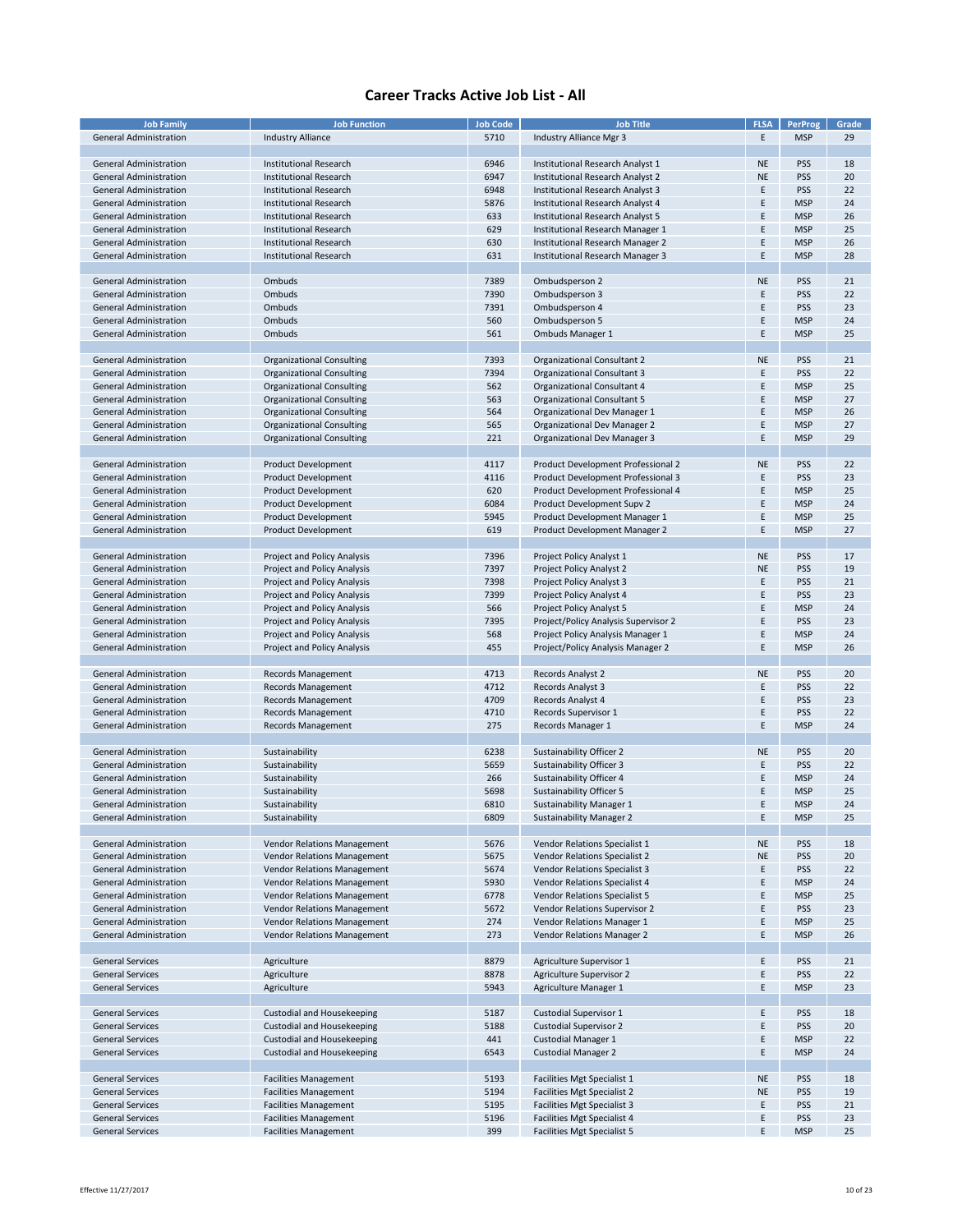| <b>Job Family</b>             | <b>Job Function</b>            | <b>Job Code</b> | <b>Job Title</b>                              | <b>FLSA</b> | <b>PerProg</b> | Grade |
|-------------------------------|--------------------------------|-----------------|-----------------------------------------------|-------------|----------------|-------|
|                               |                                |                 |                                               |             |                |       |
| <b>General Services</b>       | <b>Facilities Management</b>   | 5198            | Facilities Supervisor 1                       | E           | <b>PSS</b>     | 21    |
| <b>General Services</b>       | <b>Facilities Management</b>   | 6957            | <b>Facilities Supervisor 2</b>                | E           | <b>PSS</b>     | 23    |
| <b>General Services</b>       | <b>Facilities Management</b>   | 390             | <b>Facilities Manager 1</b>                   | E           | <b>MSP</b>     | 24    |
| <b>General Services</b>       | <b>Facilities Management</b>   | 391             | <b>Facilities Manager 2</b>                   | Ε           | <b>MSP</b>     | 25    |
| <b>General Services</b>       |                                | 392             |                                               | Ε           | <b>MSP</b>     | 27    |
|                               | <b>Facilities Management</b>   |                 | <b>Facilities Manager 3</b>                   |             |                |       |
|                               |                                |                 |                                               |             |                |       |
| <b>General Services</b>       | <b>Fleet Services</b>          | 9405            | Fleet Services Supervisor 1                   | E           | <b>PSS</b>     | 21    |
| <b>General Services</b>       | <b>Fleet Services</b>          | 9404            | Fleet Services Supervisor 2                   | E           | <b>PSS</b>     | 23    |
| <b>General Services</b>       | <b>Fleet Services</b>          | 6812            | Fleet Svc Mgr 1                               | Ε           | <b>MSP</b>     | 24    |
|                               |                                |                 |                                               |             |                |       |
|                               |                                |                 |                                               |             |                |       |
| <b>General Services</b>       | <b>Food Services</b>           | 5230            | Chef 2                                        | <b>NE</b>   | <b>PSS</b>     | 17    |
| <b>General Services</b>       | <b>Food Services</b>           | 5231            | QA Chef 3                                     | E           | <b>PSS</b>     | 18    |
| <b>General Services</b>       | <b>Food Services</b>           | 5232            | <b>Executive Chef 4</b>                       | E           | <b>PSS</b>     | 20    |
| <b>General Services</b>       | <b>Food Services</b>           | 502             | <b>Executive Chef 5</b>                       | Ε           | <b>MSP</b>     | 22    |
| <b>General Services</b>       | <b>Food Services</b>           | 5234            | Food Services Supervisor 1                    | E           | <b>PSS</b>     | 17    |
| <b>General Services</b>       | <b>Food Services</b>           | 5235            | Food Services Supervisor 2                    | E           | <b>PSS</b>     | 18    |
|                               |                                |                 |                                               |             |                |       |
| <b>General Services</b>       | <b>Food Services</b>           | 393             | Food Services Manager 1                       | E           | <b>MSP</b>     | 20    |
| <b>General Services</b>       | <b>Food Services</b>           | 394             | Food Services Manager 2                       | E           | <b>MSP</b>     | 23    |
| <b>General Services</b>       | <b>Food Services</b>           | 395             | Food Services Manager 3                       | Ε           | <b>MSP</b>     | 26    |
|                               |                                |                 |                                               |             |                |       |
| <b>General Services</b>       | Food Services HC               | 4382            | Food Services HC Supervisor 1                 | <b>NE</b>   | <b>PSS</b>     | 17    |
| <b>General Services</b>       | Food Services HC               | 4381            | Food Services HC Supervisor 2                 | E           | <b>PSS</b>     | 18    |
|                               |                                |                 |                                               |             |                |       |
|                               |                                |                 |                                               |             |                |       |
| <b>General Services</b>       | <b>General Services Other</b>  | 5191            | General Services-Other Supervisor 1           | Ε           | <b>PSS</b>     | 17    |
|                               |                                |                 |                                               |             |                |       |
| <b>General Services</b>       | Landscaping and Groundskeeping | 7990            | Landscape Grounds Supervisor 1                | Ε           | <b>PSS</b>     | 21    |
| <b>General Services</b>       | Landscaping and Groundskeeping | 7991            | Landscape Grounds Supervisor 2                | E           | <b>PSS</b>     | 23    |
|                               |                                |                 |                                               |             |                |       |
| <b>General Services</b>       | Landscaping and Groundskeeping | 5985            | Landscaping and Groundskeeping Mgr 1          | Ε           | <b>MSP</b>     | 24    |
|                               |                                |                 |                                               |             |                |       |
| <b>General Services</b>       | Laundry and Linen              | 4187            | Laundry Supervisor 1                          | E           | <b>PSS</b>     | 17    |
| <b>General Services</b>       | Laundry and Linen              | 6501            | Laundry Manager 1                             | Ε           | <b>MSP</b>     | 19    |
|                               |                                |                 |                                               |             |                |       |
|                               |                                |                 |                                               |             |                |       |
| <b>General Services</b>       | <b>Mail Services</b>           | 5040            | Mail Services Supervisor 1                    | E           | <b>PSS</b>     | 17    |
| <b>General Services</b>       | <b>Mail Services</b>           | 396             | Mail Services Manager 1                       | Ε           | <b>MSP</b>     | 20    |
| <b>General Services</b>       | <b>Mail Services</b>           | 5959            | Mail Services Manager 2                       | E           | <b>MSP</b>     | 22    |
|                               |                                |                 |                                               |             |                |       |
| <b>General Services</b>       | Parking Ops and Enforcement    | 5043            | Parking Operations Specialist 2               | <b>NE</b>   | <b>PSS</b>     | 19    |
| <b>General Services</b>       | Parking Ops and Enforcement    | 5038            | Parking Ops Enforcement Supervisor 1          | Ε           | <b>PSS</b>     | 20    |
|                               |                                |                 |                                               |             |                |       |
| <b>General Services</b>       | Parking Ops and Enforcement    | 4566            | Parking Ops Enforcement Supv 2                | Ε           | <b>PSS</b>     | 22    |
| <b>General Services</b>       | Parking Ops and Enforcement    | 351             | Parking Ops and Enforcement Manager 1         | E           | <b>MSP</b>     | 24    |
| <b>General Services</b>       | Parking Ops and Enforcement    | 6780            | Parking and Transportation Mgr 2              | Ε           | <b>MSP</b>     | 25    |
| <b>General Services</b>       | Parking Ops and Enforcement    | 6779            | Parking and Transportation Mgr 3              | E           | <b>MSP</b>     | 26    |
|                               |                                |                 |                                               |             |                |       |
|                               |                                |                 |                                               |             |                |       |
| <b>General Services</b>       | Recycling and Refuse Services  | 7992            | Recycling and Refuse Svcs Supv 1              | Ε           | <b>PSS</b>     | 17    |
| <b>General Services</b>       | Recycling and Refuse Services  | 6253            | Recycling and Refuse Svc Supv 2               | E           | <b>PSS</b>     | 19    |
| <b>General Services</b>       | Recycling and Refuse Services  | 398             | Recycling and Refuse Svc Mgr 1                | Ε           | <b>MSP</b>     | 21    |
|                               |                                |                 |                                               |             |                |       |
| <b>General Services</b>       | Storekeeping                   | 5041            | Storekeeping Supervisor 1                     | E           | <b>PSS</b>     | 19    |
|                               |                                |                 |                                               |             |                |       |
| <b>General Services</b>       | <b>Transit Services</b>        | 5042            | <b>Transit Services Supv 1</b>                | Ε           | <b>PSS</b>     | 20    |
|                               |                                |                 |                                               |             |                |       |
| <b>General Services</b>       | <b>Transit Services</b>        | 5067            | <b>Transit Services Supv 2</b>                | E           | <b>PSS</b>     | 21    |
| <b>General Services</b>       | <b>Transit Services</b>        | 5967            | <b>Transit Services Mgr 1</b>                 | E           | <b>MSP</b>     | 22    |
| <b>General Services</b>       | <b>Transit Services</b>        | 6612            | <b>Transit Services Mgr 2</b>                 | E           | <b>MSP</b>     | 24    |
|                               |                                |                 |                                               |             |                |       |
| <b>Governmental Relations</b> | <b>Government Relations</b>    | 9361            | <b>Government Relations Specialist 3</b>      | E           | <b>PSS</b>     | 22    |
| <b>Governmental Relations</b> | <b>Government Relations</b>    | 223             | Government Relations Specialist 4             | Ε           | <b>MSP</b>     | 25    |
| <b>Governmental Relations</b> | <b>Government Relations</b>    | 224             | <b>Government Relations Specialist 5</b>      | E           |                | 27    |
|                               |                                |                 |                                               |             | <b>MSP</b>     |       |
| <b>Governmental Relations</b> | <b>Government Relations</b>    | 225             | Government Relations Manager 1                | E           | <b>MSP</b>     | 25    |
| <b>Governmental Relations</b> | <b>Government Relations</b>    | 5995            | <b>Government Relations Manager 2</b>         | Ε           | <b>MSP</b>     | 27    |
| <b>Governmental Relations</b> | <b>Government Relations</b>    | 5994            | Government Relations Manager 3                | E           | <b>MSP</b>     | 28    |
|                               |                                |                 |                                               |             |                |       |
| <b>Healthcare Strategy</b>    | <b>Business Development HC</b> | 4148            | <b>Business Development HC Professional 3</b> | E           | <b>PSS</b>     | 24    |
| <b>Healthcare Strategy</b>    | <b>Business Development HC</b> | 5732            | <b>Business Development HC Professional 4</b> | E           | <b>MSP</b>     | 25    |
|                               |                                |                 |                                               |             |                |       |
| <b>Healthcare Strategy</b>    | <b>Business Development HC</b> | 5731            | Business Development HC Professional 5        | E           | <b>MSP</b>     | 27    |
| <b>Healthcare Strategy</b>    | <b>Business Development HC</b> | 5730            | <b>Business Development HC Manager 1</b>      | E           | <b>MSP</b>     | 26    |
| <b>Healthcare Strategy</b>    | <b>Business Development HC</b> | 5729            | <b>Business Development HC Manager 2</b>      | E           | <b>MSP</b>     | 28    |
| <b>Healthcare Strategy</b>    | <b>Business Development HC</b> | 5728            | <b>Business Development HC Manager 3</b>      | E           | <b>MSP</b>     | 30    |
| <b>Healthcare Strategy</b>    | <b>Business Development HC</b> | 5727            | <b>Business Development HC Manager 4</b>      | E           | <b>MSP</b>     | 31    |
|                               |                                |                 |                                               |             |                |       |
|                               |                                |                 |                                               |             |                |       |
| <b>Healthcare Strategy</b>    | Managed Care                   | 4585            | Managed Care Professional 3                   | E           | <b>PSS</b>     | 24    |
| <b>Healthcare Strategy</b>    | Managed Care                   | 5760            | Managed Care Professional 4                   | Ε           | <b>MSP</b>     | 25    |
| <b>Healthcare Strategy</b>    | Managed Care                   | 5759            | Managed Care Professional 5                   | E           | <b>MSP</b>     | 27    |
| <b>Healthcare Strategy</b>    | Managed Care                   | 6106            | Managed Care Supervisor 2                     | E           | <b>PSS</b>     | 24    |
| <b>Healthcare Strategy</b>    | Managed Care                   | 5758            | Managed Care Manager 1                        | E           | <b>MSP</b>     | 26    |
| <b>Healthcare Strategy</b>    | Managed Care                   | 5757            | Managed Care Manager 2                        | E           | <b>MSP</b>     | 28    |
|                               |                                |                 |                                               |             |                |       |
| <b>Healthcare Strategy</b>    | Managed Care                   | 5756            | Managed Care Manager 3                        | Ε           | <b>MSP</b>     | 30    |
| <b>Healthcare Strategy</b>    | Managed Care                   | 5755            | Managed Care Manager 4                        | E           | <b>MSP</b>     | 31    |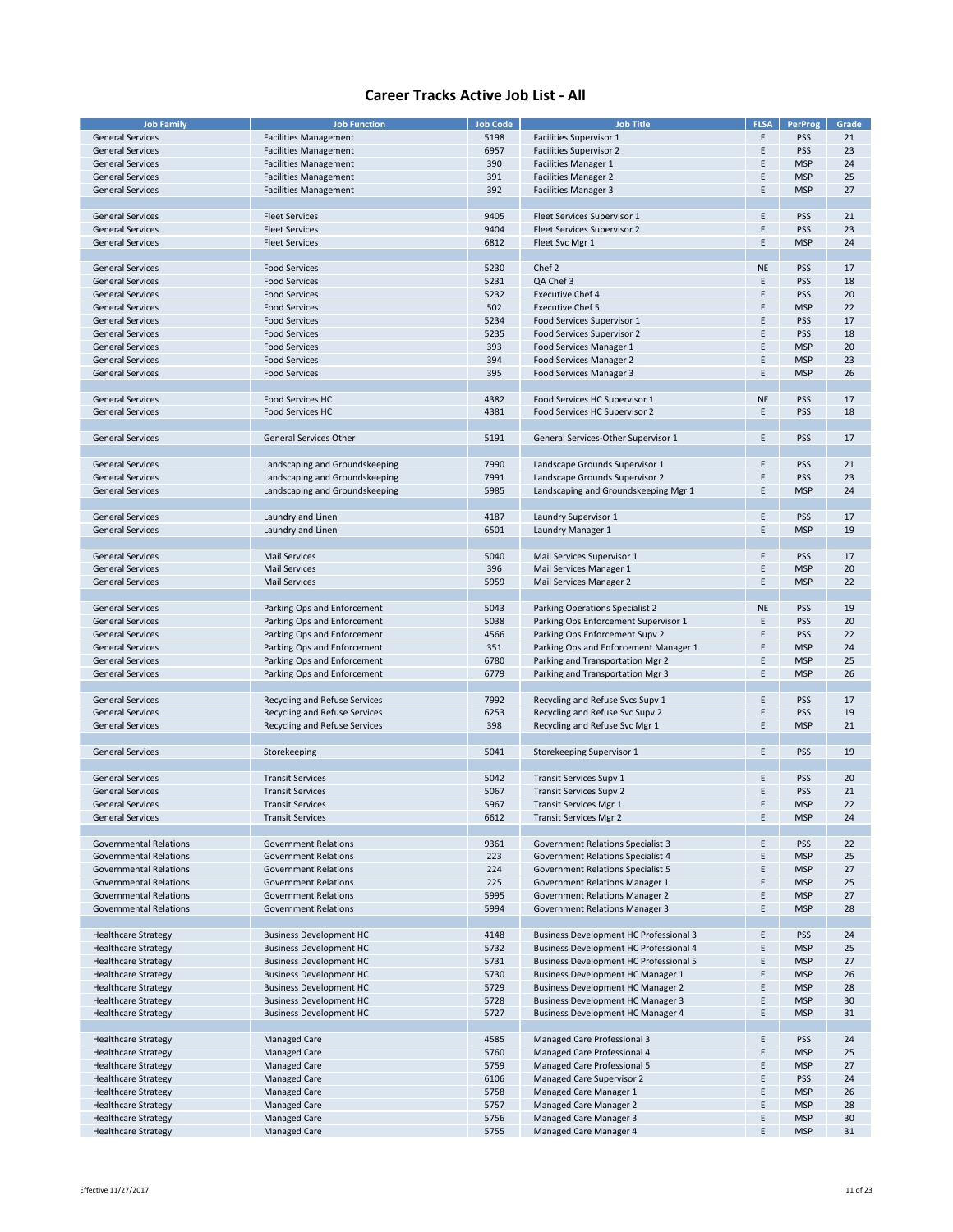| <b>Job Family</b>          | <b>Job Function</b>                 | <b>Job Code</b> | <b>Job Title</b>                         | FLSA      | PerProg    | Grade |
|----------------------------|-------------------------------------|-----------------|------------------------------------------|-----------|------------|-------|
|                            |                                     |                 |                                          |           |            |       |
| <b>Healthcare Strategy</b> | Physician Network Development       | 4609            | Physician Network Development Spec 3     | E         | <b>PSS</b> | 23    |
| <b>Healthcare Strategy</b> | Physician Network Development       | 5786            | Physician Network Development Spec 4     | E         | <b>MSP</b> | 25    |
| <b>Healthcare Strategy</b> | Physician Network Development       | 5784            | Physician Network Development Mgr 1      | E         | <b>MSP</b> | 26    |
| <b>Healthcare Strategy</b> | Physician Network Development       | 5783            | Physician Network Development Mgr 2      | E         | <b>MSP</b> | 28    |
| <b>Healthcare Strategy</b> | Physician Network Development       | 5782            | Physician Network Development Mgr 3      | E         | <b>MSP</b> | 31    |
|                            |                                     |                 |                                          |           |            |       |
|                            |                                     |                 |                                          |           |            |       |
| <b>Healthcare Strategy</b> | <b>Population Health</b>            | 4601            | Population Health Spec 2                 | <b>NE</b> | <b>PSS</b> | 21    |
| <b>Healthcare Strategy</b> | <b>Population Health</b>            | 4600            | Population Health Specialist 3           | E         | <b>PSS</b> | 23    |
| <b>Healthcare Strategy</b> | <b>Population Health</b>            | 5791            | Population Health Specialist 4           | F         | <b>MSP</b> | 25    |
| <b>Healthcare Strategy</b> | Population Health                   | 6821            | Population Health Specialist 5           | F         | <b>MSP</b> | 26    |
| <b>Healthcare Strategy</b> | <b>Population Health</b>            | 5790            | Population Health Manager 1              | E         | <b>MSP</b> | 26    |
| <b>Healthcare Strategy</b> | <b>Population Health</b>            | 5789            | Population Health Manager 2              | E         | <b>MSP</b> | 27    |
| <b>Healthcare Strategy</b> | <b>Population Health</b>            | 5788            | Population Health Manager 3              | E         | <b>MSP</b> | 29    |
|                            |                                     |                 |                                          |           |            |       |
| Human Resources            | Academic Human Resources            | 7717            | Academic HR Analyst 1                    | <b>NE</b> | <b>PSS</b> | 18    |
| Human Resources            | Academic Human Resources            | 7714            | Academic HR Analyst 2                    | <b>NE</b> | PSS        | 20    |
| Human Resources            | Academic Human Resources            | 7715            | Academic HR Analyst 3                    | E         | <b>PSS</b> | 22    |
| Human Resources            | Academic Human Resources            | 7716            | Academic HR Analyst 4                    | E         | <b>PSS</b> | 23    |
|                            |                                     |                 |                                          |           |            |       |
| Human Resources            | Academic Human Resources            | 593             | Academic HR Analyst 5                    | F         | <b>MSP</b> | 25    |
| Human Resources            | Academic Human Resources            | 7711            | Academic HR Supervisor 2                 | F         | <b>PSS</b> | 23    |
| Human Resources            | Academic Human Resources            | 594             | Academic HR Manager 1                    | E         | <b>MSP</b> | 24    |
| Human Resources            | Academic Human Resources            | 595             | Academic HR Manager 2                    | E         | <b>MSP</b> | 26    |
| <b>Human Resources</b>     | Academic Human Resources            | 596             | Academic HR Manager 3                    | E         | <b>MSP</b> | 28    |
|                            |                                     |                 |                                          |           |            |       |
| Human Resources            | <b>Benefits</b>                     | 7718            | <b>Benefits Analyst 1</b>                | <b>NE</b> | <b>PSS</b> | 19    |
| Human Resources            | <b>Benefits</b>                     | 7719            | <b>Benefits Analyst 2</b>                | <b>NE</b> | PSS        | 20    |
| Human Resources            | <b>Benefits</b>                     | 7720            | <b>Benefits Analyst 3</b>                | E         | <b>PSS</b> | 21    |
| <b>Human Resources</b>     | <b>Benefits</b>                     | 7721            | <b>Benefits Analyst 4</b>                | E         | <b>PSS</b> | 23    |
| <b>Human Resources</b>     |                                     | 292             |                                          | E         | <b>MSP</b> | 26    |
|                            | <b>Benefits</b>                     |                 | <b>Benefits Analyst 5</b>                | F         |            |       |
| Human Resources            | <b>Benefits</b>                     | 7722            | Benefits Supervisor 1                    |           | <b>PSS</b> | 20    |
| Human Resources            | <b>Benefits</b>                     | 7723            | <b>Benefits Supervisor 2</b>             | E         | <b>PSS</b> | 22    |
| Human Resources            | <b>Benefits</b>                     | 614             | Benefits Manager 1                       | E         | <b>MSP</b> | 24    |
| Human Resources            | <b>Benefits</b>                     | 291             | <b>Benefits Manager 2</b>                | E         | <b>MSP</b> | 27    |
|                            |                                     |                 |                                          |           |            |       |
| Human Resources            | Compensation                        | 7724            | <b>Compensation Analyst 1</b>            | <b>NE</b> | <b>PSS</b> | 20    |
| Human Resources            | Compensation                        | 7725            | <b>Compensation Analyst 2</b>            | <b>NE</b> | PSS        | 21    |
| Human Resources            | Compensation                        | 7726            | <b>Compensation Analyst 3</b>            | E         | <b>PSS</b> | 22    |
| Human Resources            | Compensation                        | 613             | <b>Compensation Analyst 4</b>            | E         | <b>MSP</b> | 24    |
| Human Resources            | Compensation                        | 615             | <b>Compensation Analyst 5</b>            | F         | <b>MSP</b> | 25    |
| <b>Human Resources</b>     | Compensation                        | 6055            | <b>Compensation Supervisor 2</b>         | F         | <b>MSP</b> | 24    |
|                            |                                     |                 |                                          |           |            |       |
| Human Resources            | Compensation                        | 616             | <b>Compensation Manager 1</b>            | F         | <b>MSP</b> | 25    |
| Human Resources            | Compensation                        | 617             | <b>Compensation Manager 2</b>            | E         | <b>MSP</b> | 26    |
|                            |                                     |                 |                                          |           |            |       |
| Human Resources            | <b>Employee Health Services RN</b>  | 5750            | Employee Health Services RN Supervisor 2 | E         | <b>MSP</b> | 24    |
| <b>Human Resources</b>     | <b>Employee Health Services RN</b>  | 5749            | Employee Health Services RN Manager 1    | E         | <b>MSP</b> | 25    |
|                            |                                     |                 |                                          |           |            |       |
| Human Resources            | <b>Employee Relations</b>           | 7742            | <b>Employee Relations Rep 1</b>          | <b>NE</b> | <b>PSS</b> | 18    |
| <b>Human Resources</b>     | <b>Employee Relations</b>           | 7743            | <b>Employee Relations Rep 2</b>          | <b>NE</b> | PSS        | 20    |
| <b>Human Resources</b>     | <b>Employee Relations</b>           | 7744            | <b>Employee Relations Rep 3</b>          | E         | PSS        | 22    |
| <b>Human Resources</b>     | <b>Employee Relations</b>           | 497             | <b>Employee Relations Rep 4</b>          | F         | <b>MSP</b> | 24    |
| <b>Human Resources</b>     | <b>Employee Relations</b>           | 516             | <b>Employee Relations Rep 5</b>          | F         | <b>MSP</b> | 26    |
| Human Resources            | <b>Employee Relations</b>           | 6245            | <b>Employee Relations Supv 2</b>         | E         | <b>PSS</b> | 23    |
| Human Resources            | <b>Employee Relations</b>           | 5951            | <b>Employee Relations Manager 1</b>      | E         | <b>MSP</b> | 24    |
|                            | <b>Employee Relations</b>           |                 |                                          |           |            |       |
| Human Resources            |                                     | 515             | <b>Employee Relations Manager 2</b>      | E         | <b>MSP</b> | 26    |
|                            |                                     |                 |                                          |           |            |       |
| Human Resources            | Employment                          | 7746            | <b>Employment Representative 1</b>       | <b>NE</b> | <b>PSS</b> | 18    |
| Human Resources            | Employment                          | 7747            | <b>Employment Representative 2</b>       | <b>NE</b> | <b>PSS</b> | 20    |
| Human Resources            | Employment                          | 7748            | <b>Employment Representative 3</b>       | Ε         | <b>PSS</b> | 22    |
| <b>Human Resources</b>     | Employment                          | 508             | <b>Employment Representative 4</b>       | E         | <b>MSP</b> | 24    |
| Human Resources            | Employment                          | 623             | <b>Employment Representative 5</b>       | F         | <b>MSP</b> | 26    |
| <b>Human Resources</b>     | Employment                          | 7749            | <b>Employment Supv 1</b>                 | F         | <b>PSS</b> | 22    |
| Human Resources            | Employment                          | 6258            | <b>Employment Supv 2</b>                 | E         | <b>PSS</b> | 23    |
| <b>Human Resources</b>     | Employment                          | 621             | <b>Employment Manager 1</b>              | E         | <b>MSP</b> | 25    |
| Human Resources            | Employment                          | 622             | <b>Employment Manager 2</b>              | E         | <b>MSP</b> | 26    |
|                            |                                     |                 |                                          |           |            |       |
| <b>Human Resources</b>     |                                     |                 |                                          |           |            |       |
|                            | <b>Equal Employment Opportunity</b> | 4632            | Equal Employment Opportunity Rep 1       | <b>NE</b> | <b>PSS</b> | 19    |
| Human Resources            | <b>Equal Employment Opportunity</b> | 4633            | Equal Employment Opportunity Rep 2       | <b>NE</b> | <b>PSS</b> | 20    |
| Human Resources            | <b>Equal Employment Opportunity</b> | 4634            | Equal Employment Opportunity Rep 3       | Ε         | <b>PSS</b> | 22    |
| Human Resources            | <b>Equal Employment Opportunity</b> | 4635            | Equal Employment Opportunity Rep 4       | E         | <b>PSS</b> | 23    |
| Human Resources            | <b>Equal Employment Opportunity</b> | 5953            | Equal Employment Opportunity Rep 5       | E         | <b>MSP</b> | 25    |
| Human Resources            | <b>Equal Employment Opportunity</b> | 618             | Equal Employment Opportunity Manager 1   | E         | <b>MSP</b> | 25    |
| <b>Human Resources</b>     | <b>Equal Employment Opportunity</b> | 5952            | Equal Employment Opportunity Manager 2   | Ε         | <b>MSP</b> | 26    |
|                            |                                     |                 |                                          |           |            |       |
| Human Resources            | <b>HR</b> Generalist                | 7592            | HR Assistant Confidential 2              | <b>NE</b> | <b>PSS</b> | 17    |
| Human Resources            | <b>HR</b> Generalist                | 7593            | HR Assistant Confidential 3              | <b>NE</b> | <b>PSS</b> | 18    |
| Human Resources            | <b>HR Generalist</b>                | 7594            | HR Generalist 1                          | NE        | <b>PSS</b> | 18    |
|                            |                                     |                 |                                          |           |            |       |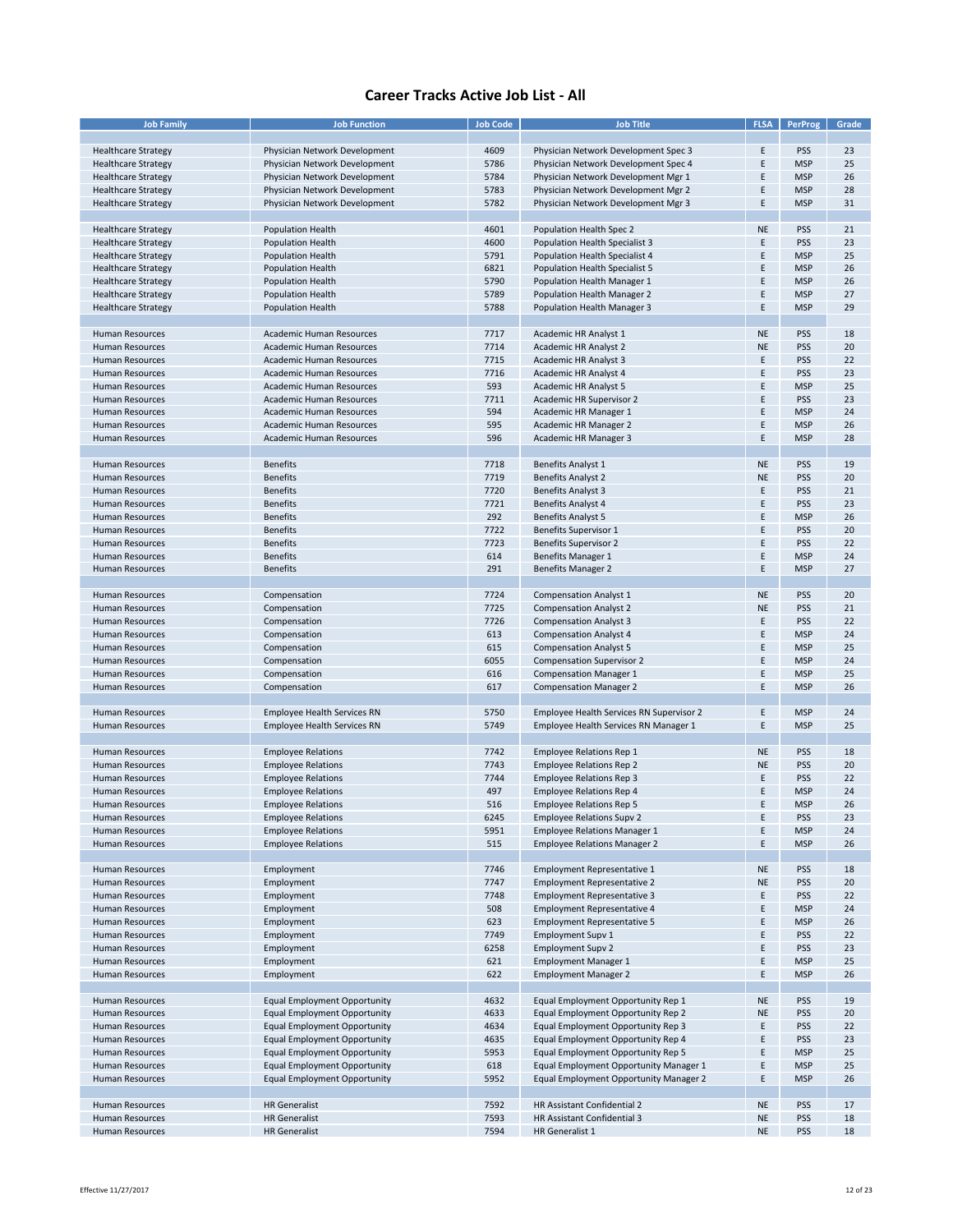| <b>Job Family</b>             | <b>Job Function</b>               | <b>Job Code</b> | <b>Job Title</b>                            | <b>FLSA</b> | <b>PerProg</b> | Grade |
|-------------------------------|-----------------------------------|-----------------|---------------------------------------------|-------------|----------------|-------|
|                               |                                   |                 |                                             |             |                |       |
| Human Resources               | <b>HR</b> Generalist              | 7595            | HR Generalist 2                             | <b>NE</b>   | PSS            | 20    |
| <b>Human Resources</b>        | <b>HR Generalist</b>              | 7596            | HR Generalist 3                             | E           | PSS            | 22    |
| Human Resources               | <b>HR</b> Generalist              | 7597            | <b>HR Generalist 4</b>                      | Ε           | <b>PSS</b>     | 23    |
| <b>Human Resources</b>        | <b>HR</b> Generalist              | 628             | HR Generalist 5                             | E           | <b>MSP</b>     | 25    |
|                               |                                   |                 |                                             |             |                |       |
| Human Resources               | <b>HR Generalist</b>              | 7699            | HR Supervisor 1                             | E           | PSS            | 20    |
| <b>Human Resources</b>        | <b>HR</b> Generalist              | 7700            | HR Supervisor 2                             | E           | PSS            | 23    |
| <b>Human Resources</b>        | <b>HR Generalist</b>              | 624             | HR Manager 1                                | E           | <b>MSP</b>     | 24    |
| <b>Human Resources</b>        | <b>HR</b> Generalist              | 625             | HR Manager 2                                | E           | <b>MSP</b>     | 26    |
| <b>Human Resources</b>        | <b>HR</b> Generalist              | 626             | HR Manager 3                                | E           | <b>MSP</b>     | 28    |
|                               |                                   |                 |                                             |             |                |       |
| <b>Human Resources</b>        | <b>HR</b> Generalist              | 627             | HR Manager 4                                | E           | <b>MSP</b>     | 29    |
|                               |                                   |                 |                                             |             |                |       |
| <b>Human Resources</b>        | <b>Labor Relations</b>            | 8078            | Labor Relations Representative 1            | <b>NE</b>   | PSS            | 18    |
| Human Resources               | <b>Labor Relations</b>            | 8079            | Labor Relations Representative 2            | <b>NE</b>   | <b>PSS</b>     | 20    |
|                               |                                   |                 |                                             |             |                |       |
| <b>Human Resources</b>        | <b>Labor Relations</b>            | 8080            | Labor Relations Representative 3            | E           | PSS            | 22    |
| Human Resources               | Labor Relations                   | 495             | Labor Relations Representative 4            | E           | <b>MSP</b>     | 24    |
| <b>Human Resources</b>        | <b>Labor Relations</b>            | 261             | Labor Relations Representative 5            | E           | <b>MSP</b>     | 26    |
| Human Resources               | <b>Labor Relations</b>            | 493             | Labor Relations Manager 1                   | E           | <b>MSP</b>     | 25    |
|                               | <b>Labor Relations</b>            |                 |                                             |             | <b>MSP</b>     |       |
| Human Resources               |                                   | 494             | Labor Relations Manager 2                   | Ε           |                | 26    |
| Human Resources               | <b>Labor Relations</b>            | 260             | Labor Relations Manager 3                   | E           | <b>MSP</b>     | 27    |
|                               |                                   |                 |                                             |             |                |       |
| Information Technology        | <b>Applications Programming</b>   | 7298            | Applications Programmer 1                   | <b>NE</b>   | PSS            | 18    |
| Information Technology        | <b>Applications Programming</b>   | 7299            | <b>Applications Programmer 2</b>            | <b>NE</b>   | PSS            | 20    |
|                               |                                   |                 |                                             |             |                |       |
| <b>Information Technology</b> | <b>Applications Programming</b>   | 7300            | <b>Applications Programmer 3</b>            | Ε           | <b>PSS</b>     | 22    |
| <b>Information Technology</b> | <b>Applications Programming</b>   | 652             | <b>Applications Programmer 4</b>            | E           | <b>MSP</b>     | 24    |
| Information Technology        | <b>Applications Programming</b>   | 653             | <b>Applications Programmer 5</b>            | E           | <b>MSP</b>     | 26    |
| Information Technology        | <b>Applications Programming</b>   | 664             | Applications Program Supervisor 2           | E           | <b>MSP</b>     | 24    |
|                               |                                   |                 |                                             |             |                |       |
| Information Technology        | <b>Applications Programming</b>   | 649             | <b>Applications Programming Manager 1</b>   | E           | <b>MSP</b>     | 26    |
| Information Technology        | <b>Applications Programming</b>   | 650             | <b>Applications Programming Manager 2</b>   | Ε           | <b>MSP</b>     | 27    |
| <b>Information Technology</b> | <b>Applications Programming</b>   | 651             | <b>Applications Programming Manager 3</b>   | E           | <b>MSP</b>     | 28    |
| <b>Information Technology</b> | <b>Applications Programming</b>   | 6052            | <b>Applications Programming Manager 4</b>   | E           | <b>MSP</b>     | 29    |
|                               |                                   |                 |                                             |             |                |       |
|                               |                                   |                 |                                             |             |                |       |
| Information Technology        | <b>AV IT Engineering</b>          | 7351            | AV IT Engineer 3                            | E           | PSS            | 20    |
| Information Technology        | <b>AV IT Engineering</b>          | 7355            | AV IT Engineer 4                            | E           | <b>PSS</b>     | 21    |
| Information Technology        | <b>AV IT Engineering</b>          | 682             | AV IT Engineering Manager 1                 | E           | <b>MSP</b>     | 23    |
|                               |                                   |                 |                                             |             |                |       |
|                               |                                   |                 |                                             |             |                |       |
| Information Technology        | <b>Bioinformatics</b>             | 9403            | <b>Bioinformatics Programmer 1</b>          | <b>NE</b>   | PSS            | 20    |
| Information Technology        | <b>Bioinformatics</b>             | 9402            | <b>Bioinformatics Programmer 2</b>          | <b>NE</b>   | PSS            | 22    |
| Information Technology        | <b>Bioinformatics</b>             | 9401            | <b>Bioinformatics Programmer 3</b>          | Ε           | <b>PSS</b>     | 24    |
| <b>Information Technology</b> | <b>Bioinformatics</b>             | 5933            | <b>Bioinformatics Programmer 4</b>          | E           | <b>MSP</b>     | 26    |
|                               |                                   |                 |                                             | E           |                | 27    |
| Information Technology        | <b>Bioinformatics</b>             | 5993            | <b>Bioinformatics Programmer 5</b>          |             | <b>MSP</b>     |       |
| <b>Information Technology</b> | <b>Bioinformatics</b>             | 5992            | <b>Bioinformatics Supervisor 2</b>          | E           | <b>MSP</b>     | 26    |
| Information Technology        | <b>Bioinformatics</b>             | 5991            | <b>Bioinformatics Manager 1</b>             | E           | <b>MSP</b>     | 27    |
|                               |                                   |                 |                                             |             |                |       |
| Information Technology        | <b>Business Systems Analysis</b>  | 7582            | <b>Business Systems Analyst 1</b>           | <b>NE</b>   | PSS            | 18    |
|                               |                                   |                 |                                             |             |                |       |
| Information Technology        | <b>Business Systems Analysis</b>  | 7583            | <b>Business Systems Analyst 2</b>           | <b>NE</b>   | PSS            | 20    |
| <b>Information Technology</b> | <b>Business Systems Analysis</b>  | 7584            | <b>Business Systems Analyst 3</b>           | Ε           | PSS            | 22    |
| Information Technology        | <b>Business Systems Analysis</b>  | 657             | <b>Business Systems Analyst 4</b>           | E           | <b>MSP</b>     | 24    |
| Information Technology        | <b>Business Systems Analysis</b>  | 658             | <b>Business Systems Analyst 5</b>           | Ε           | <b>MSP</b>     | 26    |
| <b>Information Technology</b> | <b>Business Systems Analysis</b>  | 540             | <b>Business Sys Analysis Supervisor 2</b>   | E           | <b>MSP</b>     | 24    |
|                               |                                   |                 |                                             |             |                |       |
| Information Technology        | <b>Business Systems Analysis</b>  | 656             | Business Sys Analysis Manager 1             | E           | <b>MSP</b>     | 26    |
| <b>Information Technology</b> | <b>Business Systems Analysis</b>  | 655             | Business System Analysis Manager 2          | E           | <b>MSP</b>     | 27    |
| Information Technology        | <b>Business Systems Analysis</b>  | 5924            | <b>Business System Analysis Manager 3</b>   | E           | <b>MSP</b>     | 28    |
|                               |                                   |                 |                                             |             |                |       |
|                               | <b>Business Technical Support</b> | 7558            | <b>Business/Tech Support Analyst 2</b>      | <b>NE</b>   | <b>PSS</b>     | 19    |
| Information Technology        |                                   |                 |                                             |             |                |       |
| <b>Information Technology</b> | <b>Business Technical Support</b> | 7559            | <b>Business/Tech Support Analyst 3</b>      | E           | PSS            | 21    |
| <b>Information Technology</b> | <b>Business Technical Support</b> | 7560            | Business/Tech Support Supervisor 1          | E           | <b>PSS</b>     | 21    |
| <b>Information Technology</b> | <b>Business Technical Support</b> | 7561            | <b>Business/Tech Support Supervisor 2</b>   | E           | PSS            | 23    |
| <b>Information Technology</b> | <b>Business Technical Support</b> | 671             | Business/Tech Support Manager 1             | Ε           | <b>MSP</b>     | 25    |
|                               |                                   | 6054            | <b>Business/Tech Support Manager 2</b>      | E           | <b>MSP</b>     | 26    |
| Information Technology        | <b>Business Technical Support</b> |                 |                                             |             |                |       |
| <b>Information Technology</b> | <b>Business Technical Support</b> | 6053            | Business/Tech Support Manager 3             | E           | <b>MSP</b>     | 27    |
|                               |                                   |                 |                                             |             |                |       |
| Information Technology        | <b>Clinical Applications</b>      | 8796            | Clinical Applications Professional 1        | <b>NE</b>   | PSS            | 19    |
| <b>Information Technology</b> | <b>Clinical Applications</b>      | 8795            | <b>Clinical Applications Professional 2</b> | <b>NE</b>   | <b>PSS</b>     | 21    |
| Information Technology        | <b>Clinical Applications</b>      | 8794            | <b>Clinical Applications Professional 3</b> | E           | <b>PSS</b>     | 24    |
|                               |                                   |                 |                                             |             |                |       |
| <b>Information Technology</b> | <b>Clinical Applications</b>      | 6039            | Clinical Applications Professional 4        | E           | <b>MSP</b>     | 25    |
| <b>Information Technology</b> | <b>Clinical Applications</b>      | 6038            | <b>Clinical Applications Professional 5</b> | E           | <b>MSP</b>     | 26    |
| <b>Information Technology</b> | <b>Clinical Applications</b>      | 6037            | <b>Clinical Applications Supervisor 2</b>   | E           | <b>MSP</b>     | 25    |
| <b>Information Technology</b> | <b>Clinical Applications</b>      | 6036            | <b>Clinical Applications Manager 1</b>      | Ε           | <b>MSP</b>     | 26    |
|                               |                                   |                 |                                             |             |                |       |
| Information Technology        | <b>Clinical Applications</b>      | 6035            | <b>Clinical Applications Manager 2</b>      | E           | <b>MSP</b>     | 27    |
| <b>Information Technology</b> | <b>Clinical Applications</b>      | 6034            | <b>Clinical Applications Manager 3</b>      | E           | <b>MSP</b>     | 28    |
| <b>Information Technology</b> | <b>Clinical Applications</b>      | 6064            | <b>Clinical Applications Manager 4</b>      | E           | <b>MSP</b>     | 29    |
|                               |                                   |                 |                                             |             |                |       |
| <b>Information Technology</b> | Clinical Imaging IT               | 8799            | Clinical Imaging IT Spec 1                  | <b>NE</b>   | <b>PSS</b>     | 19    |
| <b>Information Technology</b> | Clinical Imaging IT               | 8798            | Clinical Imaging IT Spec 2                  | <b>NE</b>   | <b>PSS</b>     | 21    |
|                               |                                   |                 |                                             |             |                |       |
| <b>Information Technology</b> | Clinical Imaging IT               | 8797            | Clinical Imaging IT Spec 3                  | E           | PSS            | 23    |
| <b>Information Technology</b> | Clinical Imaging IT               | 6043            | Clinical Imaging IT Spec 4                  | E           | <b>MSP</b>     | 24    |
| <b>Information Technology</b> | Clinical Imaging IT               | 6042            | Clinical Imaging IT Supv 2                  | E           | <b>MSP</b>     | 24    |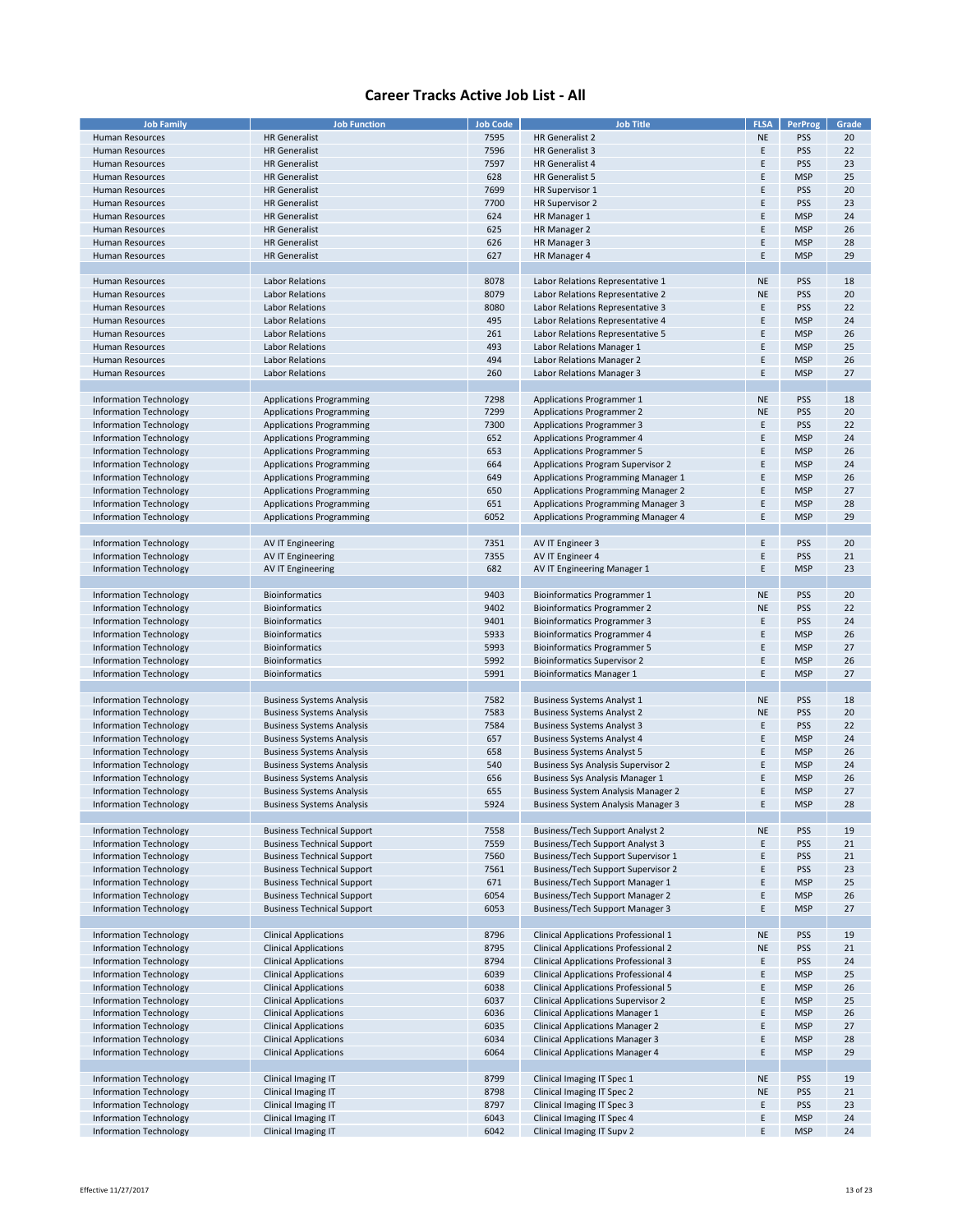| <b>Job Family</b>             | <b>Job Function</b>                          | <b>Job Code</b> | <b>Job Title</b>                           | <b>FLSA</b> | PerProg    | Grade |
|-------------------------------|----------------------------------------------|-----------------|--------------------------------------------|-------------|------------|-------|
|                               |                                              |                 |                                            |             |            |       |
| <b>Information Technology</b> | Clinical Imaging IT                          | 6041            | Clinical Imaging IT Mgr 1                  | E           | <b>MSP</b> | 25    |
| <b>Information Technology</b> | Clinical Imaging IT                          | 6040            | Clinical Imaging IT Mgr 2                  | Ε           | <b>MSP</b> | 26    |
|                               |                                              |                 |                                            |             |            |       |
|                               |                                              |                 |                                            |             |            |       |
| Information Technology        | <b>Clinical Informatics</b>                  | 8802            | Clinical Informatics Spec 1                | <b>NE</b>   | PSS        | 19    |
| Information Technology        | <b>Clinical Informatics</b>                  | 8801            | Clinical Informatics Spec 2                | <b>NE</b>   | PSS        | 21    |
|                               |                                              |                 |                                            |             |            |       |
| Information Technology        | <b>Clinical Informatics</b>                  | 8800            | Clinical Informatics Spec 3                | E           | PSS        | 23    |
| Information Technology        | <b>Clinical Informatics</b>                  | 6049            | Clinical Informatics Spec 4                | E           | <b>MSP</b> | 25    |
| <b>Information Technology</b> | <b>Clinical Informatics</b>                  | 6048            | <b>Clinical Informatics Spec 5</b>         | F           | <b>MSP</b> | 26    |
|                               |                                              |                 |                                            |             |            |       |
| Information Technology        | <b>Clinical Informatics</b>                  | 6047            | Clinical Informatics Supervisor 2          | E           | <b>MSP</b> | 25    |
| <b>Information Technology</b> | <b>Clinical Informatics</b>                  | 6046            | Clinical Informatics Manager 1             | E           | <b>MSP</b> | 26    |
|                               |                                              |                 |                                            |             |            |       |
| Information Technology        | <b>Clinical Informatics</b>                  | 6045            | <b>Clinical Informatics Manager 2</b>      | E           | <b>MSP</b> | 27    |
| Information Technology        | <b>Clinical Informatics</b>                  | 6044            | <b>Clinical Informatics Manager 3</b>      | E           | <b>MSP</b> | 28    |
|                               |                                              |                 |                                            |             |            |       |
|                               |                                              |                 |                                            |             |            |       |
| Information Technology        | Communications and Network Technology        | 7564            | Comm & Network Tech Analyst 1              | <b>NE</b>   | <b>PSS</b> | 20    |
|                               |                                              |                 |                                            |             |            |       |
| Information Technology        | <b>Communications and Network Technology</b> | 7565            | Comm & Network Tech Analyst 2              | <b>NE</b>   | <b>PSS</b> | 21    |
| Information Technology        | <b>Communications and Network Technology</b> | 7566            | Comm & Network Tech Analyst 3              | E           | <b>PSS</b> | 23    |
| Information Technology        | Communications and Network Technology        | 545             | Comm & Network Tech Analyst 4              | E           | <b>MSP</b> | 25    |
|                               |                                              |                 |                                            |             |            |       |
| Information Technology        | <b>Communications and Network Technology</b> | 660             | Comm & Network Tech Analyst 5              | E           | <b>MSP</b> | 26    |
| Information Technology        | Communications and Network Technology        | 7563            | Comm & Network Tech Supervisor 1           | E           | PSS        | 23    |
|                               |                                              |                 |                                            |             |            |       |
| Information Technology        | <b>Communications and Network Technology</b> | 527             | Comm & Network Tech Supervisor 2           | E           | <b>MSP</b> | 25    |
| Information Technology        | <b>Communications and Network Technology</b> | 672             | Comm & Network Tech Manager 1              | E           | <b>MSP</b> | 26    |
| Information Technology        | Communications and Network Technology        | 673             | Comm & Network Tech Manager 2              | E           | <b>MSP</b> | 27    |
|                               |                                              |                 |                                            |             |            |       |
| Information Technology        | <b>Communications and Network Technology</b> | 5925            | Comm & Network Tech Manager 3              | E           | <b>MSP</b> | 28    |
| Information Technology        | Communications and Network Technology        | 5934            | Comm & Network Tech Manager 4              | Ε           | <b>MSP</b> | 29    |
|                               |                                              |                 |                                            |             |            |       |
|                               |                                              |                 |                                            |             |            |       |
| <b>Information Technology</b> | Computational and Data Science Research      | 6104            | Cmptl and Data Sci Rsch Spec 3             | E           | PSS        | 23    |
|                               |                                              |                 |                                            |             |            |       |
| <b>Information Technology</b> | Computational and Data Science Research      | 6028            | Cmptl and Data Sci Rsch Spec 4             | E           | <b>MSP</b> | 24    |
| <b>Information Technology</b> | Computational and Data Science Research      | 6027            | Cmptl and Data Sci Rsch Spec 5             | E           | <b>MSP</b> | 26    |
|                               |                                              |                 |                                            |             |            |       |
| <b>Information Technology</b> | Computational and Data Science Research      | 6026            | Cmptl and Data Sci Rsch Supv 2             | E           | <b>MSP</b> | 24    |
| <b>Information Technology</b> | Computational and Data Science Research      | 6025            | Cmptl and Data Sci Rsch Mgr 1              | E           | <b>MSP</b> | 26    |
| Information Technology        | Computational and Data Science Research      | 6024            | Cmptl and Data Sci Rsch Mgr 2              | E           | <b>MSP</b> | 27    |
|                               |                                              |                 |                                            |             |            |       |
| <b>Information Technology</b> | Computational and Data Science Research      | 6023            | Cmptl and Data Sci Rsch Mgr 3              | E           | <b>MSP</b> | 28    |
|                               |                                              |                 |                                            |             |            |       |
|                               |                                              |                 |                                            |             |            |       |
| Information Technology        | Data Systems Management                      | 7197            | Data Systems Analyst 1                     | <b>NE</b>   | <b>PSS</b> | 20    |
| Information Technology        | Data Systems Management                      | 7198            | Data Systems Analyst 2                     | <b>NE</b>   | <b>PSS</b> | 21    |
|                               |                                              |                 |                                            |             |            |       |
| Information Technology        | Data Systems Management                      | 7199            | Data Systems Analyst 3                     | E           | <b>PSS</b> | 23    |
| Information Technology        | Data Systems Management                      | 599             | Data Systems Analyst 4                     | E           | <b>MSP</b> | 25    |
| Information Technology        | Data Systems Management                      | 600             | Data Systems Analyst 5                     | E           | <b>MSP</b> | 26    |
|                               |                                              |                 |                                            |             |            |       |
| <b>Information Technology</b> | Data Systems Management                      | 528             | Data Systems Supervisor 2                  | Ε           | <b>MSP</b> | 25    |
| Information Technology        | Data Systems Management                      | 675             | Data Systems Manager 1                     | E           | <b>MSP</b> | 26    |
|                               |                                              |                 |                                            |             |            |       |
| Information Technology        | Data Systems Management                      | 676             | Data Systems Manager 2                     | E           | <b>MSP</b> | 27    |
| Information Technology        | Data Systems Management                      | 6050            | Data Systems Manager 3                     | E           | <b>MSP</b> | 28    |
|                               |                                              |                 |                                            |             |            |       |
| Information Technology        | Data Systems Management                      | 6063            | Data Systems Manager 4                     | E           | <b>MSP</b> | 29    |
|                               |                                              |                 |                                            |             |            |       |
| <b>Information Technology</b> | Database Administration                      | 7175            | Database Administrator 1                   | <b>NE</b>   | <b>PSS</b> | 19    |
|                               |                                              |                 |                                            |             |            |       |
| <b>Information Technology</b> | Database Administration                      | 7176            | Database Administrator 2                   | <b>NE</b>   | <b>PSS</b> | 21    |
| Information Technology        | Database Administration                      | 7177            | Database Administrator 3                   | E           | <b>PSS</b> | 23    |
|                               |                                              |                 |                                            |             |            |       |
| Information Technology        | Database Administration                      | 597             | Database Administrator 4                   | E           | <b>MSP</b> | 25    |
| <b>Information Technology</b> | Database Administration                      | 598             | Database Administrator 5                   | Ε           | <b>MSP</b> | 26    |
|                               |                                              |                 |                                            |             |            |       |
|                               |                                              |                 |                                            |             |            |       |
| <b>Information Technology</b> | <b>Educational Technology</b>                | 7343            | <b>Educational Technology Specialist 3</b> | <b>NE</b>   | PSS        | 21    |
| <b>Information Technology</b> | <b>Educational Technology</b>                | 7352            | <b>Educational Technology Specialist 4</b> | <b>NE</b>   | PSS        | 22    |
|                               |                                              |                 |                                            |             |            |       |
| <b>Information Technology</b> | <b>Educational Technology</b>                | 7344            | <b>Educational Technology Supervisor 1</b> | E           | <b>PSS</b> | 21    |
| Information Technology        | <b>Educational Technology</b>                | 7345            | <b>Educational Technology Supervisor 2</b> | E           | <b>PSS</b> | 22    |
| <b>Information Technology</b> | <b>Educational Technology</b>                | 677             | <b>Educational Technology Manager 1</b>    | E           | <b>MSP</b> | 23    |
|                               |                                              |                 |                                            |             |            |       |
| <b>Information Technology</b> | <b>Educational Technology</b>                | 678             | <b>Educational Technology Manager 2</b>    | E           | <b>MSP</b> | 24    |
|                               |                                              |                 |                                            |             |            |       |
|                               |                                              |                 |                                            |             |            |       |
| Information Technology        | Geographic Information Systems               | 7329            | Geographic Info Sys Programmer 1           | <b>NE</b>   | <b>PSS</b> | 17    |
| Information Technology        | Geographic Information Systems               | 7328            | Geographic Info Sys Programmer 2           | <b>NE</b>   | <b>PSS</b> | 19    |
| <b>Information Technology</b> | Geographic Information Systems               | 7327            | Geographic Info Sys Programmer 3           | E           | <b>PSS</b> | 21    |
|                               |                                              |                 |                                            |             |            |       |
| Information Technology        | <b>Geographic Information Systems</b>        | 7326            | Geographic Info Sys Programmer 4           | E           | <b>PSS</b> | 23    |
| Information Technology        | Geographic Information Systems               | 5969            | Geographic Info Sys Supervisor 2           | Ε           | <b>MSP</b> | 24    |
|                               |                                              |                 |                                            |             |            |       |
|                               |                                              |                 |                                            |             |            |       |
| Information Technology        | <b>Information Systems</b>                   | 7307            | Information Systems Analyst 1              | <b>NE</b>   | <b>PSS</b> | 18    |
| Information Technology        | <b>Information Systems</b>                   | 7308            | Information Systems Analyst 2              | <b>NE</b>   | <b>PSS</b> | 20    |
|                               |                                              |                 |                                            |             |            |       |
| <b>Information Technology</b> | <b>Information Systems</b>                   | 7309            | Information Systems Analyst 3              | Ε           | <b>PSS</b> | 23    |
| <b>Information Technology</b> | <b>Information Systems</b>                   | 499             | Information Systems Analyst 4              | Ε           | <b>MSP</b> | 25    |
|                               |                                              |                 |                                            |             |            |       |
| Information Technology        | <b>Information Systems</b>                   | 500             | <b>Information Systems Analyst 5</b>       | E           | <b>MSP</b> | 26    |
| Information Technology        | <b>Information Systems</b>                   | 7306            | Information Systems Supervisor 1           | Ε           | <b>PSS</b> | 22    |
| <b>Information Technology</b> | <b>Information Systems</b>                   | 530             | Information Systems Supervisor 2           | E           | <b>MSP</b> | 25    |
|                               |                                              |                 |                                            |             |            |       |
| <b>Information Technology</b> | <b>Information Systems</b>                   | 667             | Information Systems Manager 1              | E           | <b>MSP</b> | 26    |
| <b>Information Technology</b> | <b>Information Systems</b>                   | 668             | Information Systems Manager 2              | Ε           | <b>MSP</b> | 27    |
|                               |                                              |                 |                                            |             |            |       |
| <b>Information Technology</b> | <b>Information Systems</b>                   | 669             | Information Systems Manager 3              | E           | <b>MSP</b> | 28    |
| Information Technology        | <b>Information Systems</b>                   | 670             | Information Systems Manager 4              | Ε           | <b>MSP</b> | 30    |
|                               |                                              |                 |                                            |             |            |       |
|                               |                                              |                 |                                            |             |            |       |
| <b>Information Technology</b> | IT Architecture                              | 7316            | IT Architect 3                             | E           | <b>PSS</b> | 24    |
| <b>Information Technology</b> | IT Architecture                              | 531             | IT Architect 4                             | E           | <b>MSP</b> | 25    |
|                               |                                              |                 |                                            |             |            |       |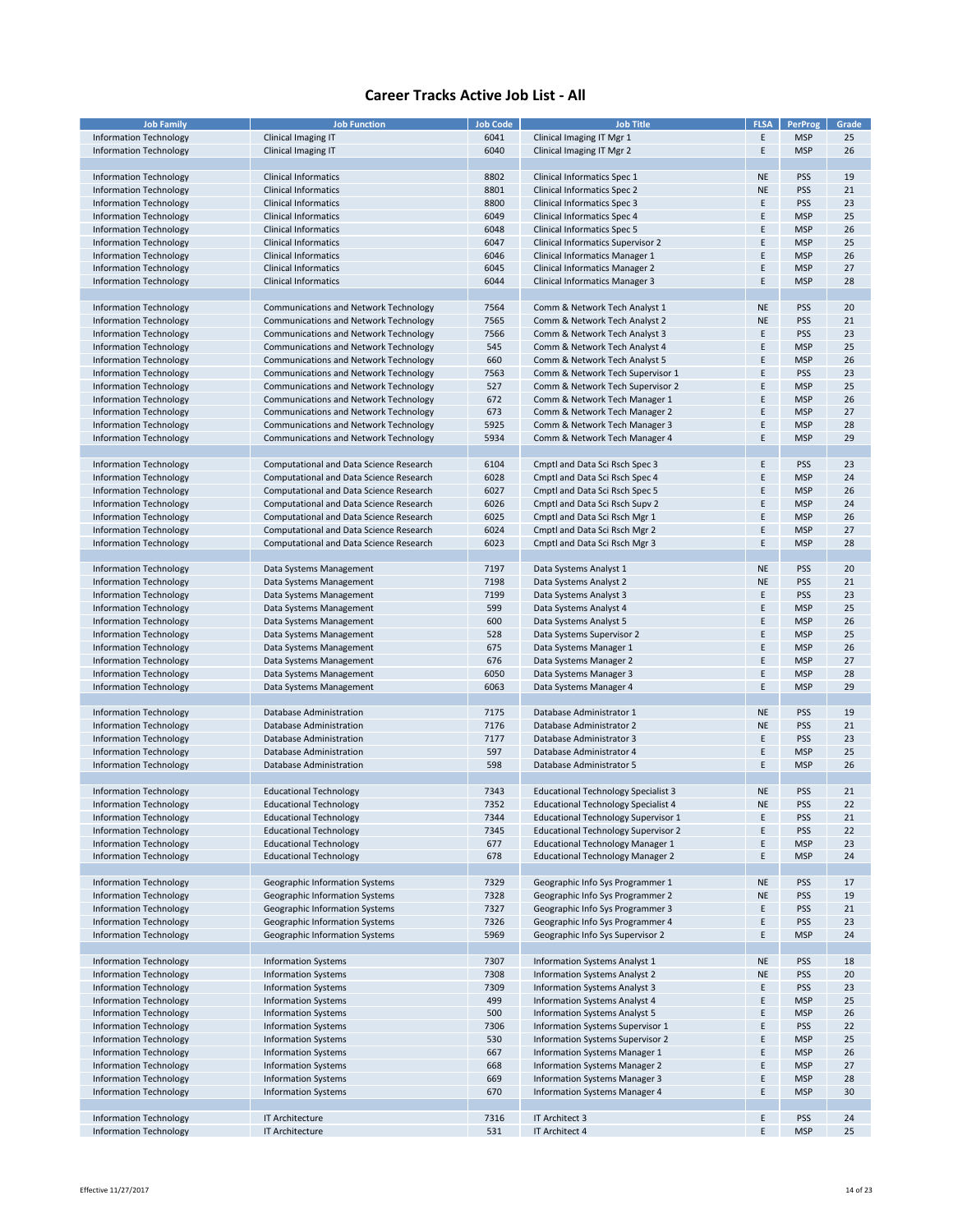| <b>Job Family</b>             | <b>Job Function</b>                       | <b>Job Code</b> | <b>Job Title</b>                        | <b>FLSA</b> | <b>PerProg</b> | Grade |
|-------------------------------|-------------------------------------------|-----------------|-----------------------------------------|-------------|----------------|-------|
|                               |                                           |                 |                                         |             |                |       |
| <b>Information Technology</b> | IT Architecture                           | 532             | IT Architect 5                          | Ε           | <b>MSP</b>     | 27    |
| Information Technology        | IT Architecture                           | 6090            | IT Architecht Supvisor 2                | E           | <b>MSP</b>     | 25    |
| <b>Information Technology</b> | <b>IT Architecture</b>                    | 6089            | IT Architecht Manager 1                 | Ε           | <b>MSP</b>     | 26    |
| Information Technology        | <b>IT Architecture</b>                    | 5936            | IT Architecture Manager 2               | E           | <b>MSP</b>     | 27    |
|                               |                                           |                 |                                         |             |                |       |
| Information Technology        | <b>IT Architecture</b>                    | 5935            | IT Architecture Manager 3               | E           | <b>MSP</b>     | 28    |
|                               |                                           |                 |                                         |             |                |       |
| Information Technology        | <b>IT Security</b>                        | 7336            | IT Security Analyst 1                   | <b>NE</b>   | PSS            | 19    |
| <b>Information Technology</b> | <b>IT Security</b>                        | 7337            | IT Security Analyst 2                   | <b>NE</b>   | PSS            | 21    |
| Information Technology        | <b>IT Security</b>                        | 7338            | IT Security Analyst 3                   | E           | <b>PSS</b>     | 23    |
|                               |                                           |                 |                                         |             |                |       |
| Information Technology        | <b>IT Security</b>                        | 661             | IT Security Analyst 4                   | E           | <b>MSP</b>     | 24    |
| Information Technology        | <b>IT Security</b>                        | 662             | IT Security Analyst 5                   | Ε           | <b>MSP</b>     | 26    |
| Information Technology        | <b>IT Security</b>                        | 5937            | IT Security Supervisor 2                | E           | <b>MSP</b>     | 25    |
| Information Technology        | <b>IT Security</b>                        | 6019            | IT Security Manager 1                   | Ε           | <b>MSP</b>     | 26    |
|                               |                                           |                 |                                         |             |                |       |
| <b>Information Technology</b> | <b>IT Security</b>                        | 592             | IT Security Manager 2                   | E           | <b>MSP</b>     | 27    |
| Information Technology        | <b>IT Security</b>                        | 544             | <b>IT Security Manager 3</b>            | E           | <b>MSP</b>     | 28    |
|                               |                                           |                 |                                         |             |                |       |
| Information Technology        | <b>Production Control</b>                 | 4532            | Production Control Analyst 2            | <b>NE</b>   | PSS            | 20    |
|                               |                                           |                 |                                         |             |                |       |
| Information Technology        | <b>Production Control</b>                 | 4529            | Production Control Analyst 3            | Ε           | PSS            | 22    |
| Information Technology        | <b>Production Control</b>                 | 4524            | Production Control Supervisor 1         | E           | <b>PSS</b>     | 22    |
| <b>Information Technology</b> | <b>Production Control</b>                 | 534             | Production Control Supervisor 2         | E           | <b>MSP</b>     | 24    |
| Information Technology        | <b>Production Control</b>                 | 535             | Production Control Manager 1            | Ε           | <b>MSP</b>     | 25    |
|                               |                                           |                 |                                         |             |                |       |
|                               |                                           |                 |                                         |             |                |       |
| Information Technology        | QA and Release Management                 | 6936            | QA Release Mgmt Analyst 1               | <b>NE</b>   | <b>PSS</b>     | 19    |
| Information Technology        | QA and Release Management                 | 6937            | QA Release Mgmt Analyst 2               | <b>NE</b>   | <b>PSS</b>     | 21    |
| Information Technology        | QA and Release Management                 | 6938            | QA Release Mgmt Analyst 3               | E           | PSS            | 23    |
| <b>Information Technology</b> | QA and Release Management                 | 663             | QA Release Mgmt Analyst 4               | Ε           | <b>MSP</b>     | 24    |
|                               |                                           |                 |                                         |             |                |       |
| Information Technology        | QA and Release Management                 | 5939            | QA Release Mgmt Supervisor 2            | E           | <b>MSP</b>     | 24    |
| <b>Information Technology</b> | QA and Release Management                 | 5938            | QA Release Mgmt Manager 1               | Ε           | <b>MSP</b>     | 25    |
| Information Technology        | QA and Release Management                 | 666             | QA Release Mgmt Manager 2               | E           | <b>MSP</b>     | 26    |
|                               |                                           |                 |                                         |             |                |       |
|                               |                                           |                 |                                         |             |                |       |
| <b>Information Technology</b> | Systems and Infrastructure Administration | 7302            | Systems Administrator 1                 | <b>NE</b>   | <b>PSS</b>     | 20    |
| Information Technology        | Systems and Infrastructure Administration | 7303            | Systems Administrator 2                 | <b>NE</b>   | PSS            | 21    |
| Information Technology        | Systems and Infrastructure Administration | 7304            | Systems Administrator 3                 | Ε           | PSS            | 23    |
| Information Technology        | Systems and Infrastructure Administration | 520             | Systems Administrator 4                 | E           | <b>MSP</b>     | 25    |
|                               |                                           |                 |                                         |             |                |       |
| Information Technology        | Systems and Infrastructure Administration | 521             | Systems Administrator 5                 | E           | <b>MSP</b>     | 26    |
| Information Technology        | Systems and Infrastructure Administration | 7341            | Systems Administration Supervisor 1     | Ε           | <b>PSS</b>     | 23    |
| Information Technology        | Systems and Infrastructure Administration | 526             | Systems Administration Supervisor 2     | E           | <b>MSP</b>     | 25    |
| Information Technology        | Systems and Infrastructure Administration | 517             | Systems Administration Manager 1        | Ε           | <b>MSP</b>     | 26    |
|                               |                                           |                 |                                         | E           |                | 27    |
| Information Technology        | Systems and Infrastructure Administration | 518             | <b>Systems Administration Manager 2</b> |             | <b>MSP</b>     |       |
| Information Technology        | Systems and Infrastructure Administration | 519             | <b>Systems Administration Manager 3</b> | E           | <b>MSP</b>     | 28    |
| Information Technology        | Systems and Infrastructure Administration | 6051            | Systems Administration Manager 4        | Ε           | <b>MSP</b>     | 29    |
|                               |                                           |                 |                                         |             |                |       |
|                               |                                           |                 |                                         |             |                |       |
| Information Technology        | Systems Integration                       | 7369            | Systems Integration Engineer 1          | <b>NE</b>   | <b>PSS</b>     | 20    |
| Information Technology        | Systems Integration                       | 7368            | <b>Systems Integration Engineer 2</b>   | <b>NE</b>   | <b>PSS</b>     | 21    |
| Information Technology        | Systems Integration                       | 7367            | <b>Systems Integration Engineer 3</b>   | E           | PSS            | 23    |
| Information Technology        | Systems Integration                       | 5941            | <b>Systems Integration Engineer 4</b>   | Ε           | <b>MSP</b>     | 25    |
| Information Technology        | Systems Integration                       | 5940            | <b>Systems Integration Engineer 5</b>   | E           | <b>MSP</b>     | 27    |
|                               |                                           |                 |                                         |             |                |       |
|                               |                                           |                 |                                         |             |                |       |
| Information Technology        | <b>Technical Project Management</b>       | 8820            | Technical Project Mgt Profl 1           | <b>NE</b>   | <b>PSS</b>     | 20    |
| Information Technology        | <b>Technical Project Management</b>       | 8821            | <b>Technical Project Mgt Profl 2</b>    | <b>NE</b>   | PSS            | 22    |
| Information Technology        | <b>Technical Project Management</b>       | 8822            | <b>Technical Project Mgt Profl 3</b>    | Ε           | PSS            | 23    |
|                               |                                           |                 |                                         | E           | <b>MSP</b>     | 25    |
| Information Technology        | <b>Technical Project Management</b>       | 522             | <b>Technical Project Mgt Profl 4</b>    |             |                |       |
| Information Technology        | <b>Technical Project Management</b>       | 523             | Technical Project Mgt Profl 5           | Ε           | <b>MSP</b>     | 26    |
| <b>Information Technology</b> | <b>Technical Project Management</b>       | 510             | <b>Technical Project Supervisor 2</b>   | Ε           | <b>MSP</b>     | 25    |
| <b>Information Technology</b> | <b>Technical Project Management</b>       | 524             | <b>Technical Project Manager 1</b>      | Ε           | <b>MSP</b>     | 26    |
| <b>Information Technology</b> | <b>Technical Project Management</b>       | 525             | <b>Technical Project Manager 2</b>      | Ε           | <b>MSP</b>     | 27    |
|                               |                                           |                 |                                         |             |                |       |
| <b>Information Technology</b> | <b>Technical Project Management</b>       | 405             | <b>Technical Project Manager 3</b>      | Ε           | <b>MSP</b>     | 28    |
|                               |                                           |                 |                                         |             |                |       |
| Information Technology        | User Experience Design                    | 7349            | User Experience Designer 2              | <b>NE</b>   | <b>PSS</b>     | 22    |
| <b>Information Technology</b> | User Experience Design                    | 7350            | User Experience Designer 3              | Е           | PSS            | 24    |
| <b>Information Technology</b> | User Experience Design                    | 536             | User Experience Designer 4              | Ε           | <b>MSP</b>     | 26    |
|                               |                                           |                 |                                         |             |                |       |
| Information Technology        | User Experience Design                    | 537             | User Experience Designer 5              | Ε           | <b>MSP</b>     | 27    |
|                               |                                           |                 |                                         |             |                |       |
| Investment Management         | <b>Public Equity Investments</b>          | 6468            | Investment Fellow Analyst 1             | Ε           | <b>MSP</b>     | 40    |
|                               |                                           |                 |                                         |             |                |       |
|                               |                                           |                 |                                         |             |                |       |
| Legal Services                | Counsel                                   | 5948            | Counsel 1                               | Ε           | <b>MSP</b>     | 23    |
| <b>Legal Services</b>         | Counsel                                   | 5947            | Counsel 2                               | Ε           | <b>MSP</b>     | 25    |
| <b>Legal Services</b>         | Counsel                                   | 202             | Counsel 3                               | Ε           | <b>MSP</b>     | 27    |
| Legal Services                | Counsel                                   | 201             | Counsel 4                               | Ε           | <b>MSP</b>     | 28    |
|                               |                                           |                 |                                         |             |                |       |
| <b>Legal Services</b>         | Counsel                                   | 200             | Counsel 5                               | Ε           | <b>MSP</b>     | 29    |
| Legal Services                | Counsel                                   | 203             | <b>Managing Counsel 3</b>               | Ε           | <b>MSP</b>     | 30    |
|                               |                                           |                 |                                         |             |                |       |
| Legal Services                | Legal Support                             | 7382            | Legal Support Specialist 3              | <b>NE</b>   | PSS            | 19    |
|                               |                                           |                 |                                         |             |                |       |
|                               |                                           |                 |                                         |             |                |       |
| <b>Legal Services</b>         | Paralegal                                 | 7388            | Paralegal 1                             | <b>NE</b>   | PSS            | 20    |
| Legal Services                | Paralegal                                 | 7386            | Paralegal 2                             | <b>NE</b>   | <b>PSS</b>     | 21    |
| Legal Services                | Paralegal                                 | 7387            | Paralegal 3                             | <b>NE</b>   | PSS            | 22    |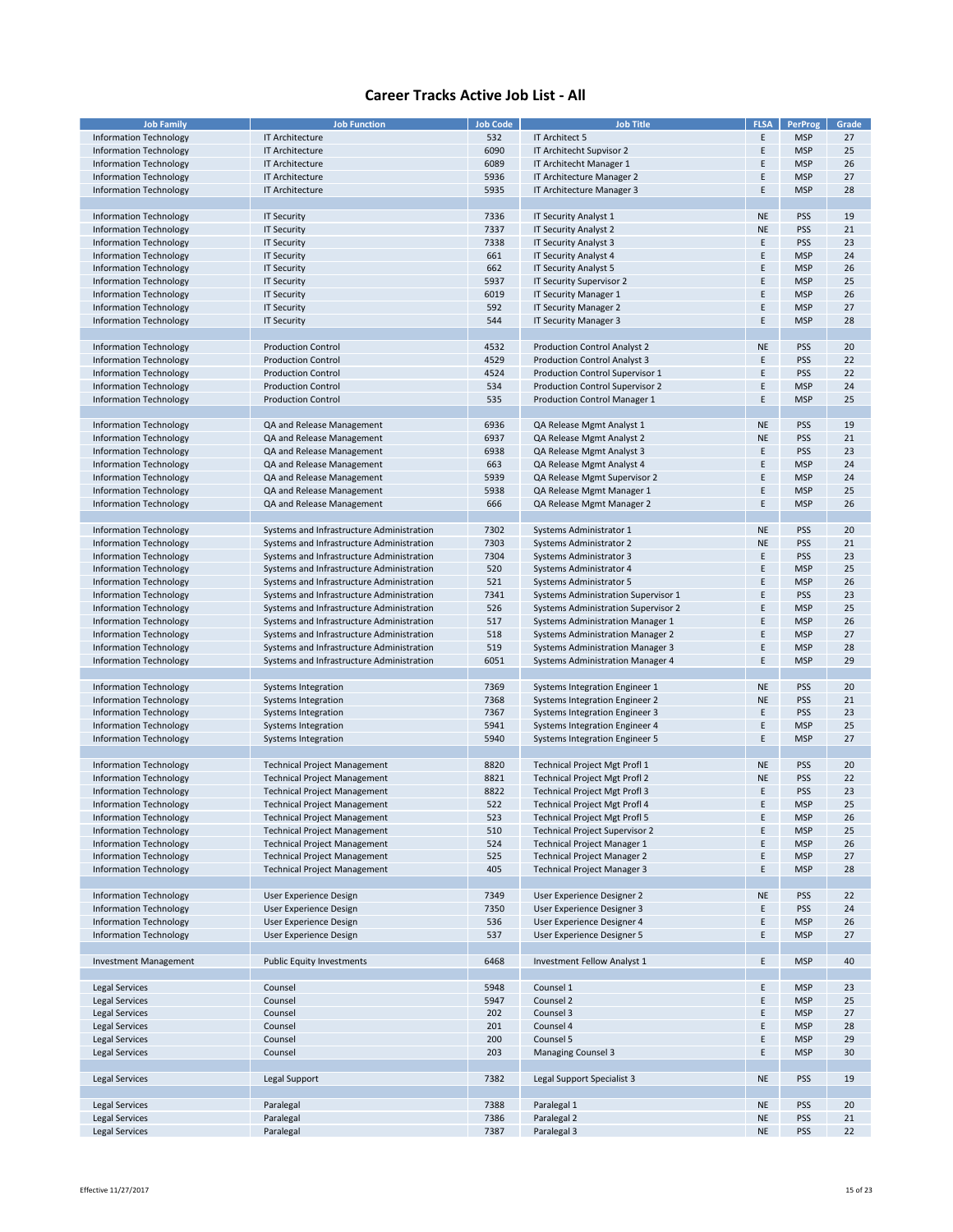| <b>Job Family</b>       | <b>Job Function</b>                  | <b>Job Code</b> | <b>Job Title</b>                         | <b>FLSA</b> | PerProg    | Grade |
|-------------------------|--------------------------------------|-----------------|------------------------------------------|-------------|------------|-------|
| <b>Legal Services</b>   | Paralegal                            | 7383            | Paralegal 4                              | <b>NE</b>   | <b>PSS</b> | 23    |
|                         |                                      |                 |                                          |             |            |       |
| <b>Library Services</b> | Library                              | 6267            | Library Professional 3                   | Ε           | PSS        | 19    |
| <b>Library Services</b> | Library                              | 6268            | Library Professional 4                   | E           | <b>PSS</b> | 20    |
| <b>Library Services</b> | Library                              | 6286            | Library Supervisor 1                     | E           | <b>PSS</b> | 18    |
|                         |                                      | 6287            | <b>Library Supervisor 2</b>              | E           | <b>PSS</b> | 20    |
| <b>Library Services</b> | Library                              |                 |                                          |             |            |       |
| <b>Library Services</b> | Library                              | 541             | Library Manager 1                        | E           | <b>MSP</b> | 21    |
| <b>Library Services</b> | Library                              | 542             | Library Manager 2                        | E           | <b>MSP</b> | 22    |
| <b>Library Services</b> | Library                              | 543             | Library Manager 3                        | Ε           | <b>MSP</b> | 24    |
|                         |                                      |                 |                                          |             |            |       |
| <b>Library Services</b> | Medical Library HC                   | 6225            | Medical Library HC Professional 3        | Ε           | <b>PSS</b> | 21    |
| <b>Library Services</b> | Medical Library HC                   | 6224            | Medical Library HC Professional 4        | E           | <b>PSS</b> | 22    |
| <b>Library Services</b> | Medical Library HC                   | 6581            | Medical Library HC Professional 5        | E           | <b>MSP</b> | 23    |
| <b>Library Services</b> | Medical Library HC                   | 4587            | Medical Library HC Supervisor 2          | Ε           | <b>PSS</b> | 22    |
| <b>Library Services</b> | Medical Library HC                   | 5763            | Medical Library HC Manager 1             | Ε           | <b>MSP</b> | 23    |
|                         |                                      |                 |                                          |             |            |       |
| Marine                  | Marine Engineering                   | 5849            | Wiper Operator 1                         | <b>NE</b>   | <b>PSS</b> | 16    |
| Marine                  | <b>Marine Engineering</b>            | 5848            | Oiler Operator 2                         | <b>NE</b>   | <b>PSS</b> | 17    |
|                         |                                      | 5847            |                                          | <b>NE</b>   | <b>PSS</b> | 18    |
| Marine                  | <b>Marine Engineering</b>            |                 | <b>Electrician Operator 3</b>            |             |            |       |
| Marine                  | <b>Marine Engineering</b>            | 5846            | <b>Boat Engineer</b>                     | NE          | <b>PSS</b> | 17    |
| Marine                  | <b>Marine Engineering</b>            | 5845            | Third Engineer Assistant                 | <b>NE</b>   | <b>PSS</b> | 18    |
| Marine                  | <b>Marine Engineering</b>            | 5844            | Second Engineer Assistant                | NE          | <b>PSS</b> | 21    |
| Marine                  | <b>Marine Engineering</b>            | 5843            | <b>First Engineer Assistant</b>          | <b>NE</b>   | <b>PSS</b> | 22    |
| Marine                  | <b>Marine Engineering</b>            | 6012            | Chief Engineer Supervisor 2              | Ε           | <b>MSP</b> | 24    |
| Marine                  | <b>Marine Engineering</b>            | 5999            | Chief Engineer Manager 1                 | Ε           | <b>MSP</b> | 25    |
|                         |                                      |                 |                                          |             |            |       |
| Marine                  | <b>Marine Food Services</b>          | 5852            | Marine Cook 1                            | <b>NE</b>   | <b>PSS</b> | 16    |
| Marine                  | <b>Marine Food Services</b>          | 5851            | Marine Cook 2                            | <b>NE</b>   | <b>PSS</b> | 17    |
| Marine                  | <b>Marine Food Services</b>          | 5850            | Marine Cook 3                            | <b>NE</b>   | <b>PSS</b> | 18    |
|                         |                                      |                 |                                          |             |            |       |
|                         |                                      |                 | Ship Scheduler 3                         |             |            |       |
| Marine                  | <b>Marine Operations</b>             | 4409            |                                          | Ε           | <b>PSS</b> | 21    |
| Marine                  | <b>Marine Operations</b>             | 6014            | Assistant Superintendent Manager 2       | E           | <b>MSP</b> | 26    |
| Marine                  | <b>Marine Operations</b>             | 6013            | Superintendent Manager 3                 | E           | <b>MSP</b> | 28    |
| Marine                  | <b>Marine Operations</b>             | 6827            | Marine Operations Mgr 4                  | Ε           | <b>MSP</b> | 29    |
| Marine                  | <b>Platform Operations</b>           | 5854            | Platform Operator 2                      | <b>NE</b>   | <b>PSS</b> | 18    |
| Marine                  | <b>Platform Operations</b>           | 5853            | Platform Operations Supervisor 1         | <b>NE</b>   | <b>PSS</b> | 21    |
|                         |                                      |                 |                                          |             |            |       |
| Marine                  | <b>Ship Operations</b>               | 5857            | Ordinary Seaman 1                        | <b>NE</b>   | <b>PSS</b> | 16    |
| Marine                  | Ship Operations                      | 5856            | Able Seaman 2                            | <b>NE</b>   | <b>PSS</b> | 17    |
| Marine                  | <b>Ship Operations</b>               | 5855            | Boatswain 3                              | NE          | <b>PSS</b> | 18    |
| Marine                  | <b>Ship Operations</b>               | 5862            | Boat Operator 1                          | <b>NE</b>   | <b>PSS</b> | 16    |
|                         |                                      |                 |                                          |             |            | 17    |
| Marine                  | <b>Ship Operations</b>               | 5861            | Senior Boat Operator 1                   | NE          | <b>PSS</b> |       |
| Marine                  | <b>Ship Operations</b>               | 5860            | Third Officer Boat Operator 2            | <b>NE</b>   | <b>PSS</b> | 18    |
| Marine                  | <b>Ship Operations</b>               | 5859            | Second Officer                           | <b>NE</b>   | <b>PSS</b> | 21    |
| Marine                  | <b>Ship Operations</b>               | 5858            | <b>First Officer</b>                     | <b>NE</b>   | <b>PSS</b> | 22    |
| Marine                  | <b>Ship Operations</b>               | 7178            | Ship Ops Supv 2                          | Ε           | <b>PSS</b> | 22    |
| Marine                  | Ship Operations                      | 6016            | Sea Captain Manager 1                    | Ε           | <b>MSP</b> | 25    |
| Marine                  | <b>Ship Operations</b>               | 6015            | Sea Captain Manager 2                    | Ε           | <b>MSP</b> | 26    |
|                         |                                      |                 |                                          |             |            |       |
| <b>Medical Imaging</b>  | <b>Nuclear Medicine</b>              | 5769            | Nuclear Medicine Supervisor 2            | <b>NE</b>   | <b>MSP</b> | 25    |
| <b>Medical Imaging</b>  | <b>Nuclear Medicine</b>              | 5768            | Nuclear Medicine Manager 1               | E           | <b>MSP</b> | 26    |
|                         |                                      |                 |                                          |             |            |       |
| <b>Medical Imaging</b>  | <b>Radiology Services</b>            | 4602            | Radiology Services Supervisor 1          | <b>NE</b>   | PSS        | 21    |
| <b>Medical Imaging</b>  | <b>Radiology Services</b>            | 6594            | Radiology Services Supervisor 2          | <b>NE</b>   | <b>MSP</b> | 25    |
| <b>Medical Imaging</b>  |                                      |                 | Radiology Services Manager 1             | E           |            |       |
|                         | <b>Radiology Services</b>            | 6593            |                                          |             | <b>MSP</b> | 26    |
| <b>Medical Imaging</b>  | <b>Radiology Services</b>            | 6592            | Radiology Services Manager 2             | E           | <b>MSP</b> | 27    |
| <b>Medical Imaging</b>  | <b>Radiology Services</b>            | 6830            | Radiology Services Manager 3             | Ε           | <b>MSP</b> | 28    |
|                         |                                      |                 |                                          |             |            |       |
| <b>Museum Services</b>  | Conservation                         | 6118            | Conservator 4                            | Ε           | <b>PSS</b> | 22    |
| <b>Museum Services</b>  | Conservation                         | 5946            | <b>Conservation Manager 1</b>            | E           | <b>MSP</b> | 24    |
|                         |                                      |                 |                                          |             |            |       |
| <b>Museum Services</b>  | Museum Curatorial                    | 6127            | Curator 4                                | Ε           | <b>PSS</b> | 22    |
| <b>Museum Services</b>  | Museum Curatorial                    | 6129            | <b>Curatorial Supervisor 2</b>           | Ε           | <b>PSS</b> | 23    |
| <b>Museum Services</b>  | Museum Curatorial                    | 421             | <b>Curatorial Manager 1</b>              | Ε           | <b>MSP</b> | 24    |
| <b>Museum Services</b>  | <b>Museum Curatorial</b>             | 422             | <b>Curatorial Manager 2</b>              | E           | <b>MSP</b> | 25    |
| <b>Museum Services</b>  | Museum Curatorial                    | 423             | <b>Curatorial Manager 3</b>              | Ε           | <b>MSP</b> | 30    |
|                         |                                      |                 |                                          |             |            |       |
|                         |                                      |                 |                                          |             |            |       |
| <b>Museum Services</b>  | <b>Museum Preparation Exhibition</b> | 6132            | <b>Exhibitions Specialist 4</b>          | Ε           | <b>PSS</b> | 20    |
| <b>Museum Services</b>  | Museum Preparation Exhibition        | 6131            | <b>Exhibitions Supervisor 1</b>          | Ε           | <b>PSS</b> | 18    |
| <b>Museum Services</b>  | Museum Preparation Exhibition        | 6130            | <b>Exhibitions Supervisor 2</b>          | E           | <b>PSS</b> | 20    |
| <b>Museum Services</b>  | Museum Preparation Exhibition        | 424             | <b>Exhibitions Manager 1</b>             | E           | <b>MSP</b> | 21    |
|                         |                                      |                 |                                          |             |            |       |
| <b>Museum Services</b>  | Museum Registration Collection       | 6152            | <b>Registrar Collection Supervisor 1</b> | E           | <b>PSS</b> | 21    |
| <b>Museum Services</b>  | Museum Registration Collection       | 6151            | <b>Registrar Collection Supervisor 2</b> | Ε           | <b>PSS</b> | 23    |
| <b>Museum Services</b>  | Museum Registration Collection       | 361             | <b>Registrar Collection Manager 1</b>    | E           | <b>MSP</b> | 24    |
| <b>Museum Services</b>  | Museum Registration Collection       | 6085            | <b>Registrar Collection Manager 2</b>    | Ε           | <b>MSP</b> | 25    |
|                         |                                      |                 |                                          |             |            |       |
|                         |                                      |                 |                                          |             |            |       |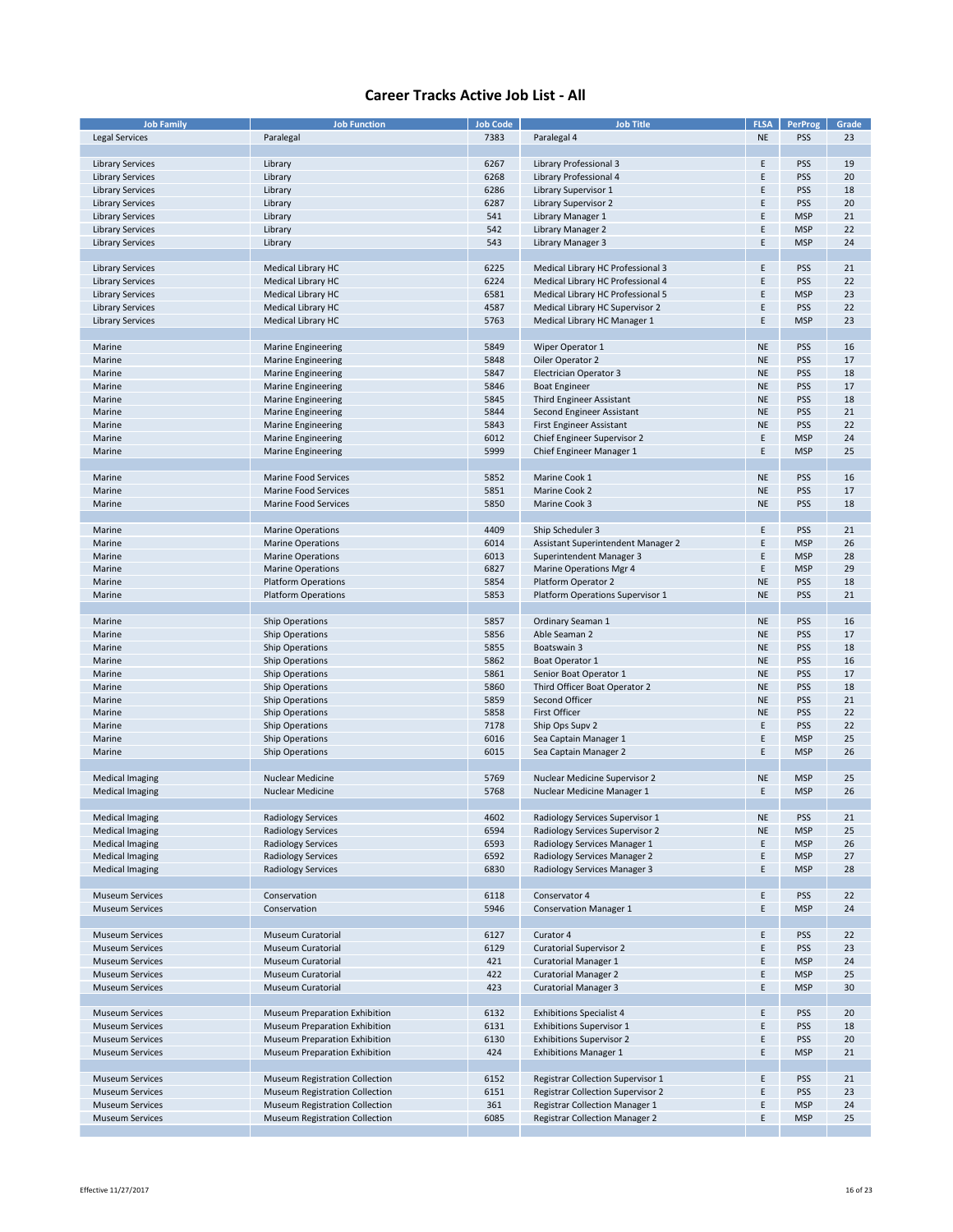| <b>Job Family</b>               | <b>Job Function</b>                   | <b>Job Code</b> | <b>Job Title</b>                           | <b>FLSA</b> | PerProg    | Grade      |
|---------------------------------|---------------------------------------|-----------------|--------------------------------------------|-------------|------------|------------|
| <b>Nursing</b>                  | Clinical or Advanced Nurse Specialist | 6481            | Clinical Nurse or Advanced Practice Spec 4 | Ε           | <b>MSP</b> | 26         |
|                                 |                                       |                 |                                            |             |            |            |
| Nursing                         | Clinical or Advanced Nurse Specialist | 6480            | Clinical Nurse or Advanced Practice Spec 5 | Ε           | <b>MSP</b> | 27         |
|                                 |                                       |                 |                                            |             |            |            |
| Nursing                         | <b>Licensed Vocational Nurse</b>      | 4608            | Licensed Vocational Nurse Supv 1           | <b>NE</b>   | <b>PSS</b> | 22         |
|                                 |                                       |                 |                                            |             |            |            |
| Nursing                         | <b>Nurse Anesthetist</b>              | 6825            | Nurse Anesthetist Supv 2                   | Ε           | <b>MSP</b> | 29         |
|                                 | <b>Nurse Practitioner</b>             | 6542            | <b>Nurse Practitioner Supv 2</b>           | Ε           | <b>MSP</b> | 26         |
| Nursing                         |                                       |                 |                                            |             |            |            |
| Nursing                         | <b>Nurse Practitioner</b>             | 6541            | Nurse Practitioner Mgr 1                   | Ε           | <b>MSP</b> | 27         |
|                                 |                                       |                 |                                            |             |            |            |
| Nursing                         | <b>Nursing Clinical Education</b>     | 4181            | Clinical Nurse Educator 1                  | <b>NE</b>   | <b>PSS</b> | 21         |
| Nursing                         | <b>Nursing Clinical Education</b>     | 4180            | <b>Clinical Nurse Educator 2</b>           | <b>NE</b>   | <b>PSS</b> | 23         |
| Nursing                         | <b>Nursing Clinical Education</b>     | 4179            | Clinical Nurse Educator 3                  | Ε           | <b>PSS</b> | 25         |
|                                 |                                       |                 |                                            | F           | <b>MSP</b> | 26         |
| Nursing                         | <b>Nursing Clinical Education</b>     | 6489            | Clinical Nurse Educator 4                  |             |            |            |
| Nursing                         | <b>Nursing Clinical Education</b>     | 6488            | Clinical Nurse Educator 5                  | E           | <b>MSP</b> | 27         |
| Nursing                         | Nursing Clinical Education            | 6487            | Clinical Nurse Education Mgr 1             | E           | <b>MSP</b> | 27         |
| Nursing                         | <b>Nursing Clinical Education</b>     | 6486            | <b>Clinical Nurse Education Mgr 2</b>      | E           | <b>MSP</b> | 28         |
| Nursing                         | <b>Nursing Clinical Education</b>     | 6485            | <b>Clinical Nurse Education Mgr 3</b>      | Ε           | <b>MSP</b> | 29         |
|                                 |                                       |                 |                                            |             |            |            |
|                                 |                                       |                 |                                            |             |            |            |
| Nursing                         | <b>Nursing Services</b>               | 6508            | Nurse Services Supv 2                      | <b>NE</b>   | <b>MSP</b> | 26         |
| Nursing                         | <b>Nursing Services</b>               | 6507            | Nurse Services Mgr 1                       | Ε           | <b>MSP</b> | 27         |
| Nursing                         | <b>Nursing Services</b>               | 6506            | Nurse Services Mgr 2                       | E           | <b>MSP</b> | 28         |
| Nursing                         | <b>Nursing Services</b>               | 6505            | Nurse Services Mgr 3                       | E           | <b>MSP</b> | 29         |
| Nursing                         | <b>Nursing Services</b>               | 6504            | Nurse Services Mgr 4                       | Ε           | <b>MSP</b> | 30         |
|                                 |                                       |                 |                                            |             |            |            |
|                                 |                                       |                 |                                            |             |            |            |
| Nursing                         | Physician Assistant                   | 5785            | Physician Assistant Supervisor 2           | <b>NE</b>   | <b>MSP</b> | 26         |
|                                 |                                       |                 |                                            |             |            |            |
| <b>Patient Support Services</b> | <b>Concierge Services</b>             | 4376            | Concierge 3                                | Ε           | <b>PSS</b> | 18         |
| <b>Patient Support Services</b> | <b>Concierge Services</b>             | 4375            | Concierge 4                                | E           | <b>PSS</b> | 20         |
| <b>Patient Support Services</b> | <b>Concierge Services</b>             | 5740            | Concierge Manager 1                        | E           | <b>MSP</b> | 23         |
|                                 |                                       |                 |                                            |             |            |            |
| <b>Patient Support Services</b> | <b>Concierge Services</b>             | 5739            | Concierge Manager 2                        | E           | <b>MSP</b> | 26         |
| <b>Patient Support Services</b> | <b>Concierge Services</b>             | 5738            | Concierge Manager 3                        | E           | <b>MSP</b> | 27         |
|                                 |                                       |                 |                                            |             |            |            |
| <b>Patient Support Services</b> | Lactation                             | 4584            | <b>Lactation Consultant 3</b>              | Ε           | <b>PSS</b> | 21         |
| <b>Patient Support Services</b> | Lactation                             | 5754            | Lactation Consultant 4                     | E           | <b>MSP</b> | 24         |
|                                 |                                       |                 |                                            |             |            |            |
|                                 |                                       |                 |                                            |             |            |            |
| <b>Patient Support Services</b> | Massage Therapy                       | 9461            | Massage Therapist 2                        | <b>NE</b>   | <b>PSS</b> | <b>BYA</b> |
|                                 |                                       |                 |                                            |             |            |            |
| <b>Patient Support Services</b> | <b>Medical Esthetician</b>            | 6651            | Medical Esthetician 3                      | Ε           | <b>PSS</b> | <b>BYA</b> |
|                                 |                                       |                 |                                            |             |            |            |
| <b>Patient Support Services</b> | Medical Interpreter Services          | 4589            | Medical Interpreter Supervisor 2           | Ε           | <b>PSS</b> | 19         |
|                                 |                                       |                 |                                            |             |            |            |
| <b>Patient Support Services</b> | Medical Interpreter Services          | 5767            | Medical Interpreter Manager 1              | Ε           | <b>MSP</b> | 20         |
|                                 |                                       |                 |                                            |             |            |            |
| <b>Patient Support Services</b> | <b>Patient Navigator Clinical</b>     | 6918            | Patient Navigator Clinical 3               | Ε           | <b>PSS</b> | 23         |
| <b>Patient Support Services</b> | <b>Patient Navigator Clinical</b>     | 6822            | Patient Navigator Clinical 4               | Ε           | <b>MSP</b> | 24         |
| <b>Patient Support Services</b> | <b>Patient Navigator Clinical</b>     | 5773            | Patient Navigator Clinical 5               | E           | <b>MSP</b> | 25         |
| <b>Patient Support Services</b> | Patient Navigator Clinical            | 6829            | Patient Navigator Clinical Supv 2          | Ε           | <b>MSP</b> | 25         |
|                                 |                                       |                 |                                            |             |            |            |
|                                 |                                       |                 |                                            |             |            |            |
| <b>Patient Support Services</b> | Patient Navigator Non-Clinical        | 4199            | Patient Navigator Non-Clinical 2           | <b>NE</b>   | <b>PSS</b> | 17         |
| <b>Patient Support Services</b> | Patient Navigator Non-Clinical        | 4198            | Patient Navigator Non-Clinical 3           | E           | <b>PSS</b> | 18         |
| <b>Patient Support Services</b> | Patient Navigator Non-Clinical        | 6939            | Patient Navigator Non-Clinical 4           | E           | <b>PSS</b> | 20         |
| <b>Patient Support Services</b> | Patient Navigator Non-Clinical        | 7465            | Patient Navigator Non-Clinical Supv 2      | E           | <b>PSS</b> | 21         |
|                                 |                                       |                 |                                            |             |            |            |
|                                 |                                       |                 |                                            |             |            |            |
| Patient Support Services        | Patient Relations                     | 4595            | Patient Relations Professional 2           | <b>NE</b>   | <b>PSS</b> | 17         |
| <b>Patient Support Services</b> | <b>Patient Relations</b>              | 4594            | Patient Relations Professional 3           | Ε           | <b>PSS</b> | 18         |
| <b>Patient Support Services</b> | <b>Patient Relations</b>              | 4593            | Patient Relations Professional 4           | E           | <b>PSS</b> | 20         |
| <b>Patient Support Services</b> | <b>Patient Relations</b>              | 4592            | Patient Relations Supervisor 2             | E           | <b>PSS</b> | 22         |
| <b>Patient Support Services</b> | <b>Patient Relations</b>              | 5776            | Patient Relations Manager 1                | E           | <b>MSP</b> | 24         |
| <b>Patient Support Services</b> | <b>Patient Relations</b>              | 5775            | Patient Relations Manager 2                | Ε           | <b>MSP</b> | 26         |
|                                 |                                       |                 |                                            | E           |            |            |
| <b>Patient Support Services</b> | <b>Patient Relations</b>              | 5774            | Patient Relations Manager 3                |             | <b>MSP</b> | 27         |
|                                 |                                       |                 |                                            |             |            |            |
| <b>Patient Support Services</b> | Patient Support Call Center           | 4597            | Patient Support Call Center Supervisor 1   | Ε           | <b>PSS</b> | 18         |
| <b>Patient Support Services</b> | Patient Support Call Center           | 4596            | Patient Support Call Center Supv 2         | E           | <b>PSS</b> | 19         |
| <b>Patient Support Services</b> | Patient Support Call Center           | 5777            | Patient Support Call Center Mgr 1          | Ε           | <b>MSP</b> | 21         |
|                                 |                                       |                 |                                            |             |            |            |
| <b>Patient Support Services</b> | <b>Patient Support Services</b>       | 4191            | Patient Support Services Supv 1            | <b>NE</b>   | <b>PSS</b> | 21         |
|                                 |                                       |                 |                                            |             |            |            |
| <b>Patient Support Services</b> | <b>Patient Support Services</b>       | 6823            | Patient Support Services Mgr 1             | Ε           | <b>MSP</b> | 24         |
|                                 |                                       |                 |                                            |             |            |            |
| <b>Patient Support Services</b> | Patient Transport                     | 4598            | Patient Transport Supervisor 1             | <b>NE</b>   | <b>PSS</b> | 17         |
| <b>Patient Support Services</b> | Patient Transport                     | 5778            | Patient Transport Manager 1                | Ε           | <b>MSP</b> | 19         |
|                                 |                                       |                 |                                            |             |            |            |
|                                 |                                       | 4132            | Spiritual Care HC Specialist 2             | <b>NE</b>   |            |            |
| <b>Patient Support Services</b> | Spiritual Care Services HC            |                 |                                            |             | <b>PSS</b> | 19         |
| <b>Patient Support Services</b> | Spiritual Care Services HC            | 4130            | Spiritual Care HC Specialist 3             | Ε           | <b>PSS</b> | 20         |
| <b>Patient Support Services</b> | Spiritual Care Services HC            | 6209            | Spiritual Care HC Specialist 4             | Ε           | <b>PSS</b> | 21         |
| <b>Patient Support Services</b> | Spiritual Care Services HC            | 4123            | Spiritual Care HC Supervisor 2             | E           | <b>PSS</b> | 22         |
| <b>Patient Support Services</b> | Spiritual Care Services HC            | 5694            | Spiritual Care Manager 1                   | Ε           | <b>MSP</b> | 24         |
| <b>Patient Support Services</b> | Spiritual Care Services HC            | 5806            | Spiritual Care Mgr 2                       | Ε           | <b>MSP</b> | 25         |
|                                 |                                       |                 |                                            |             |            |            |
|                                 |                                       |                 |                                            |             |            |            |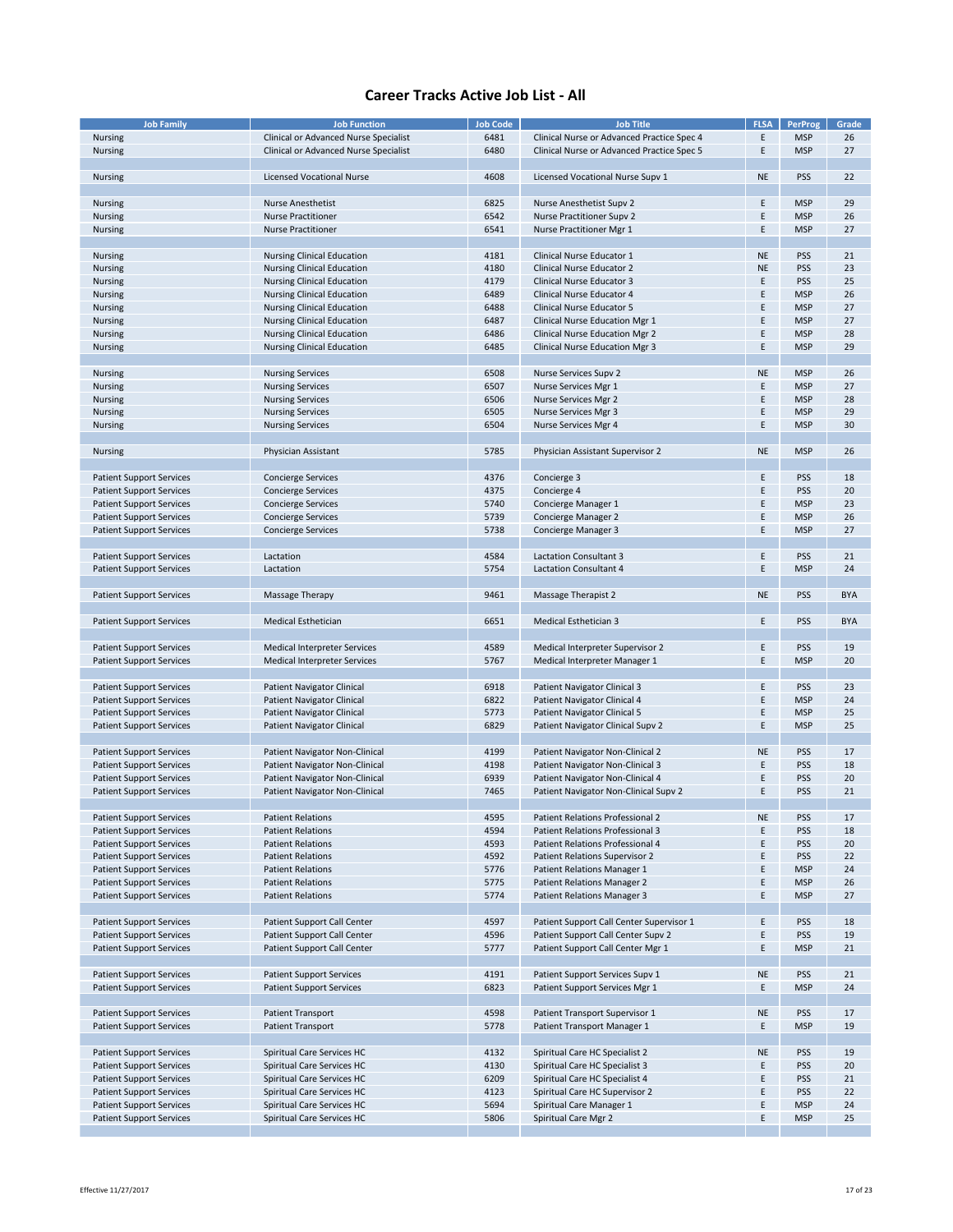| <b>Job Family</b>               | <b>Job Function</b>                       | <b>Job Code</b> | <b>Job Title</b>                           | <b>FLSA</b> | <b>PerProg</b> | Grade      |
|---------------------------------|-------------------------------------------|-----------------|--------------------------------------------|-------------|----------------|------------|
|                                 |                                           |                 |                                            |             |                |            |
| <b>Patient Support Services</b> | Volunteer Services HC                     | 4606            | Volunteer Services Professional 4          | Ε           | PSS            | 19         |
| <b>Patient Support Services</b> | <b>Volunteer Services HC</b>              | 4690            | Volunteer Services Supervisor 1            | E           | PSS            | 20         |
|                                 |                                           |                 |                                            |             |                |            |
| <b>Patient Support Services</b> | Volunteer Services HC                     | 4605            | Volunteer Services Supervisor 2            | Ε           | <b>PSS</b>     | 21         |
| <b>Patient Support Services</b> | <b>Volunteer Services HC</b>              | 5810            | Volunteer Services Manager 1               | E           | <b>MSP</b>     | 23         |
| <b>Patient Support Services</b> | <b>Volunteer Services HC</b>              | 5809            | Volunteer Services Manager 2               | E           | <b>MSP</b>     | 24         |
|                                 |                                           |                 |                                            |             |                |            |
|                                 |                                           |                 |                                            |             |                |            |
| <b>Performing Arts</b>          | Musician                                  | 6135            | Musician 1                                 | <b>NE</b>   | PSS            | 15         |
| <b>Performing Arts</b>          | Musician                                  | 6136            | Musician 2                                 | <b>NE</b>   | <b>PSS</b>     | 16         |
|                                 |                                           | 6137            | Musician 3                                 | E           | PSS            | 18         |
| Performing Arts                 | Musician                                  |                 |                                            |             |                |            |
| Performing Arts                 | Musician                                  | 6138            | Musician 4                                 | E           | PSS            | 20         |
|                                 |                                           |                 |                                            |             |                |            |
| Performing Arts                 | Performer                                 | 6142            | Performing Artist 2                        | E           | PSS            | <b>BYA</b> |
|                                 |                                           |                 |                                            |             |                |            |
| Performing Arts                 | Performer                                 | 6143            | Performing Artist 3                        | E           | <b>PSS</b>     | <b>BYA</b> |
|                                 |                                           |                 |                                            |             |                |            |
|                                 |                                           |                 |                                            |             | PSS            |            |
| Performing Arts                 | Performing Arts Prod and Admin            | 6144            | <b>Theater Production Specialist 2</b>     | <b>NE</b>   |                | 19         |
| Performing Arts                 | Performing Arts Prod and Admin            | 6145            | Theater Production Specialist 3            | <b>NE</b>   | PSS            | 20         |
| Performing Arts                 | Performing Arts Prod and Admin            | 6146            | <b>Theater Production Specialist 4</b>     | E           | PSS            | 21         |
|                                 |                                           |                 |                                            |             |                |            |
| <b>Performing Arts</b>          | Performing Arts Prod and Admin            | 6140            | <b>Theatrical Production Supervisor 1</b>  | <b>NE</b>   | <b>PSS</b>     | 20         |
| Performing Arts                 | Performing Arts Prod and Admin            | 6141            | <b>Theatrical Production Supervisor 2</b>  | E           | PSS            | 21         |
| <b>Performing Arts</b>          | Performing Arts Prod and Admin            | 460             | Performing Arts Manager 1                  | E           | <b>MSP</b>     | 23         |
|                                 |                                           |                 |                                            |             |                |            |
| <b>Performing Arts</b>          | Performing Arts Prod and Admin            | 427             | Performing Arts Manager 2                  | E           | <b>MSP</b>     | 25         |
| <b>Performing Arts</b>          | Performing Arts Prod and Admin            | 429             | Performing Arts Manager 3                  | E           | <b>MSP</b>     | 30         |
|                                 |                                           |                 |                                            |             |                |            |
|                                 |                                           |                 |                                            |             |                |            |
| <b>Quality Management</b>       | <b>Clinical Documentation</b>             | 4178            | <b>Clinical Documentation Specialist 2</b> | <b>NE</b>   | <b>PSS</b>     | 22         |
| <b>Quality Management</b>       | <b>Clinical Documentation</b>             | 4177            | <b>Clinical Documentation Specialist 3</b> | E           | PSS            | 24         |
|                                 | <b>Clinical Documentation</b>             | 6484            | <b>Clinical Documentation Specialist 4</b> | E           | <b>MSP</b>     | 25         |
| <b>Quality Management</b>       |                                           |                 |                                            |             |                |            |
| <b>Quality Management</b>       | <b>Clinical Documentation</b>             | 6483            | <b>Clinical Documentation Supv 2</b>       | E           | <b>MSP</b>     | 25         |
| <b>Quality Management</b>       | <b>Clinical Documentation</b>             | 6482            | <b>Clinical Documentation Manager 1</b>    | E           | <b>MSP</b>     | 26         |
|                                 |                                           |                 |                                            | E           |                |            |
| <b>Quality Management</b>       | <b>Clinical Documentation</b>             | 6791            | <b>Clinical Documentation Manager 2</b>    |             | <b>MSP</b>     | 27         |
|                                 |                                           |                 |                                            |             |                |            |
| <b>Quality Management</b>       | Infection Prevention                      | 4190            | Infection Prevention Coordinator 1         | <b>NE</b>   | <b>PSS</b>     | 20         |
|                                 |                                           |                 |                                            |             |                |            |
| <b>Quality Management</b>       | <b>Infection Prevention</b>               | 4189            | Infection Prevention Coordinator 2         | <b>NE</b>   | PSS            | 22         |
| <b>Quality Management</b>       | <b>Infection Prevention</b>               | 4188            | Infection Prevention Coordinator 3         | Ε           | <b>PSS</b>     | 24         |
| <b>Quality Management</b>       | <b>Infection Prevention</b>               | 6499            | InfectionPrevention Coordinator 4          | E           | <b>MSP</b>     | 25         |
|                                 |                                           |                 |                                            |             |                |            |
| <b>Quality Management</b>       | Infection Prevention                      | 6498            | InfectionPrevention Coordinator 5          | E           | <b>MSP</b>     | 26         |
| <b>Quality Management</b>       | <b>Infection Prevention</b>               | 6497            | Infection Prevention Supervisor 2          | E           | <b>MSP</b>     | 25         |
| <b>Quality Management</b>       | <b>Infection Prevention</b>               | 6496            | Infection Prevention Manager 1             | E           | <b>MSP</b>     | 26         |
|                                 |                                           |                 |                                            |             |                |            |
| <b>Quality Management</b>       | <b>Infection Prevention</b>               | 6495            | Infection Prevention Manager 2             | E           | <b>MSP</b>     | 27         |
|                                 |                                           |                 |                                            |             |                |            |
|                                 | <b>Patient Safety</b>                     | 4202            | Patient Safety Professional 1              | <b>NE</b>   | PSS            | 19         |
| <b>Quality Management</b>       |                                           |                 |                                            |             |                |            |
| <b>Quality Management</b>       | <b>Patient Safety</b>                     | 4201            | Patient Safety Professional 2              | <b>NE</b>   | PSS            | 21         |
| <b>Quality Management</b>       | <b>Patient Safety</b>                     | 4200            | Patient Safety Professional 3              | E           | PSS            | 23         |
|                                 |                                           |                 |                                            |             |                |            |
| <b>Quality Management</b>       | <b>Patient Safety</b>                     | 6517            | Patient Safety Professional 4              | Ε           | <b>MSP</b>     | 24         |
| <b>Quality Management</b>       | <b>Patient Safety</b>                     | 6516            | Patient Safety Professional 5              | E           | <b>MSP</b>     | 25         |
| <b>Quality Management</b>       | <b>Patient Safety</b>                     | 6515            | Patient Safety Supervisor 2                | E           | <b>MSP</b>     | 25         |
|                                 |                                           |                 |                                            |             |                |            |
| <b>Quality Management</b>       | <b>Patient Safety</b>                     | 6514            | Patient Safety Manager 1                   | E           | <b>MSP</b>     | 26         |
| <b>Quality Management</b>       | <b>Patient Safety</b>                     | 6513            | Patient Safety Manager 2                   | E           | <b>MSP</b>     | 27         |
|                                 |                                           |                 |                                            |             |                |            |
| <b>Quality Management</b>       | Quality Improvement HC                    | 4206            | Quality Improvement HC Specialist 1        | <b>NE</b>   | <b>PSS</b>     | 20         |
|                                 |                                           |                 |                                            |             |                |            |
| <b>Quality Management</b>       | Quality Improvement HC                    | 4205            | Quality Improvement HC Specialist 2        | <b>NE</b>   | PSS            | 22         |
| <b>Quality Management</b>       | Quality Improvement HC                    | 4204            | Quality Improvement HC Specialist 3        | E           | PSS            | 24         |
| <b>Quality Management</b>       | Quality Improvement HC                    | 6525            | Quality Improvement HC Specialist 4        | E           | <b>MSP</b>     | 25         |
|                                 |                                           |                 |                                            |             |                |            |
| <b>Quality Management</b>       | Quality Improvement HC                    | 6524            | Quality Improvement HC Specialist 5        | Ε           | <b>MSP</b>     | 26         |
| <b>Quality Management</b>       | Quality Improvement HC                    | 4203            | Quality Improvement HC Supervisor 1        | E           | <b>PSS</b>     | 24         |
| <b>Quality Management</b>       | Quality Improvement HC                    | 6523            | Quality Improvement HC Supervisor 2        | E           | <b>MSP</b>     | 25         |
|                                 |                                           |                 |                                            |             |                |            |
| <b>Quality Management</b>       | Quality Improvement HC                    | 6522            | Quality Improvement HC Manager 1           | Ε           | <b>MSP</b>     | 26         |
| <b>Quality Management</b>       | Quality Improvement HC                    | 6521            | Quality Improvement HC Manager 2           | E           | <b>MSP</b>     | 27         |
| <b>Quality Management</b>       | Quality Improvement HC                    | 6520            | Quality Improvement HC Manager 3           | E           | <b>MSP</b>     | 29         |
|                                 |                                           |                 |                                            |             |                |            |
| <b>Quality Management</b>       | Quality Improvement HC                    | 6519            | Quality Improvement HC Manager 4           | E           | <b>MSP</b>     | 29         |
|                                 |                                           |                 |                                            |             |                |            |
| <b>Radiation Oncology</b>       | Dosimetry                                 | 5748            | Dosimetry Supervisor 2                     | Ε           | <b>MSP</b>     | 26         |
|                                 |                                           |                 |                                            |             |                |            |
| <b>Radiation Oncology</b>       | Dosimetry                                 | 6792            | Dosimetry Manager 1                        | E           | <b>MSP</b>     | 27         |
|                                 |                                           |                 |                                            |             |                |            |
| <b>Radiation Oncology</b>       | <b>Radiation Therapy</b>                  | 5794            | Radiation Therapy Supervisor 2             | E           | <b>MSP</b>     | 26         |
|                                 |                                           |                 |                                            |             |                |            |
| <b>Radiation Oncology</b>       | <b>Radiation Therapy</b>                  | 5793            | Radiation Therapy Mgr 1                    | E           | <b>MSP</b>     | 27         |
| <b>Radiation Oncology</b>       | Radiation Therapy                         | 5792            | Radiation Therapy Mgr 2                    | Ε           | <b>MSP</b>     | 28         |
|                                 |                                           |                 |                                            |             |                |            |
|                                 |                                           |                 |                                            |             |                |            |
| <b>Rehabilitation Services</b>  | Child Life                                | 4374            | Child Life Supervisor 2                    | E           | <b>PSS</b>     | 23         |
| <b>Rehabilitation Services</b>  | Child Life                                | 5736            | Child Life Manager 1                       | E           | <b>MSP</b>     | 24         |
|                                 |                                           |                 |                                            |             |                |            |
|                                 |                                           |                 |                                            |             |                |            |
| <b>Rehabilitation Services</b>  | <b>Recreational Therapy</b>               | 4603            | Recreational Therapy Supv 2                | Ε           | <b>PSS</b>     | 23         |
| <b>Rehabilitation Services</b>  | <b>Recreational Therapy</b>               | 5795            | Recreational Therapy Mgr 1                 | E           | <b>MSP</b>     | 24         |
|                                 |                                           |                 |                                            |             |                |            |
|                                 |                                           |                 |                                            |             |                |            |
| <b>Rehabilitation Services</b>  | <b>Rehabilitation Services Management</b> | 5820            | Rehab Svc Spec 1                           | <b>NE</b>   | <b>PSS</b>     | 15         |
| <b>Rehabilitation Services</b>  | <b>Rehabilitation Services Management</b> | 5690            | Rehab Svc Spec 4                           | E           | <b>MSP</b>     | 25         |
|                                 |                                           |                 |                                            |             |                |            |
| <b>Rehabilitation Services</b>  | <b>Rehabilitation Services Management</b> | 5796            | Rehab Svc Spec 5                           | Ε           | <b>MSP</b>     | 26         |
| <b>Rehabilitation Services</b>  | <b>Rehabilitation Services Management</b> | 8864            | Rehabilitation Services Supervisor 1       | F           | <b>PSS</b>     | 21         |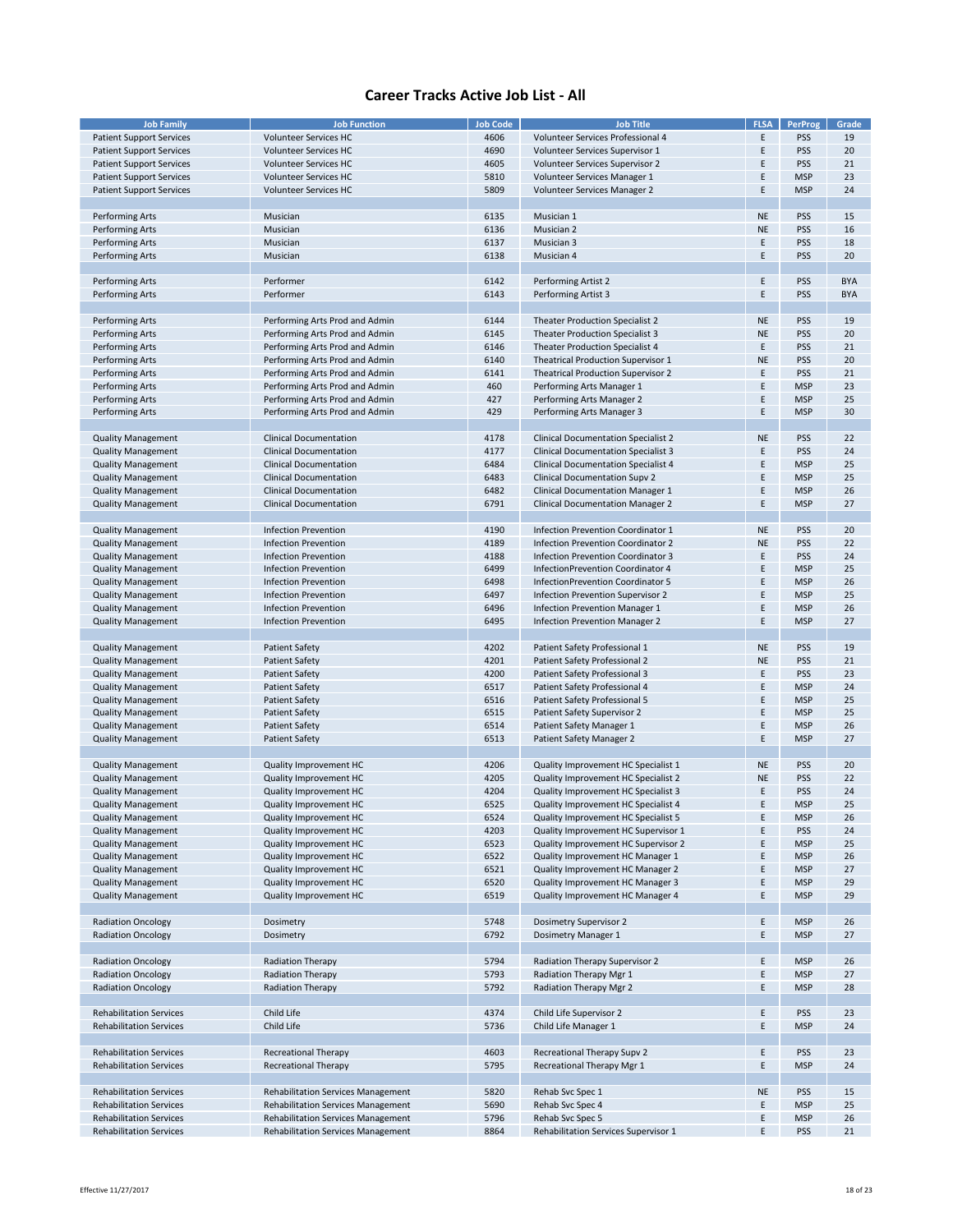| <b>Job Family</b>              | <b>Job Function</b>                       | <b>Job Code</b> | <b>Job Title</b>                            | <b>FLSA</b> | <b>PerProg</b> | Grade |
|--------------------------------|-------------------------------------------|-----------------|---------------------------------------------|-------------|----------------|-------|
|                                |                                           |                 |                                             |             |                |       |
| <b>Rehabilitation Services</b> | <b>Rehabilitation Services Management</b> | 6601            | <b>Rehabilitation Services Supervisor 2</b> | Ε           | <b>MSP</b>     | 25    |
| <b>Rehabilitation Services</b> | <b>Rehabilitation Services Management</b> | 6600            | <b>Rehabilitation Services Manager 1</b>    | Ε           | <b>MSP</b>     | 26    |
| <b>Rehabilitation Services</b> | <b>Rehabilitation Services Management</b> | 6599            | <b>Rehabilitation Services Manager 2</b>    | E           | <b>MSP</b>     | 27    |
|                                |                                           |                 |                                             |             |                |       |
|                                |                                           |                 |                                             |             |                |       |
| <b>Rehabilitation Services</b> | <b>Vocational Rehabilitation</b>          | 4185            | Vocational Rehab Spec 2                     | <b>NE</b>   | <b>PSS</b>     | 19    |
| <b>Rehabilitation Services</b> | <b>Vocational Rehabilitation</b>          | 4184            | Vocational Rehab Supv 1                     | E           | <b>PSS</b>     | 21    |
| <b>Rehabilitation Services</b> | <b>Vocational Rehabilitation</b>          | 4183            | Vocational Rehab Supv 2                     | E           | <b>PSS</b>     | 22    |
|                                |                                           |                 |                                             |             |                |       |
|                                |                                           |                 |                                             |             |                |       |
| <b>Research Administration</b> | Academic or Research Program Management   | 4330            | Academic Program Management Officer 3       | E           | <b>PSS</b>     | 23    |
| <b>Research Administration</b> | Academic or Research Program Management   | 378             | Academic Program Management Officer 4       | F           | <b>MSP</b>     | 25    |
| <b>Research Administration</b> | Academic or Research Program Management   | 379             | Academic Program Management Officer 5       | Ε           | <b>MSP</b>     | 26    |
| <b>Research Administration</b> | Academic or Research Program Management   | 6832            | Academic Program Management Supv 2          | Ε           | <b>MSP</b>     | 25    |
|                                |                                           |                 |                                             |             |                |       |
| <b>Research Administration</b> | Academic or Research Program Management   | 6083            | Academic Program Manager 1                  | E           | <b>MSP</b>     | 26    |
| <b>Research Administration</b> | Academic or Research Program Management   | 389             | Academic Program Manager 2                  | E           | <b>MSP</b>     | 27    |
|                                |                                           |                 |                                             |             |                |       |
| <b>Research Administration</b> | <b>Contracts and Grants</b>               |                 |                                             | <b>NE</b>   |                | 18    |
|                                |                                           | 6204            | Research Administrator 1                    |             | <b>PSS</b>     |       |
| <b>Research Administration</b> | <b>Contracts and Grants</b>               | 6205            | Research Administrator 2                    | <b>NE</b>   | <b>PSS</b>     | 20    |
| <b>Research Administration</b> | <b>Contracts and Grants</b>               | 6206            | Research Administrator 3                    | E           | <b>PSS</b>     | 21    |
| <b>Research Administration</b> | <b>Contracts and Grants</b>               | 6207            | Research Administrator 4                    | E           | <b>PSS</b>     | 23    |
|                                |                                           |                 |                                             |             |                |       |
| <b>Research Administration</b> | <b>Contracts and Grants</b>               | 387             | Research Administrator 5                    | F           | <b>MSP</b>     | 25    |
| <b>Research Administration</b> | <b>Contracts and Grants</b>               | 6217            | Contracts and Grants Supv 1                 | E           | <b>PSS</b>     | 21    |
| <b>Research Administration</b> | <b>Contracts and Grants</b>               | 6216            | Contracts and Grants Supv 2                 | Ε           | <b>PSS</b>     | 23    |
| <b>Research Administration</b> | <b>Contracts and Grants</b>               | 381             | Contracts and Grants Manager 1              | F           | <b>MSP</b>     | 25    |
|                                |                                           |                 |                                             |             |                |       |
| <b>Research Administration</b> | <b>Contracts and Grants</b>               | 382             | Contracts and Grants Manager 2              | E           | <b>MSP</b>     | 26    |
| <b>Research Administration</b> | <b>Contracts and Grants</b>               | 383             | Contracts and Grants Manager 3              | E           | <b>MSP</b>     | 27    |
|                                |                                           |                 |                                             |             |                |       |
| <b>Research Administration</b> |                                           | 6236            |                                             | <b>NE</b>   | <b>PSS</b>     | 20    |
|                                | <b>Intellectual Property</b>              |                 | Intellectual Property Officer 1             |             |                |       |
| <b>Research Administration</b> | <b>Intellectual Property</b>              | 6237            | Intellectual Property Officer 2             | E           | <b>PSS</b>     | 23    |
| <b>Research Administration</b> | <b>Intellectual Property</b>              | 338             | Intellectual Property Officer 3             | E           | <b>MSP</b>     | 26    |
| <b>Research Administration</b> | Intellectual Property                     | 339             | Intellectual Property Officer 4             | F           | <b>MSP</b>     | 27    |
|                                |                                           |                 |                                             |             |                |       |
| Research Administration        | <b>Intellectual Property</b>              | 340             | Intellectual Property Officer 5             | E           | <b>MSP</b>     | 28    |
| <b>Research Administration</b> | <b>Intellectual Property</b>              | 5958            | Intellectual Property Supervisor 2          | Ε           | <b>MSP</b>     | 27    |
| <b>Research Administration</b> | Intellectual Property                     | 371             | Intellectual Property Manager 1             | F           | <b>MSP</b>     | 27    |
| <b>Research Administration</b> | Intellectual Property                     | 372             | Intellectual Property Manager 2             | E           | <b>MSP</b>     | 28    |
|                                |                                           |                 |                                             |             |                |       |
| <b>Research Administration</b> | Intellectual Property                     | 373             | Intellectual Property Manager 3             | E           | <b>MSP</b>     | 29    |
|                                |                                           |                 |                                             |             |                |       |
| <b>Research Administration</b> | Research Compliance                       | 6228            | Research Compliance Analyst 1               | <b>NE</b>   | <b>PSS</b>     | 18    |
| <b>Research Administration</b> | Research Compliance                       | 6229            | Research Compliance Analyst 2               | <b>NE</b>   | <b>PSS</b>     | 20    |
|                                |                                           |                 |                                             |             |                |       |
| <b>Research Administration</b> | Research Compliance                       | 6230            | Research Compliance Analyst 3               | E           | <b>PSS</b>     | 22    |
| <b>Research Administration</b> | Research Compliance                       | 6231            | Research Compliance Analyst 4               | E           | <b>PSS</b>     | 23    |
| <b>Research Administration</b> | Research Compliance                       | 374             | Research Compliance Analyst 5               | Ε           | <b>MSP</b>     | 24    |
|                                |                                           |                 |                                             |             |                | 23    |
| <b>Research Administration</b> | Research Compliance                       | 6233            | Research Compliance Supervisor 2            | E           | <b>PSS</b>     |       |
| <b>Research Administration</b> | Research Compliance                       | 375             | Research Compliance Manager 1               | F           | <b>MSP</b>     | 24    |
| <b>Research Administration</b> | Research Compliance                       | 376             | Research Compliance Manager 2               | E           | <b>MSP</b>     | 25    |
| <b>Research Administration</b> | Research Compliance                       | 377             | Research Compliance Manager 3               | E           | <b>MSP</b>     | 27    |
|                                |                                           |                 |                                             |             |                |       |
|                                |                                           |                 |                                             |             |                |       |
| <b>Research Administration</b> | Research Grant Program Admin              | 8826            | Research Grant Program Officer 3            | Ε           | <b>PSS</b>     | 23    |
| <b>Research Administration</b> | Research Grant Program Admin              | 5915            | Research Grant Program Officer 4            | F           | <b>MSP</b>     | 24    |
| <b>Research Administration</b> | Research Grant Program Admin              | 5914            | Research Grant Program Officer 5            | E           | <b>MSP</b>     | 25    |
|                                |                                           |                 |                                             |             |                |       |
| <b>Research Administration</b> | Research Grant Program Admin              | 6611            | Research Grant Program Manager 1            | E           | <b>MSP</b>     | 25    |
|                                |                                           |                 |                                             |             |                |       |
| Research and Laboratory        | <b>Animal Care</b>                        | 9545            | Veterinarian 2                              | E           | <b>PSS</b>     | 24    |
|                                | Animal Care                               |                 |                                             | E           | <b>MSP</b>     | 26    |
| Research and Laboratory        |                                           | 353             | Veterinarian 3                              |             |                |       |
| Research and Laboratory        | <b>Animal Care</b>                        | 354             | Veterinarian 4                              | Ε           | <b>MSP</b>     | 27    |
| Research and Laboratory        | Animal Care                               | 6467            | Veterinarian 5                              | E           | <b>MSP</b>     | 28    |
| Research and Laboratory        | Animal Care                               | 6261            | Animal Care Hospital Supv 1                 | <b>NE</b>   | <b>PSS</b>     | 21    |
| Research and Laboratory        | Animal Care                               | 6250            | Animal Care Supv 1                          | Ε           | <b>PSS</b>     | 21    |
|                                |                                           |                 |                                             |             |                |       |
| Research and Laboratory        | Animal Care                               | 6249            | Animal Care Supv 2                          | E           | <b>PSS</b>     | 22    |
| Research and Laboratory        | Animal Care                               | 359             | Animal Care Mgr 1                           | E           | <b>MSP</b>     | 27    |
| Research and Laboratory        | Animal Care                               | 6096            | Animal Care Mgr 2                           | E           | <b>MSP</b>     | 29    |
| Research and Laboratory        | Animal Care                               | 6095            | Animal Care Mgr 3                           | Ε           | <b>MSP</b>     | 30    |
|                                |                                           |                 |                                             |             |                |       |
|                                |                                           |                 |                                             |             |                |       |
| Research and Laboratory        | Animal Field Research                     | 9546            | Field Veterinarian 2                        | E           | <b>PSS</b>     | 24    |
| Research and Laboratory        | Animal Field Research                     | 6098            | Field Veterinarian 3                        | Ε           | <b>MSP</b>     | 26    |
| Research and Laboratory        | Animal Field Research                     | 6097            | Field Veterinarian 4                        | E           | <b>MSP</b>     | 27    |
|                                |                                           |                 |                                             |             |                |       |
|                                |                                           |                 |                                             |             |                |       |
| Research and Laboratory        | Clinical Research Human Subjects          | 9549            | Clinical Research Anl 4                     | Ε           | <b>PSS</b>     | 23    |
| Research and Laboratory        | Clinical Research Human Subjects          | 6572            | Clinical Research Anl 5                     | E           | <b>MSP</b>     | 25    |
| Research and Laboratory        | Clinical Research Human Subjects          | 9548            | Clinical Research Supervisor 1              | E           | <b>PSS</b>     | 22    |
|                                |                                           |                 |                                             |             |                |       |
| Research and Laboratory        | Clinical Research Human Subjects          | 9547            | Clinical Research Supervisor 2              | E           | <b>PSS</b>     | 23    |
| Research and Laboratory        | Clinical Research Human Subjects          | 6571            | Clinical Research Manager 1                 | Ε           | <b>MSP</b>     | 25    |
| Research and Laboratory        | Clinical Research Human Subjects          | 6570            | Clinical Research Manager 2                 | Ε           | <b>MSP</b>     | 27    |
|                                |                                           |                 |                                             |             |                |       |
|                                |                                           |                 |                                             |             |                |       |
| Research and Laboratory        | <b>Field Research</b>                     | 5190            | Field Researcher 2                          | <b>NE</b>   | PSS            | 19    |
| Research and Laboratory        | <b>Field Research</b>                     | 5189            | Field Researcher 3                          | E           | <b>PSS</b>     | 20    |
| Research and Laboratory        | <b>Field Research</b>                     | 6239            | Field Researcher 4                          | Ε           | <b>PSS</b>     | 21    |
| Research and Laboratory        | <b>Field Research</b>                     | 6240            | Field Research Supervisor 1                 | Ε           | <b>PSS</b>     | 20    |
|                                |                                           |                 |                                             |             |                |       |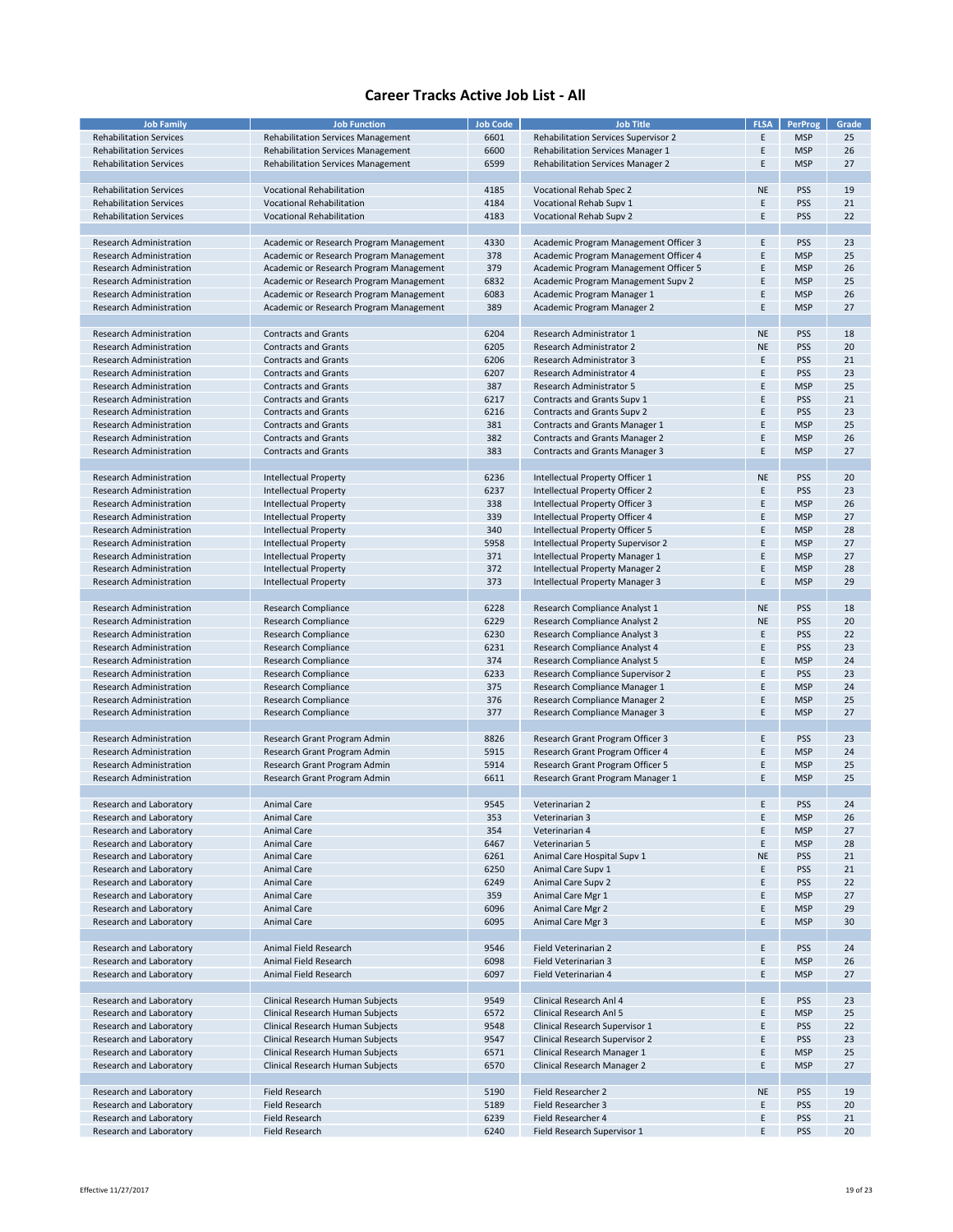| <b>Job Family</b>                | <b>Job Function</b>           | <b>Job Code</b> | <b>Job Title</b>                      | <b>FLSA</b> | <b>PerProg</b> | Grade      |
|----------------------------------|-------------------------------|-----------------|---------------------------------------|-------------|----------------|------------|
| Research and Laboratory          | <b>Field Research</b>         | 6241            | Field Research Supervisor 2           | E           | <b>PSS</b>     | 21         |
|                                  |                               |                 |                                       |             |                |            |
| Research and Laboratory          | <b>Field Research</b>         | 360             | Field Research Manager 1              | E           | <b>MSP</b>     | 23         |
|                                  |                               |                 |                                       |             |                |            |
| Research and Laboratory          | Lab Instruction               | 6243            | Lab Instruction Supervisor 1          | E           | <b>PSS</b>     | 21         |
| Research and Laboratory          | Lab Instruction               | 6244            | Lab Instruction Supervisor 2          | E           | <b>PSS</b>     | 22         |
| Research and Laboratory          | Lab Research                  | 6246            | Lab Research Supervisor 1             | E           | <b>PSS</b>     | 21         |
| Research and Laboratory          | Lab Research                  | 6247            | Lab Research Supervisor 2             | E           | <b>PSS</b>     | 22         |
| Research and Laboratory          |                               | 6826            |                                       | E           | <b>MSP</b>     | 23         |
|                                  | Lab Research                  |                 | Lab Research Manager 1                |             |                |            |
|                                  |                               |                 |                                       |             |                |            |
| Research and Laboratory          | Research Data Analysis        | 6255            | Research Data Analyst 1               | <b>NE</b>   | <b>PSS</b>     | 20         |
| Research and Laboratory          | Research Data Analysis        | 6256            | Research Data Analyst 2               | <b>NE</b>   | <b>PSS</b>     | 21         |
| Research and Laboratory          | Research Data Analysis        | 6257            | Research Data Analyst 3               | E           | <b>PSS</b>     | 23         |
| Research and Laboratory          | Research Data Analysis        | 6610            | Research Data Analyst 4               | E           | <b>MSP</b>     | 24         |
| Research and Laboratory          | Research Data Analysis        | 6609            | Research Data Analyst 5               | E           | <b>MSP</b>     | 25         |
| Research and Laboratory          | Research Data Analysis        | 6629            | Data Analysis Supervisor 2            | E           | <b>MSP</b>     | 24         |
|                                  |                               | 352             |                                       | E           | <b>MSP</b>     | 25         |
| Research and Laboratory          | Research Data Analysis        |                 | Data Analysis Manager 1               |             |                |            |
|                                  |                               |                 |                                       |             |                |            |
| Research and Laboratory          | Survey Research               | 6262            | Survey Researcher 2                   | <b>NE</b>   | <b>PSS</b>     | 19         |
| Research and Laboratory          | <b>Survey Research</b>        | 6263            | Survey Researcher 3                   | E           | <b>PSS</b>     | 21         |
| Research and Laboratory          | Survey Research               | 6264            | Survey Researcher 4                   | F           | <b>PSS</b>     | 22         |
| Research and Laboratory          | Survey Research               | 6259            | Survey Research Supervisor 1          | E           | <b>PSS</b>     | 21         |
| Research and Laboratory          | Survey Research               | 6260            | Survey Research Supervisor 2          | E           | <b>PSS</b>     | 22         |
| Research and Laboratory          | Survey Research               | 344             | Survey Research Manager 2             | E           | <b>MSP</b>     | 24         |
|                                  |                               |                 |                                       |             |                |            |
|                                  |                               |                 |                                       |             |                |            |
| <b>Respiratory Services</b>      | <b>Respiratory Care</b>       | 6646            | <b>Respiratory Care Spec 4</b>        | <b>NE</b>   | <b>MSP</b>     | 24         |
| <b>Respiratory Services</b>      | <b>Respiratory Care</b>       | 9560            | <b>Respiratory Care Supervisor 1</b>  | <b>NE</b>   | <b>PSS</b>     | 21         |
| <b>Respiratory Services</b>      | <b>Respiratory Care</b>       | 6608            | <b>Respiratory Care Supervisor 2</b>  | <b>NE</b>   | <b>MSP</b>     | 24         |
| <b>Respiratory Services</b>      | <b>Respiratory Care</b>       | 6607            | <b>Respiratory Care Manager 1</b>     | Ε           | <b>MSP</b>     | 25         |
| <b>Respiratory Services</b>      | <b>Respiratory Care</b>       | 6606            | <b>Respiratory Care Manager 2</b>     | Ε           | <b>MSP</b>     | 26         |
|                                  |                               |                 |                                       |             |                |            |
| Security and Public Safety       | Dispatching and Records       | 5037            | Police Services Supervisor 1          | E           | <b>PSS</b>     | 21         |
|                                  |                               |                 |                                       |             |                |            |
|                                  |                               |                 |                                       |             |                |            |
| Security and Public Safety       | <b>Fire Safety</b>            | 5998            | Assistant Fire Chief Manager 1        | Ε           | <b>MSP</b>     | 26         |
| Security and Public Safety       | <b>Fire Safety</b>            | 5997            | Fire Chief Manager 2                  | E           | <b>MSP</b>     | 27         |
| Security and Public Safety       | <b>Fire Safety</b>            | 5996            | City and Campus Fire Chf Mgr 3        | E           | <b>MSP</b>     | 28         |
|                                  |                               |                 |                                       |             |                |            |
| Security and Public Safety       | Police                        | 5315            | Police Officer 1                      | <b>NE</b>   | <b>PSS</b>     | <b>STP</b> |
| Security and Public Safety       | Police                        | 5314            | Police Sergeant Supervisor 2          | <b>NE</b>   | <b>PSS</b>     | <b>STP</b> |
| Security and Public Safety       | Police                        | 5977            | Police Lieutenant Manager 1           | E           | <b>MSP</b>     | 25         |
| Security and Public Safety       | Police                        | 5979            | Police Captain Manager 2              | E           | <b>MSP</b>     | 26         |
|                                  |                               |                 |                                       |             |                |            |
| Security and Public Safety       | Police                        | 5978            | Chief of Police Manager 3             | E           | <b>MSP</b>     | 28         |
|                                  |                               |                 |                                       |             |                |            |
| Security and Public Safety       | Security                      | 5039            | Security Supervisor 1                 | E           | <b>PSS</b>     | 18         |
| Security and Public Safety       | Security                      | 6242            | Security Supvervisor 2                | E           | <b>PSS</b>     | 20         |
| Security and Public Safety       | Security                      | 6533            | Security Manager 1                    | E           | <b>MSP</b>     | 24         |
| Security and Public Safety       | Security                      | 6532            | <b>Security Manager 2</b>             | Ε           | <b>MSP</b>     | 26         |
|                                  |                               |                 |                                       |             |                |            |
| Security and Public Safety       | Security HC                   | 5192            | Security Supervisor HC 1              | <b>NE</b>   | <b>PSS</b>     | 18         |
| Security and Public Safety       | Security HC                   | 4684            | Security Supervisor HC 2              | NE          | <b>PSS</b>     | 20         |
|                                  |                               |                 |                                       |             |                |            |
|                                  |                               |                 |                                       |             |                |            |
| <b>Skilled Crafts and Trades</b> | Plant                         | 8370            | Physical Plant Mechanic 2             | <b>NE</b>   | <b>PSS</b>     | 18         |
| <b>Skilled Crafts and Trades</b> | Plant                         | 8369            | Physical Plant Mechanic 3             | <b>NE</b>   | <b>PSS</b>     | 20         |
|                                  |                               |                 |                                       |             |                |            |
| Skilled Crafts and Trades        | Skilled Crafts and Trades Mgt | 4554            | Skilled Crafts and Trades Supv 1      | Ε           | <b>PSS</b>     | 21         |
| <b>Skilled Crafts and Trades</b> | Skilled Crafts and Trades Mgt | 5044            | Skilled Crafts and Trades Supv 2      | E           | <b>PSS</b>     | 23         |
| Skilled Crafts and Trades        | Skilled Crafts and Trades Mgt | 538             | Skilled Crafts and Trades Mgr 1       | E           | <b>MSP</b>     | 24         |
| Skilled Crafts and Trades        | Skilled Crafts and Trades Mgt | 5963            | Skilled Crafts and Trades Mgr 2       | E           | <b>MSP</b>     | 25         |
|                                  |                               |                 |                                       |             |                |            |
| Sports and Recreation            | <b>Athletic Training</b>      | 9453            | <b>Athletic Trainer 1</b>             | <b>NE</b>   | <b>PSS</b>     | 19         |
| Sports and Recreation            | <b>Athletic Training</b>      | 9454            | <b>Athletic Trainer 2</b>             | <b>NE</b>   | <b>PSS</b>     | 20         |
|                                  |                               |                 |                                       |             |                |            |
| Sports and Recreation            | <b>Athletic Training</b>      | 9455            | <b>Athletic Trainer 3</b>             | Ε           | <b>PSS</b>     | 21         |
| Sports and Recreation            | <b>Athletic Training</b>      | 9456            | <b>Athletic Trainer 4</b>             | E           | <b>PSS</b>     | 22         |
| Sports and Recreation            | <b>Athletic Training</b>      | 9459            | <b>Athletic Training Supervisor 2</b> | E           | <b>PSS</b>     | 22         |
| Sports and Recreation            | <b>Athletic Training</b>      | 567             | <b>Athletic Training Manager 1</b>    | E           | <b>MSP</b>     | 23         |
|                                  |                               |                 |                                       |             |                |            |
| Sports and Recreation            | Coaching                      | 5045            | Assistant Coach 1                     | <b>NE</b>   | <b>PSS</b>     | <b>BYA</b> |
| Sports and Recreation            | Coaching                      | 5046            | <b>Assistant Coach 2</b>              | E           | <b>PSS</b>     | <b>BYA</b> |
| Sports and Recreation            | Coaching                      | 5115            | Assistant Coach 3                     | E           | <b>PSS</b>     | <b>BYA</b> |
| Sports and Recreation            | Coaching                      | 5047            | <b>Recreation Coach 3</b>             | Ε           | <b>PSS</b>     | <b>BYA</b> |
|                                  |                               |                 |                                       |             |                |            |
| Sports and Recreation            | Coaching                      | 331             | Assoc Head Coach Coord 4              | E           | <b>MSP</b>     | <b>BYA</b> |
| Sports and Recreation            | Coaching                      | 332             | Head Coach 5                          | E           | <b>MSP</b>     | <b>BYA</b> |
| Sports and Recreation            | Coaching                      | 330             | Recreation Coach Manager 1            | E           | <b>MSP</b>     | <b>BYA</b> |
|                                  |                               |                 |                                       |             |                |            |
| Sports and Recreation            | Intercollegiate Athletics     | 4154            | Athletics Professional 1              | <b>NE</b>   | <b>PSS</b>     | 16         |
| Sports and Recreation            | Intercollegiate Athletics     | 5171            | Athletics Professional 1 BYA          | <b>NE</b>   | PSS            | <b>BYA</b> |
| Sports and Recreation            | Intercollegiate Athletics     | 4153            | <b>Athletics Professional 2</b>       | <b>NE</b>   | <b>PSS</b>     | 17         |
| Sports and Recreation            | Intercollegiate Athletics     | 5172            | Athletics Professional 2 BYA          | <b>NE</b>   | PSS            | <b>BYA</b> |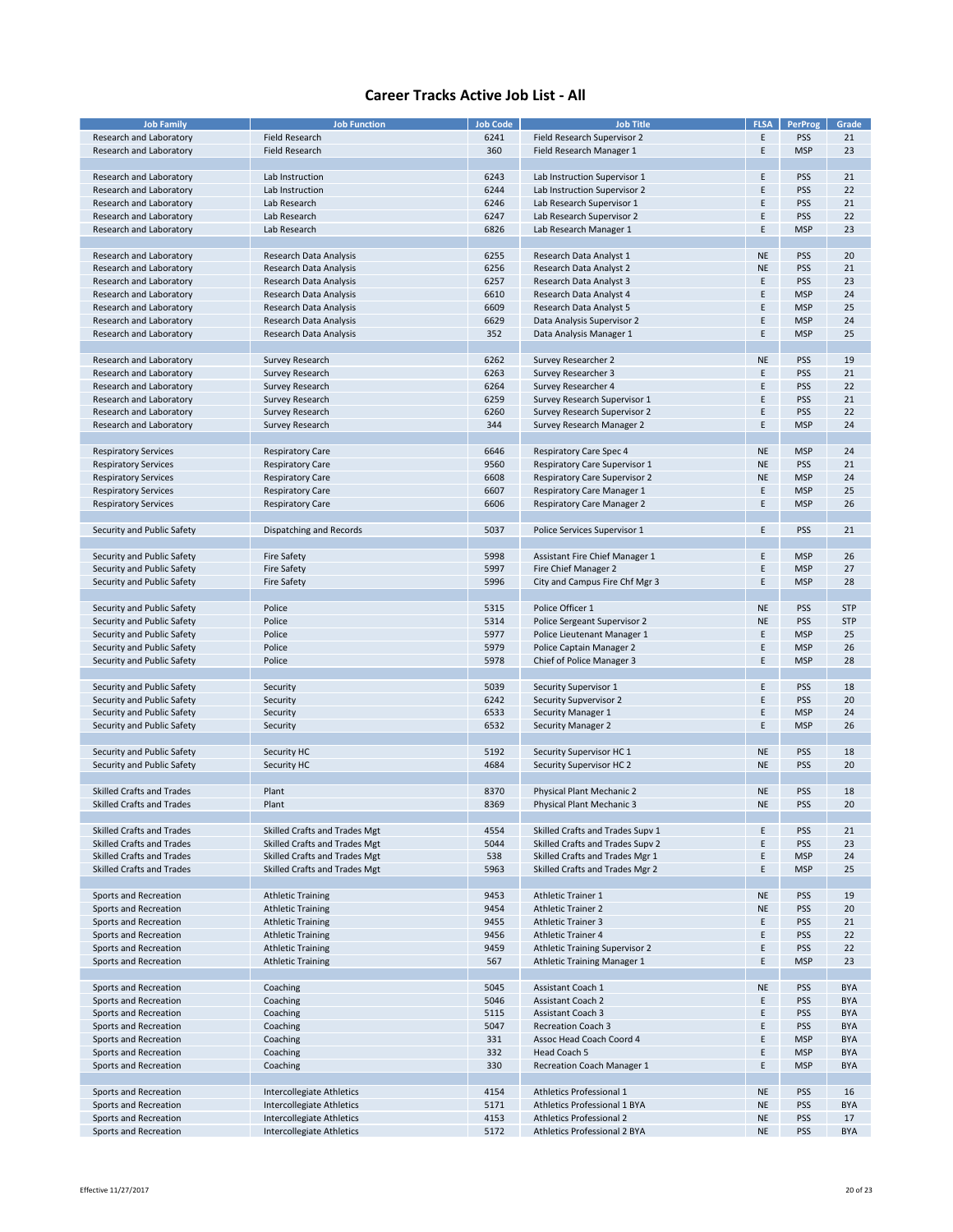| <b>Job Family</b>              | <b>Job Function</b>                | <b>Job Code</b> | <b>Job Title</b>                         | <b>FLSA</b> | PerProg    | Grade      |
|--------------------------------|------------------------------------|-----------------|------------------------------------------|-------------|------------|------------|
| Sports and Recreation          | Intercollegiate Athletics          | 4152            | <b>Athletics Professional 3</b>          | E           | PSS        | 18         |
| Sports and Recreation          | Intercollegiate Athletics          | 5173            | Athletics Professional 3 BYA             | E           | PSS        | <b>BYA</b> |
|                                |                                    |                 |                                          |             |            |            |
| Sports and Recreation          | Intercollegiate Athletics          | 4151            | <b>Athletics Professional</b>            | E           | PSS        | 20         |
| Sports and Recreation          | Intercollegiate Athletics          | 5174            | Athletics Professional 4 BYA             | E           | <b>PSS</b> | <b>BYA</b> |
|                                |                                    |                 |                                          | E           |            |            |
| Sports and Recreation          | Intercollegiate Athletics          | 4138            | <b>Athletics Supervisor 2</b>            |             | PSS        | 21         |
| Sports and Recreation          | <b>Intercollegiate Athletics</b>   | 334             | <b>Athletics Manager 1</b>               | E           | <b>MSP</b> | 23         |
| Sports and Recreation          | Intercollegiate Athletics          | 6566            | <b>Athletics Manager 1 PAC12</b>         | E           | <b>MSP</b> | <b>BYA</b> |
|                                |                                    |                 |                                          |             |            |            |
| Sports and Recreation          | Intercollegiate Athletics          | 335             | <b>Athletics Manager 2</b>               | E           | <b>MSP</b> | 25         |
| Sports and Recreation          | Intercollegiate Athletics          | 6565            | Athletics Manager 2 PAC12                | E           | <b>MSP</b> | <b>BYA</b> |
|                                |                                    |                 |                                          |             |            |            |
| Sports and Recreation          | Intercollegiate Athletics          | 336             | <b>Athletics Manager 3</b>               | E           | <b>MSP</b> | 26         |
| Sports and Recreation          | Intercollegiate Athletics          | 6564            | <b>Athletics Manager 3 PAC12</b>         | E           | <b>MSP</b> | <b>BYA</b> |
| Sports and Recreation          | Intercollegiate Athletics          | 337             |                                          | E           | <b>MSP</b> | 30         |
|                                |                                    |                 | <b>Athletics Manager 4</b>               |             |            |            |
| Sports and Recreation          | <b>Intercollegiate Athletics</b>   | 6563            | <b>Athletics Manager 4 PAC12</b>         | E           | <b>MSP</b> | <b>BYA</b> |
|                                |                                    |                 |                                          |             |            |            |
|                                |                                    |                 |                                          |             |            |            |
| Sports and Recreation          | Recreation                         | 4127            | Rec Program Instructor 1                 | <b>NE</b>   | <b>PSS</b> | <b>BYA</b> |
| Sports and Recreation          | Recreation                         | 4128            | Rec Program Instructor 2                 | <b>NE</b>   | PSS        | <b>BYA</b> |
|                                |                                    |                 |                                          |             |            |            |
| Sports and Recreation          | Recreation                         | 4129            | Rec Program Instructor 3                 | <b>NE</b>   | PSS        | <b>BYA</b> |
| Sports and Recreation          | Recreation                         | 4402            | Rec Program Leader 2                     | <b>NE</b>   | PSS        | 16         |
| Sports and Recreation          | Recreation                         | 4133            | Rec Program Leader 2 BYA                 | <b>NE</b>   | <b>PSS</b> | <b>BYA</b> |
|                                |                                    |                 |                                          |             |            |            |
| Sports and Recreation          | Recreation                         | 4401            | Rec Program Leader 3                     | E           | PSS        | 17         |
| Sports and Recreation          | Recreation                         | 4134            | Rec Program Leader 3 BYA                 | E           | PSS        | <b>BYA</b> |
|                                |                                    |                 |                                          |             |            |            |
| Sports and Recreation          | Recreation                         | 4400            | Rec Program Leader 4                     | E           | PSS        | 18         |
| Sports and Recreation          | Recreation                         | 4135            | Rec Program Leader 4 BYA                 | E           | PSS        | <b>BYA</b> |
| Sports and Recreation          | Recreation                         | 4136            |                                          | Ε           | <b>PSS</b> | 17         |
|                                |                                    |                 | <b>Recreation Supervisor 1</b>           |             |            |            |
| Sports and Recreation          | Recreation                         | 4137            | <b>Recreation Supervisor 2</b>           | E           | PSS        | 18         |
| Sports and Recreation          | Recreation                         | 329             | <b>Recreation Manager 1</b>              | E           | <b>MSP</b> | 21         |
|                                |                                    |                 |                                          |             |            |            |
| Sports and Recreation          | Recreation                         | 6062            | <b>Recreation Manager 2</b>              | E           | <b>MSP</b> | 23         |
|                                |                                    |                 |                                          |             |            |            |
|                                |                                    |                 |                                          |             |            |            |
| <b>Student Health Services</b> | <b>Administrative Nursing SHS</b>  | 5971            | Administrative Nurse SHS Professional 4  | Ε           | <b>MSP</b> | 25         |
|                                |                                    |                 |                                          |             |            |            |
|                                |                                    |                 |                                          |             |            |            |
| <b>Student Health Services</b> | <b>Clinical Laboratory SHS</b>     | 9367            | Clinical Lab SHS Supv 2                  | E           | PSS        | 23         |
| <b>Student Health Services</b> | <b>Clinical Laboratory SHS</b>     | 569             | Clinical Lab SHS Mgr 1                   | E           | <b>MSP</b> | 25         |
|                                |                                    |                 |                                          |             |            |            |
|                                |                                    |                 |                                          |             |            |            |
| <b>Student Health Services</b> | <b>Clinical Nursing SHS</b>        | 402             | <b>Clinical Nursing SHS Supervisor 2</b> | Ε           | <b>MSP</b> | 25         |
| <b>Student Health Services</b> | <b>Clinical Nursing SHS</b>        | 570             | Clinical Nursing SHS Manager 1           | E           | <b>MSP</b> | 26         |
|                                |                                    |                 |                                          |             |            |            |
| <b>Student Health Services</b> | <b>Clinical Nursing SHS</b>        | 5906            | <b>Clinical Nursing SHS Manager 2</b>    | E           | <b>MSP</b> | 27         |
|                                |                                    |                 |                                          |             |            |            |
|                                |                                    |                 |                                          |             |            |            |
| <b>Student Health Services</b> | <b>Clinical Operations SHS</b>     | 9372            | Clinic Ops SHS Administrator 4           | E           | PSS        | 20         |
| <b>Student Health Services</b> | <b>Clinical Operations SHS</b>     | 9359            | Clinic Operations SHS Supervisor 1       | Ε           | <b>PSS</b> | 19         |
| <b>Student Health Services</b> | <b>Clinical Operations SHS</b>     | 9360            | Clinic Operations SHS Supervisor 2       | E           | <b>PSS</b> | 21         |
|                                |                                    |                 |                                          |             |            |            |
|                                |                                    |                 |                                          |             |            |            |
| <b>Student Health Services</b> | <b>HC Administration SHS</b>       | 5680            | Health Care Administration SHS Manager 1 | Ε           | <b>MSP</b> | 25         |
|                                |                                    |                 |                                          |             |            |            |
| <b>Student Health Services</b> | <b>HC Administration SHS</b>       | 574             | Health Care Administration SHS Manager 2 | E           | <b>MSP</b> | 27         |
| <b>Student Health Services</b> | <b>HC Administration SHS</b>       | 575             | Health Care Administration SHS Manager 3 | E           | <b>MSP</b> | 28         |
|                                |                                    |                 |                                          |             |            |            |
|                                |                                    |                 |                                          |             |            |            |
| <b>Student Health Services</b> | <b>Nurse Practitioner SHS</b>      | 5907            | Nurse Practitioner SHS Supervisor 2      | E           | <b>MSP</b> | 26         |
| <b>Student Health Services</b> | <b>Nurse Practitioner SHS</b>      | 578             | Nurse Practitioner SHS Manager 1         | E           | <b>MSP</b> | 27         |
|                                |                                    |                 |                                          |             |            |            |
|                                |                                    |                 |                                          |             |            |            |
| <b>Student Health Services</b> | <b>Pharmacy SHS</b>                | 581             | Pharmacy SHS Manager 1                   | Ε           | <b>MSP</b> | 27         |
|                                |                                    |                 |                                          |             |            |            |
|                                |                                    |                 |                                          |             |            |            |
| <b>Student Health Services</b> | <b>Physicians SHS</b>              | 583             | Physician SHS 3 Limited Hours            | E           | <b>MSP</b> | 27         |
| <b>Student Health Services</b> | <b>Physicians SHS</b>              | 584             | Physician SHS 4 Limited Hours            | E           | <b>MSP</b> | 28         |
|                                |                                    |                 |                                          |             |            |            |
| <b>Student Health Services</b> | Physicians SHS                     | 585             | Physician SHS 5 Limited Hours            | Ε           | <b>MSP</b> | 29         |
| <b>Student Health Services</b> | Physicians SHS                     | 586             | Physician SHS Manager 1                  | E           | <b>MSP</b> | 29         |
| <b>Student Health Services</b> | <b>Physicians SHS</b>              | 587             | Physician SHS Manager 2                  | E           | <b>MSP</b> | 30         |
|                                |                                    |                 |                                          |             |            |            |
| <b>Student Health Services</b> | <b>Physicians SHS</b>              | 588             | Physician SHS Manager 3                  | E           | <b>MSP</b> | <b>BYA</b> |
|                                |                                    |                 |                                          |             |            |            |
|                                |                                    |                 |                                          |             |            |            |
| <b>Student Health Services</b> | <b>Radiology SHS</b>               | 9370            | Radiology SHS Supervisor 2               | E           | <b>PSS</b> | 23         |
|                                |                                    |                 |                                          |             |            |            |
| <b>Student Health Services</b> | <b>Rehabilitation Services SHS</b> | 582             | Rehabilitation Services SHS Manager 1    | Ε           | <b>MSP</b> | 25         |
|                                |                                    |                 |                                          |             |            |            |
|                                |                                    |                 |                                          |             |            |            |
| <b>Student Health Services</b> | Social Work SHS                    | 590             | Social Work SHS Manager 1                | Ε           | <b>MSP</b> | 23         |
|                                |                                    |                 |                                          |             |            |            |
|                                |                                    |                 |                                          |             |            |            |
| <b>Student Services</b>        | Academic Achievement Counseling    | 4500            | Academic Achievement Cnslr 2             | <b>NE</b>   | <b>PSS</b> | 19         |
|                                |                                    |                 |                                          |             |            |            |
| <b>Student Services</b>        | Academic Achievement Counseling    | 4501            | Academic Achievement Cnslr 3             | Ε           | <b>PSS</b> | 20         |
| <b>Student Services</b>        | Academic Achievement Counseling    | 4502            | Academic Achievement Cnslr 4             | E           | <b>PSS</b> | 22         |
|                                |                                    |                 |                                          |             |            |            |
| <b>Student Services</b>        | Academic Achievement Counseling    | 293             | Academic Achievement Cnslr 5             | Ε           | <b>MSP</b> | 24         |
| <b>Student Services</b>        | Academic Achievement Counseling    | 4504            | Academic Achievement Supv 2              | E           | <b>PSS</b> | 22         |
| <b>Student Services</b>        | Academic Achievement Counseling    | 300             | Academic Achievement Mgr 1               | E           | <b>MSP</b> | 24         |
|                                |                                    |                 |                                          |             |            |            |
| <b>Student Services</b>        | Academic Achievement Counseling    | 301             | Academic Achievement Mgr 2               | E           | <b>MSP</b> | 25         |
|                                |                                    |                 |                                          |             |            |            |
|                                |                                    |                 |                                          |             |            |            |
| <b>Student Services</b>        | Admissions and Recruitment         | 4507            | Admissions Recruitment Specialist 1      | <b>NE</b>   | <b>PSS</b> | 18         |
| <b>Student Services</b>        | Admissions and Recruitment         | 4508            | Admissions Recruitment Specialist 2      | <b>NE</b>   | <b>PSS</b> | 19         |
|                                |                                    |                 |                                          |             |            |            |
| <b>Student Services</b>        | Admissions and Recruitment         | 4511            | <b>Admissions Evaluator 3</b>            | Ε           | <b>PSS</b> | <b>BYA</b> |
| <b>Student Services</b>        | Admissions and Recruitment         | 4509            | Admissions Recruitment Specialist 3      | E           | <b>PSS</b> | 20         |
| <b>Student Services</b>        | Admissions and Recruitment         | 4510            | Admissions Recruitment Specialist 4      | E           | <b>PSS</b> | 22         |
|                                |                                    |                 |                                          |             |            |            |
| <b>Student Services</b>        | Admissions and Recruitment         | 263             | Admissions Recruitment Specialist 5      | F           | <b>MSP</b> | 23         |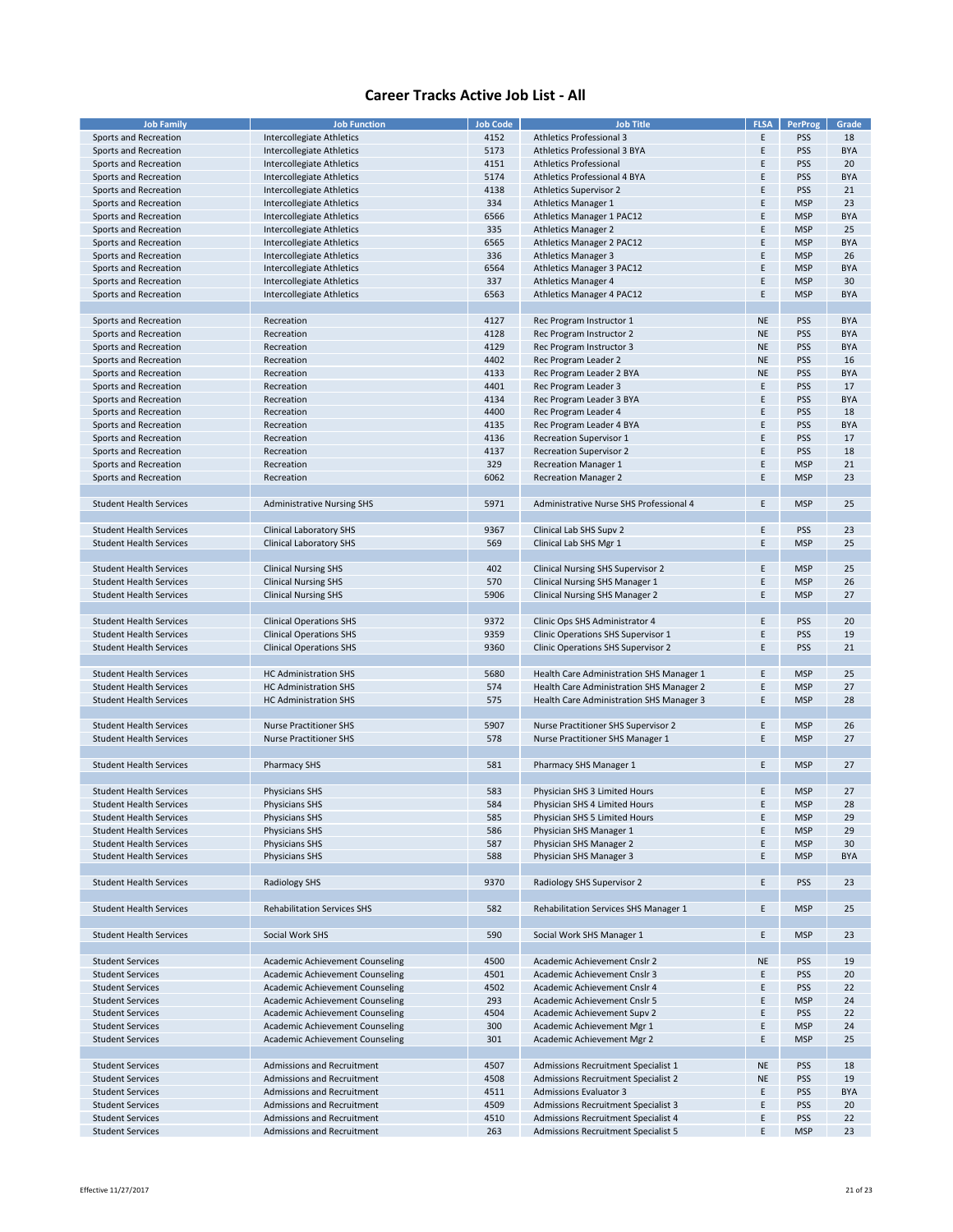| <b>Job Family</b>       | <b>Job Function</b>                | <b>Job Code</b> | <b>Job Title</b>                        | <b>FLSA</b> | <b>PerProg</b> | Grade |
|-------------------------|------------------------------------|-----------------|-----------------------------------------|-------------|----------------|-------|
|                         |                                    |                 |                                         |             |                |       |
| <b>Student Services</b> | Admissions and Recruitment         | 4558            | Admissions Regruitment Supervisor 1     | Ε           | <b>PSS</b>     | 20    |
| <b>Student Services</b> | Admissions and Recruitment         | 4512            | Admissions Recruitment Supervisor 2     | E           | <b>PSS</b>     | 22    |
| <b>Student Services</b> | Admissions and Recruitment         | 302             | Admissions Recruitment Manager 1        | E           | <b>MSP</b>     | 24    |
| <b>Student Services</b> | Admissions and Recruitment         | 303             | Admissions Recruitment Manager 2        | E           | <b>MSP</b>     | 25    |
|                         |                                    |                 |                                         |             |                |       |
| <b>Student Services</b> | Admissions and Recruitment         | 304             | <b>Admissions Recruitment Manager 3</b> | E           | <b>MSP</b>     | 26    |
| <b>Student Services</b> | Admissions and Recruitment         | 5928            | Admissions Recruitment Manager 4        | Ε           | <b>MSP</b>     | 28    |
|                         |                                    |                 |                                         |             |                |       |
| <b>Student Services</b> | <b>Career Services</b>             | 4515            | Career Services Specialist 2            | <b>NE</b>   | <b>PSS</b>     | 19    |
|                         |                                    |                 |                                         |             |                |       |
| <b>Student Services</b> | <b>Career Services</b>             | 4516            | Career Services Specialist 3            | E           | <b>PSS</b>     | 20    |
| <b>Student Services</b> | <b>Career Services</b>             | 4517            | Career Services Specialist 4            | E           | PSS            | 22    |
| <b>Student Services</b> | <b>Career Services</b>             | 295             | Career Services Specialist 5            | Ε           | <b>MSP</b>     | 24    |
| <b>Student Services</b> | <b>Career Services</b>             | 4519            | Career Services Supervisor 1            | E           | <b>PSS</b>     | 20    |
|                         |                                    |                 |                                         |             |                |       |
| <b>Student Services</b> | <b>Career Services</b>             | 4520            | Career Services Supervisor 2            | E           | <b>PSS</b>     | 22    |
| <b>Student Services</b> | <b>Career Services</b>             | 297             | Career Services Manager 1               | E           | <b>MSP</b>     | 24    |
| <b>Student Services</b> | <b>Career Services</b>             | 298             | Career Services Manager 2               | E           | <b>MSP</b>     | 25    |
| <b>Student Services</b> | <b>Career Services</b>             | 299             | Career Services Manager 3               | Ε           | <b>MSP</b>     | 26    |
|                         |                                    |                 |                                         |             |                |       |
|                         |                                    |                 |                                         |             |                |       |
| <b>Student Services</b> | <b>Curriculum Planning</b>         | 4522            | Curriculum Planner 2                    | <b>NE</b>   | <b>PSS</b>     | 18    |
| <b>Student Services</b> | <b>Curriculum Planning</b>         | 4523            | Curriculum Planner 3                    | E           | <b>PSS</b>     | 19    |
| <b>Student Services</b> | <b>Curriculum Planning</b>         | 4521            | Curriculum Planner 4                    | E           | PSS            | 21    |
|                         |                                    |                 |                                         |             |                |       |
|                         |                                    |                 |                                         |             |                |       |
| <b>Student Services</b> | <b>Financial Aid</b>               | 4526            | Financial Aid Officer 2                 | <b>NE</b>   | <b>PSS</b>     | 19    |
| <b>Student Services</b> | <b>Financial Aid</b>               | 4527            | Financial Aid Officer 3                 | Ε           | <b>PSS</b>     | 20    |
| <b>Student Services</b> | <b>Financial Aid</b>               | 4528            | Financial Aid Officer 4                 | E           | <b>PSS</b>     | 22    |
|                         |                                    |                 |                                         |             |                |       |
| <b>Student Services</b> | <b>Financial Aid</b>               | 4530            | Financial Aid Supervisor 1              | E           | <b>PSS</b>     | 20    |
| <b>Student Services</b> | <b>Financial Aid</b>               | 4531            | Financial Aid Supervisor 2              | E           | <b>PSS</b>     | 22    |
| <b>Student Services</b> | <b>Financial Aid</b>               | 307             | Financial Aid Manager 1                 | E           | <b>MSP</b>     | 24    |
| <b>Student Services</b> | <b>Financial Aid</b>               | 308             | Financial Aid Manager 2                 | Ε           | <b>MSP</b>     | 25    |
|                         |                                    |                 |                                         |             |                |       |
| <b>Student Services</b> | <b>Financial Aid</b>               | 309             | Financial Aid Manager 3                 | Ε           | <b>MSP</b>     | 26    |
|                         |                                    |                 |                                         |             |                |       |
| <b>Student Services</b> | K to 14 Academic Preparation       | 4533            | K to 14 Academic Prep Specialist 1      | <b>NE</b>   | <b>PSS</b>     | 16    |
| <b>Student Services</b> | K to 14 Academic Preparation       | 4534            | K to 14 Academic Prep Specialist 2      | <b>NE</b>   | <b>PSS</b>     | 18    |
|                         |                                    |                 |                                         |             |                |       |
| <b>Student Services</b> | K to 14 Academic Preparation       | 4535            | K to 14 Academic Prep Specialist 3      | Ε           | <b>PSS</b>     | 19    |
| <b>Student Services</b> | K to 14 Academic Preparation       | 4536            | K to 14 Academic Prep Specialist 4      | E           | <b>PSS</b>     | 21    |
| <b>Student Services</b> | K to 14 Academic Preparation       | 306             | K to 14 Academic Prep Specialist 5      | E           | <b>MSP</b>     | 22    |
| <b>Student Services</b> | K to 14 Academic Preparation       | 4537            | K to 14 Acad Prep Supv 1                | E           | <b>PSS</b>     | 19    |
|                         |                                    |                 |                                         |             |                |       |
| <b>Student Services</b> | K to 14 Academic Preparation       | 4538            | K to 14 Academic Prep Supervisor 2      | E           | <b>PSS</b>     | 21    |
| <b>Student Services</b> | K to 14 Academic Preparation       | 310             | K to 14 Academic Prep Manager 1         | E           | <b>MSP</b>     | 23    |
| <b>Student Services</b> | K to 14 Academic Preparation       | 311             | K to 14 Academic Prep Manager 2         | E           | <b>MSP</b>     | 24    |
| <b>Student Services</b> | K to 14 Academic Preparation       | 312             | K to 14 Academic Prep Manager 3         | E           | <b>MSP</b>     | 26    |
|                         |                                    |                 |                                         |             |                |       |
|                         |                                    |                 |                                         |             |                |       |
| <b>Student Services</b> | Registrar                          | 6157            | <b>Registrar Specialist 2</b>           | <b>NE</b>   | <b>PSS</b>     | 19    |
| <b>Student Services</b> | Registrar                          | 6156            | Registrar Specialist 3                  | E           | <b>PSS</b>     | 20    |
| <b>Student Services</b> | Registrar                          | 6155            | Registrar Specialist 4                  | E           | <b>PSS</b>     | 22    |
|                         |                                    |                 |                                         |             |                |       |
| <b>Student Services</b> | Registrar                          | 6154            | Registrar Supervisor 1                  | E           | <b>PSS</b>     | 20    |
| <b>Student Services</b> | Registrar                          | 6153            | Registrar Supervisor 2                  | E           | <b>PSS</b>     | 22    |
| <b>Student Services</b> | Registrar                          | 6031            | Registrar Manager 1                     | E           | <b>MSP</b>     | 24    |
| <b>Student Services</b> | Registrar                          | 6030            | Registrar Manager 2                     | Ε           | <b>MSP</b>     | 25    |
| <b>Student Services</b> |                                    | 6029            | Registrar Manager 3                     | Ε           | <b>MSP</b>     | 26    |
|                         | Registrar                          |                 |                                         |             |                |       |
|                         |                                    |                 |                                         |             |                |       |
| <b>Student Services</b> | <b>Student Academic Advising</b>   | 4544            | Student Academic Advisor 2              | <b>NE</b>   | <b>PSS</b>     | 18    |
| <b>Student Services</b> | <b>Student Academic Advising</b>   | 4545            | Student Academic Advisor 3              | E           | <b>PSS</b>     | 19    |
| <b>Student Services</b> | <b>Student Academic Advising</b>   | 4546            | Student Academic Advisor 4              | E           | <b>PSS</b>     | 21    |
|                         |                                    |                 |                                         |             |                |       |
| <b>Student Services</b> | <b>Student Academic Advising</b>   | 4540            | Student Advisor Supervisor 1            | Ε           | <b>PSS</b>     | 19    |
| <b>Student Services</b> | <b>Student Academic Advising</b>   | 4541            | <b>Student Advisor Supervisor 2</b>     | E           | <b>PSS</b>     | 21    |
| <b>Student Services</b> | <b>Student Academic Advising</b>   | 313             | Student Advisor Manager 1               | Ε           | <b>MSP</b>     | 23    |
| <b>Student Services</b> | <b>Student Academic Advising</b>   | 314             | Student Advisor Manager 2               | E           | <b>MSP</b>     | 24    |
|                         |                                    |                 |                                         |             |                |       |
|                         |                                    |                 |                                         |             |                |       |
| <b>Student Services</b> | Student Academic Support           | 4549            | Student Academic Specialist 2           | <b>NE</b>   | <b>PSS</b>     | 19    |
| <b>Student Services</b> | Student Academic Support           | 4550            | <b>Student Academic Specialist 3</b>    | E           | <b>PSS</b>     | 20    |
| <b>Student Services</b> | Student Academic Support           | 4551            | Student Academic Specialist 4           | Ε           | <b>PSS</b>     | 22    |
| <b>Student Services</b> | <b>Student Academic Support</b>    | 4561            | Student Academic Supervisor 1           | E           | <b>PSS</b>     | 20    |
|                         |                                    |                 |                                         |             |                |       |
| <b>Student Services</b> | Student Academic Support           | 4553            | Student Academic Supervisor 2           | Ε           | <b>PSS</b>     | 22    |
| <b>Student Services</b> | Student Academic Support           | 315             | Student Academic Manager 1              | Ε           | <b>MSP</b>     | 24    |
| <b>Student Services</b> | <b>Student Academic Support</b>    | 316             | Student Academic Manager 2              | Ε           | <b>MSP</b>     | 25    |
|                         |                                    |                 |                                         |             |                |       |
|                         |                                    |                 |                                         |             |                |       |
| <b>Student Services</b> | <b>Student Disability Services</b> | 4555            | <b>Student Disability Specialist 2</b>  | <b>NE</b>   | <b>PSS</b>     | 19    |
| <b>Student Services</b> | <b>Student Disability Services</b> | 4556            | <b>Student Disability Specialist 3</b>  | Ε           | <b>PSS</b>     | 21    |
| <b>Student Services</b> | <b>Student Disability Services</b> | 4557            | <b>Student Disability Specialist 4</b>  | Ε           | <b>PSS</b>     | 22    |
| <b>Student Services</b> | <b>Student Disability Services</b> | 4559            | Student Disability Supervisor 1         | E           | <b>PSS</b>     | 20    |
|                         |                                    |                 |                                         |             |                |       |
| <b>Student Services</b> | <b>Student Disability Services</b> | 4560            | Student Disability Supervisor 2         | Ε           | <b>PSS</b>     | 22    |
| <b>Student Services</b> | <b>Student Disability Services</b> | 317             | <b>Student Disability Manager 1</b>     | E           | <b>MSP</b>     | 24    |
| <b>Student Services</b> | <b>Student Disability Services</b> | 318             | <b>Student Disability Manager 2</b>     | Ε           | <b>MSP</b>     | 25    |
|                         |                                    |                 |                                         |             |                |       |
|                         |                                    |                 |                                         |             |                |       |
| <b>Student Services</b> | <b>Student Legal Services</b>      | 7207            | STDT LEGAL SVC ADVISOR 1                | <b>NE</b>   | <b>PSS</b>     | 18    |
| <b>Student Services</b> | <b>Student Legal Services</b>      | 7206            | STDT LEGAL SVC ADVISOR 2                | Ε           | <b>PSS</b>     | 19    |
| <b>Student Services</b> | <b>Student Legal Services</b>      | 558             | Student Legal Svcs Advisor 3            | E           | <b>MSP</b>     | 25    |